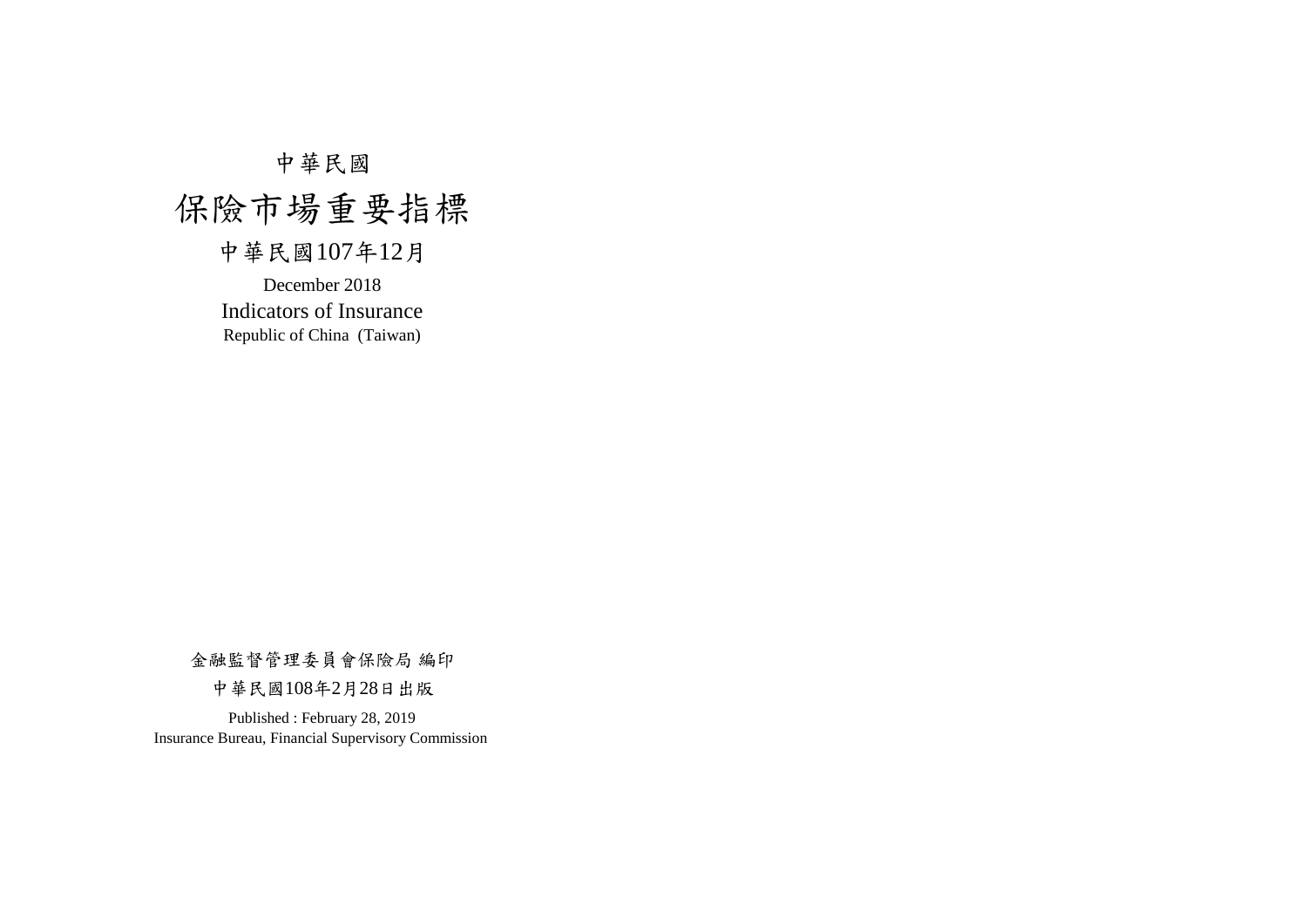## 編輯概要

1.本期所載為最近更新資料。

2.所用單位數,分別於統計表上端或項目別中註明。

3.資料來源:詳見各表下端註明。

4.資料時間:以各表所述為準。

5.部份統計數字因四捨五入的關係,或與總數未盡相符。

6.保險輔助人相關資料,自2004年起係以各保險輔助人直接 彙送至財團法人保險事業發展中心之資料為統計基礎。

7.最新資料刊載於財團法人保險事業發展中心網站:

http://www.tii.org.tw

TEL:886-2-23972227 FAX:886-2-23517508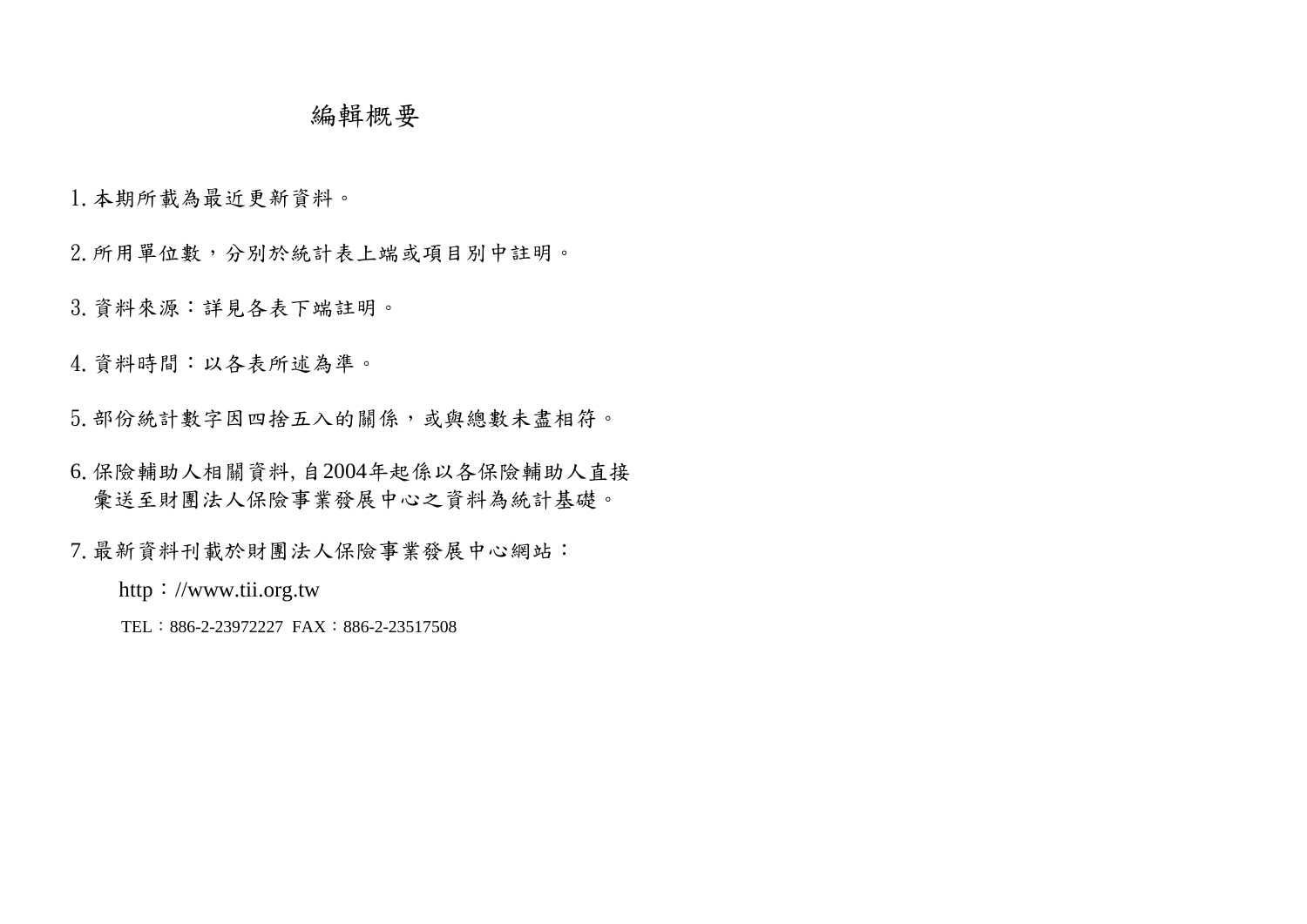### 一、總體指標

|                                                         | 表22、財產保險申訴     |
|---------------------------------------------------------|----------------|
| 表2、保險業資產占金融機構資產比率表 --------------------------- 3        | 表23、人身保險申訴     |
| 表3、保險密度、滲透度及人壽保險投保率表-------------------- 5              | 五、強制汽機車責任保險    |
| 二、保險業                                                   | 表24、強制汽機車責作    |
| 表4、保險業家數及其分支機構統計表 ------------------------------ 7      | 表24-1、強制汽機車責   |
|                                                         | 表25、特別補償基金約    |
|                                                         | 六、住宅地震保險基金     |
|                                                         | 表26、住宅地震保險約    |
|                                                         | 表27、住宅地震保險基    |
|                                                         | 七、我國與世界各國比較    |
|                                                         | 表28、2017年世界各   |
| 表11、人身保險業保險給付統計表 ----------------------------------- 21 | 表29、2017年世界各   |
| 表12、人身保險業業務員登錄統計表 -------------------------------- 23   | 表30、2017年世界各国  |
| 表13、人身保險業保單繼續率統計表 -------------------------------- 24   | 八、保險業安定基金提撥    |
|                                                         | 表31、保險業安定基金    |
|                                                         | 九、微型保險         |
|                                                         | 表32、2018年12月微型 |
|                                                         | 表33、2018年12月微型 |
|                                                         | 表34、2018年12月微型 |
|                                                         |                |
|                                                         |                |
| 表18、保險業新種商品審核件數統計表----------------------------- 37      |                |
| 三、保險輔助人                                                 |                |
|                                                         |                |
|                                                         |                |
|                                                         |                |
|                                                         |                |

| 錄<br>目                                                  | 頁次 | 錄<br>目<br>頁次                                     |      |
|---------------------------------------------------------|----|--------------------------------------------------|------|
| 一、總體指標                                                  |    | 四、保險申訴統計                                         |      |
|                                                         |    |                                                  |      |
| 表2、保險業資產占金融機構資產比率表 --------------------------- 3        |    |                                                  |      |
| 表3、保險密度、滲透度及人壽保險投保率表--------------------- 5             |    | 五、強制汽機車責任保險                                      |      |
| 二、保險業                                                   |    |                                                  |      |
| 表4、保險業家數及其分支機構統計表 ------------------------------ 7      |    |                                                  |      |
|                                                         |    |                                                  | 52   |
|                                                         |    | 六、住宅地震保險基金                                       |      |
|                                                         |    |                                                  | 53   |
|                                                         |    |                                                  | 54   |
| 表9、財產保險業保險賠款統計表 ----------------------------------- 17  |    | 七、我國與世界各國比較                                      |      |
| 表10、人身保險業保費收入統計表----------------------------------- 19  |    | 表28、2017年世界各國總保費收入前20名排行表 -----------------      | 55   |
| 表11、人身保險業保險給付統計表 ----------------------------------- 21 |    | 表29、2017年世界各國保險密度前20名排行表 --------------------    | 57   |
| 表12、人身保險業業務員登錄統計表 ------------------------------- 23    |    | 表30、2017年世界各國保險滲透度前20名排行表-----------------       | 58   |
| 表13、人身保險業保單繼續率統計表-------------------------------- 24    |    | 八、保險業安定基金提撥                                      |      |
|                                                         |    | 表31、保險業安定基金累積提撥統計表 ----------------------------- | - 59 |
|                                                         |    | 九、微型保險                                           |      |
|                                                         |    | 表32、2018年12月微型保險累計被保險人按性別、投保年齡統計60               |      |
|                                                         |    | 表33、2018年12月微型保險累計被保險人按性別、身分別統計                  | 61   |
|                                                         |    | 表34、2018年12月微型保險累計被保險人按區域別統計 ---------           | -63  |

v vietnam v vietnam v vietnam v vietnam v vietnam v vietnam v vietnam v vietnam v vietnam v vietnam v vietnam v<br>V vietnam v vietnam v vietnam v vietnam v vietnam v vietnam v vietnam v vietnam v vietnam v vietnam v vietnam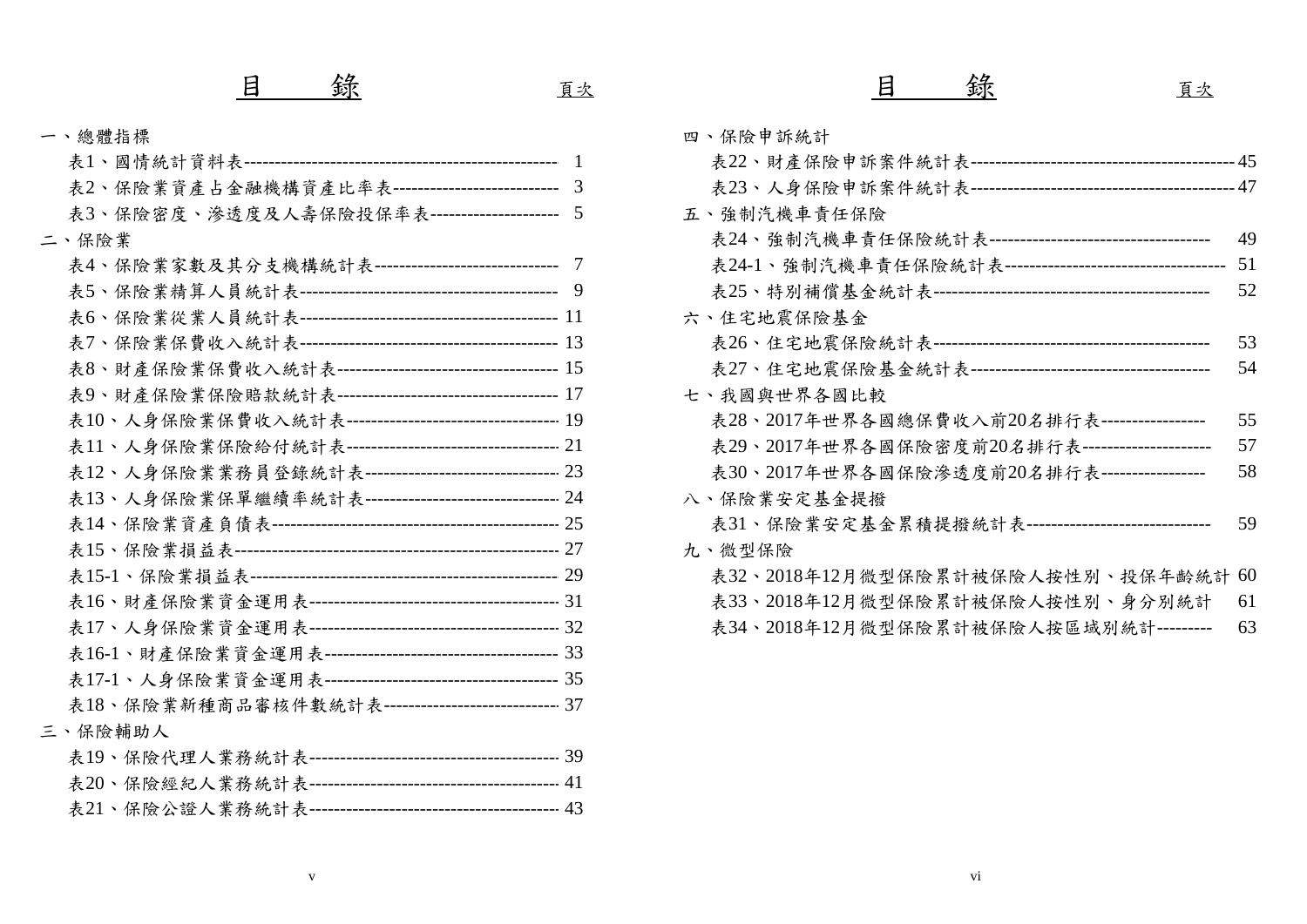# Contents Contents

| 1. Overall mdex                                                             | rage | IV. Statistics of Insurance Complaint                                    | rag |
|-----------------------------------------------------------------------------|------|--------------------------------------------------------------------------|-----|
|                                                                             |      | Table 22: Statistics of Non-Life Insurance Complaint---------------- 45  |     |
| Table 2: Ratio of Assets of Insurance Industry to                           |      | Table 23: Statistics of Life Insurance Complaint--------------------- 47 |     |
| Total Assets of Financial Institutions -------------------------- 03        |      | V. Compulsory Automobile Liability Insurance                             |     |
| Table 3: Insurance Density, Insurance Penetration, and Ratio of             |      | Table 24: Statistics of Compulsory Automobile                            |     |
| having Insurance coverage of Life Insurance and Annuity-- 05                |      |                                                                          |     |
| II. Insurance Industry                                                      |      | Table 24-1: Statistics of Compulsory Automobile                          |     |
| Table 4: Number of Insurance Companies and Branches-------------- 07        |      |                                                                          |     |
| Table 5: Statistics of Actuary Personnel--------------------                | 09   | Table 25: Statistics of the Compensation Fund------------------------ 52 |     |
|                                                                             | -11  | VI. Taiwan Residential Earthquake Insurance                              |     |
| Table 7: Statistics of Insurance Premium Income----------------------- 13   |      | Table 26: Statistics of Taiwan Residential                               |     |
| Table 8: Statistics of Non-Life Insurance Premium Income---------- 15       |      |                                                                          |     |
| Table 9: Statistics of Non-Life Insurance Claims------------------------ 17 |      | Table 27: Statistics of Taiwan Residential Earthquake                    |     |
| Table 10: Statistics of Life Insurance Premium Income---------------- 19    |      |                                                                          |     |
| Table 11: Statistics of Life Insurance Benefit Payment--------------- 21    |      | VII. Comparing Taiwan with Other Countries                               |     |
| Table 12: Statistics of the Registration of Life                            |      |                                                                          |     |
|                                                                             | 23   | Table 28: Global Ranking of Top 20 Premium Income in 2017----- 55        |     |
|                                                                             | 24   | Table 29: Global Ranking of Top 20 Insurance Density in 2017---- 57      |     |
| Table 14: The Balance Sheet of Insurance Industry-------------------        | 25   | Table 30: Global Ranking of Top 20 Insurance                             |     |
| Table 15: The Income Statement of Insurance Industry--------------          | 27   |                                                                          |     |
| Table 15-1: The Income Statement of Insurance Industry------------          | 29   | VIII. Insurance Stabilization Fund Contribution                          |     |
| Table 16: Investment Portfolio of Non-Life                                  |      | Table 31: Statistics of Insurance Stabilization Fund                     |     |
|                                                                             | 31   |                                                                          |     |
| Table 17: Investment Portfolio of Life Insurance Industry-----------        | 32   | VIIII. Microinsurance                                                    |     |
| Table 16-1: Investment Portfolio of Non-Life                                |      | Table 32: Microinsurance Statistic of Gender and                         |     |
|                                                                             | 33   |                                                                          |     |
| Table 17-1: Investment Portfolio of Life Insurance Industry--------         | 35   | Table 33: Microinsurance Statistics of Gender and Specific               |     |
|                                                                             | 37   |                                                                          |     |
| III. Insurance Auxiliary                                                    |      | Table 34: Microinsurance Statistic of Area in Q4 2018------------- 63    |     |
| Table 19: Business Statistics of Insurance Agencies------------------ 39    |      |                                                                          |     |
| Table 20: Business Statistics of Insurance Brokers--------------------- 41  |      |                                                                          |     |
| Table 21: Business Statistics of Insurance Surveyors----------------- 43    |      |                                                                          |     |
|                                                                             |      |                                                                          |     |

| I. Overall Index                                                            | Page | IV. Statistics of Insurance Complaint                                    | Page |
|-----------------------------------------------------------------------------|------|--------------------------------------------------------------------------|------|
|                                                                             |      | Table 22: Statistics of Non-Life Insurance Complaint---------------- 45  |      |
| Table 2: Ratio of Assets of Insurance Industry to                           |      | Table 23: Statistics of Life Insurance Complaint--------------------- 47 |      |
| Total Assets of Financial Institutions --------------------------- 03       |      | V. Compulsory Automobile Liability Insurance                             |      |
| Table 3: Insurance Density, Insurance Penetration, and Ratio of             |      | Table 24: Statistics of Compulsory Automobile                            |      |
| having Insurance coverage of Life Insurance and Annuity-- 05                |      |                                                                          |      |
| II. Insurance Industry                                                      |      | Table 24-1: Statistics of Compulsory Automobile                          |      |
| Table 4: Number of Insurance Companies and Branches--------------- 07       |      |                                                                          |      |
| Table 5: Statistics of Actuary Personnel--------------------                | 09   | Table 25: Statistics of the Compensation Fund----------------------- 52  |      |
|                                                                             | -11  | VI. Taiwan Residential Earthquake Insurance                              |      |
| Table 7: Statistics of Insurance Premium Income------------------------ 13  |      | Table 26: Statistics of Taiwan Residential                               |      |
| Table 8: Statistics of Non-Life Insurance Premium Income---------- 15       |      |                                                                          |      |
| Table 9: Statistics of Non-Life Insurance Claims------------------------ 17 |      | Table 27: Statistics of Taiwan Residential Earthquake                    |      |
| Table 10: Statistics of Life Insurance Premium Income---------------- 19    |      |                                                                          |      |
| Table 11: Statistics of Life Insurance Benefit Payment---------------- 21   |      | VII. Comparing Taiwan with Other Countries                               |      |
| Table 12: Statistics of the Registration of Life                            |      |                                                                          |      |
|                                                                             | 23   | Table 28: Global Ranking of Top 20 Premium Income in 2017----- 55        |      |
|                                                                             | 24   | Table 29: Global Ranking of Top 20 Insurance Density in 2017---- 57      |      |
| Table 14: The Balance Sheet of Insurance Industry-------------------        |      | Table 30: Global Ranking of Top 20 Insurance                             |      |
| Table 15: The Income Statement of Insurance Industry--------------          |      |                                                                          |      |
| Table 15-1: The Income Statement of Insurance Industry------------          | 29   | VIII. Insurance Stabilization Fund Contribution                          |      |
| Table 16: Investment Portfolio of Non-Life                                  |      | Table 31: Statistics of Insurance Stabilization Fund                     |      |
|                                                                             | 31   |                                                                          |      |
| Table 17: Investment Portfolio of Life Insurance Industry-----------        | 32   | VIIII. Microinsurance                                                    |      |
| Table 16-1: Investment Portfolio of Non-Life                                |      | Table 32: Microinsurance Statistic of Gender and                         |      |
|                                                                             | 33   |                                                                          |      |
| Table 17-1: Investment Portfolio of Life Insurance Industry--------         | 35   | Table 33: Microinsurance Statistics of Gender and Specific               |      |
| Table 18: Statistics of New Product Approval------------------------        | 37   |                                                                          | -61  |
| III. Insurance Auxiliary                                                    |      | Table 34: Microinsurance Statistic of Area in Q4 2018------------- 63    |      |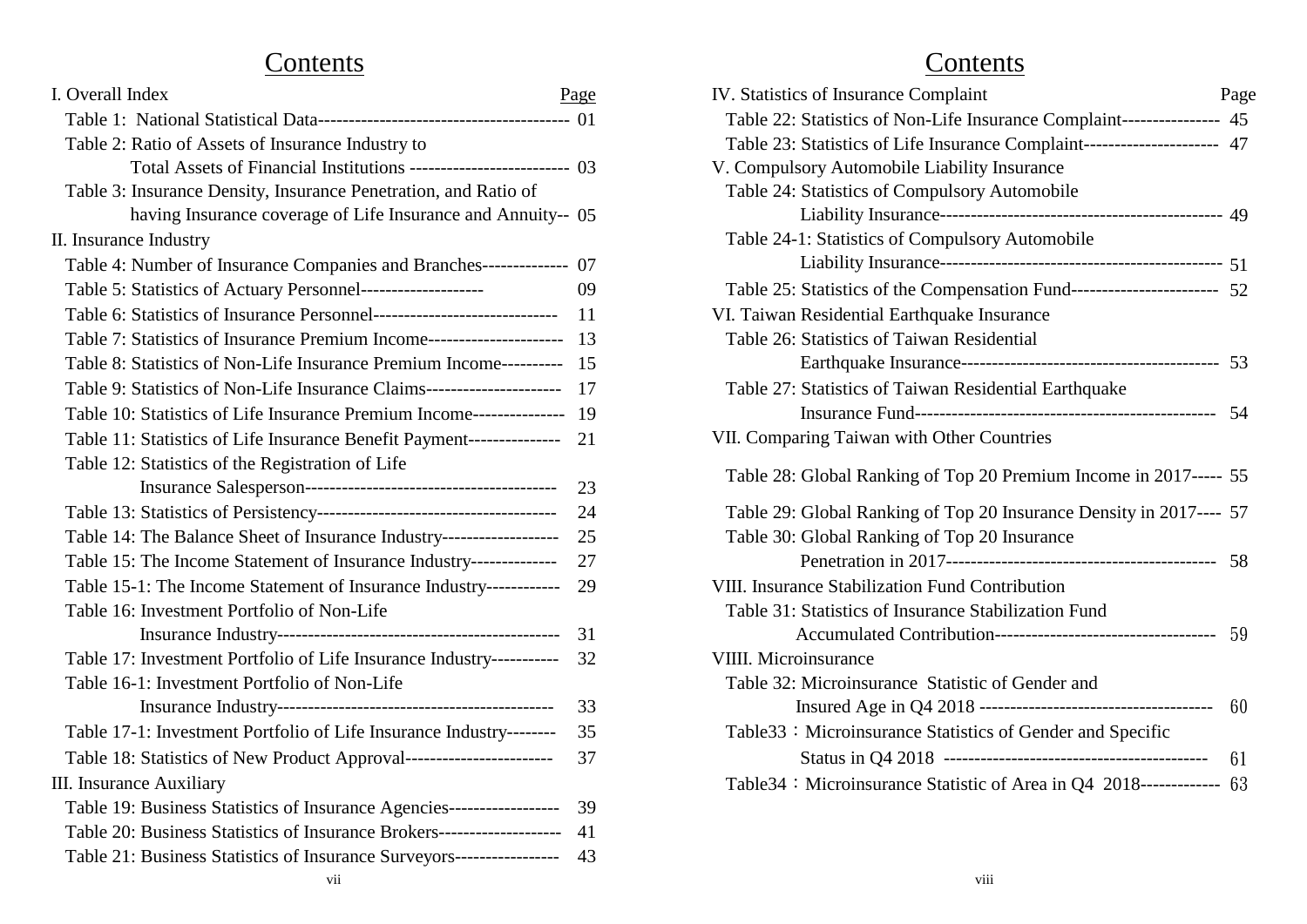|      | 戶籍登記人口數                    | 國民所得毛額       | 國內生產毛額       | 國民所得            |
|------|----------------------------|--------------|--------------|-----------------|
| 年    | (千人)                       | 億元)          | 億元)          | (億元)            |
| year | Population of<br>Household | <b>GNI</b>   | <b>GDP</b>   | National Income |
|      | Registered                 | (100 million | (100 million | (100 million    |
|      | $(1,000$ persons)          | NTD)         | NTD)         | NTD)            |
| 2003 | 22,605                     | 112,947      | 109,659      | 98,180          |
| 2004 | 22,689                     | 120,217      | 116,496      | 103,987         |
| 2005 | 22,770                     | 123,831      | 120,923      | 106,809         |
| 2006 | 22,877                     | 129,525      | 126,408      | 111,174         |
| 2007 | 22,958                     | 137,398      | 134,071      | 115,910         |
| 2008 | 23,037                     | 134,656      | 131,510      | 111,619         |
| 2009 | 23,120                     | 133,757      | 129,617      | 109,853         |
| 2010 | 23,162                     | 145,489      | 141,192      | 121,944         |
| 2011 | 23,225                     | 147,006      | 143,122      | 122,907         |
| 2012 | 23,316                     | 151,411      | 146,869      | 124,931         |
| 2013 | 23,374                     | 156,546      | 152,307      | 131,154         |
| 2014 | 23,434                     | 165,824      | 161,119      | 140,189         |
| 2015 | 23,492                     | 173,014      | 167,707      | 146,527         |
| 2016 | 23,540                     | 177,060      | 171,763      | 149,965         |
| 2017 | 23,571                     | 179,653      | 175,012      | 152,799         |
| 2018 | 23,589                     | 180,959      | 177,770      | 153,323         |

資料來源:行政院主計總處(中華民國統計資訊網)<br>註:1.消費者物價指數基期:2016年=100.00。

2.本表所載之各項統計數字,如有與以前各期不同者,悉以

3.依聯合國SNA規定,原國民生產毛額(GNP)自2014年起改為國 民所得毛額(GNI)。 final criterion.

# 一、總體指標 **I. Overall Index**

| 表1、國情統計資料表 |  | Table1: National Statistical Data |  |
|------------|--|-----------------------------------|--|
|------------|--|-----------------------------------|--|

|           | 戶籍登記人口數<br>$(+\lambda)$                                       | 國民所得毛額<br>(億元)                     | 國內生產毛額<br>億元)                      | 國民所得<br>(億元)                            | 平均每人國民所得<br>台幣)                                 | (美元)   | 消費者<br>物價指數                     | 國民儲蓄率<br>$($ % $)$                   | 經濟成長率<br>$($ % $)$      |
|-----------|---------------------------------------------------------------|------------------------------------|------------------------------------|-----------------------------------------|-------------------------------------------------|--------|---------------------------------|--------------------------------------|-------------------------|
| 年<br>year | Population of<br>Household<br>Registered<br>$(1,000$ persons) | <b>GNI</b><br>(100 million<br>NTD) | <b>GDP</b><br>(100 million<br>NTD) | National Income<br>(100 million<br>NTD) | National Income<br>Per Capita<br>(USD)<br>(NTD) |        | Consumer<br>Price Index<br>( %) | Percentage of<br>National<br>Savings | Economic<br>Growth Rate |
| 2003      | 22,605                                                        | 112,947                            | 109,659                            | 98,180                                  | 435,145                                         | 12,642 | 85.05                           | 29.65                                | 4.10                    |
| 2004      | 22,689                                                        | 120,217                            | 116,496                            | 103,987                                 | 459,169                                         | 13,735 | 86.42                           | 29.94                                | 6.50                    |
| 2005      | 22,770                                                        | 123,831                            | 120,923                            | 106,809                                 | 469,907                                         | 14,602 | 88.42                           | 29.20                                | 5.40                    |
| 2006      | 22,877                                                        | 129,525                            | 126,408                            | 111,174                                 | 487,103                                         | 14,974 | 88.95                           | 31.05                                | 5.62                    |
| 2007      | 22,958                                                        | 137,398                            | 134,071                            | 115,910                                 | 505,770                                         | 15,401 | 90.55                           | 31.46                                | 6.52                    |
| 2008      | 23,037                                                        | 134,656                            | 131,510                            | 111,619                                 | 485,347                                         | 15,388 | 93.74                           | 29.62                                | 0.70                    |
| 2009      | 23,120                                                        | 133,757                            | 129,617                            | 109,853                                 | 476,000                                         | 14,398 | 92.92                           | 29.29                                | $-1.57$                 |
| 2010      | 23,162                                                        | 145,489                            | 141,192                            | 121,944                                 | 526,963                                         | 16,650 | 93.82                           | 33.14                                | 10.63                   |
| 2011      | 23,225                                                        | 147,006                            | 143,122                            | 122,907                                 | 529,918                                         | 17,982 | 95.15                           | 31.46                                | 3.80                    |
| 2012      | 23,316                                                        | 151,411                            | 146,869                            | 124,931                                 | 536,868                                         | 18,125 | 96.99                           | 30.45                                | 2.06                    |
| 2013      | 23,374                                                        | 156,546                            | 152,307                            | 131,154                                 | 561,817                                         | 18,872 | 97.76                           | 32.00                                | 2.20                    |
| 2014      | 23,434                                                        | 165,824                            | 161,119                            | 140,189                                 | 599,007                                         | 19,724 | 98.93                           | 33.58                                | 4.02                    |
| 2015      | 23,492                                                        | 173,014                            | 167,707                            | 146,527                                 | 624,505                                         | 19,571 | 98.63                           | 34.87                                | 0.81                    |
| 2016      | 23,540                                                        | 177,060                            | 171,763                            | 149,965                                 | 637,715                                         | 19,725 | 100.00                          | 34.29                                | 1.51                    |
| 2017      | 23,571                                                        | 179,653                            | 175,012                            | 152,799                                 | 648,677                                         | 21,310 | 100.62                          | 34.29                                | 3.08                    |
| 2018      | 23,589                                                        | 180,959                            | 177,770                            | 153,323                                 | 650,333                                         | 21,566 | 101.98                          | 32.91                                | 2.63                    |

 Executive Yuan, Taiwan, Republic of China (Website) Source : Directorate General of Budget, Accounting and Statistics

Note : 1. Base year of consumer price index: Year 2016 = 100.00.

 those in previous tables, use the figures listed above as the 本期數字為準。 2. Should the figures listed in the table above are different from

> $\frac{1}{2}$ 3.According to the regulations of SNA (UN), GNP has been amended as GNI since 2014.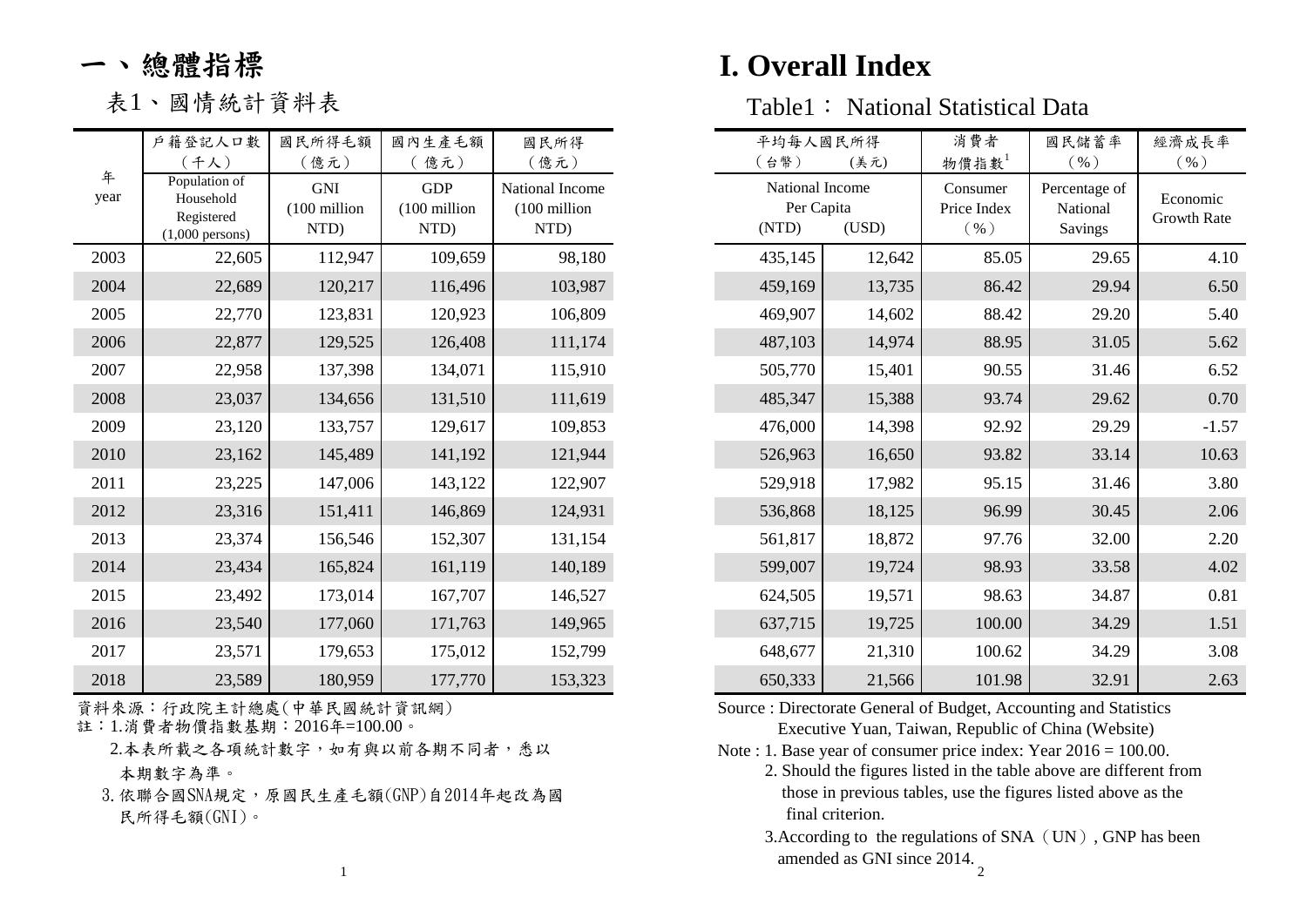|           | 金融機構資產總額                                                | 保險業 Insurance Industry      |               |  |  |  |
|-----------|---------------------------------------------------------|-----------------------------|---------------|--|--|--|
| 年<br>Year | <b>Total Assets of</b><br><b>Financial Institutions</b> | 資產總額<br><b>Total Assets</b> | 比率<br>Ratio % |  |  |  |
| 2002      | 27,176,004                                              | 3,682,023                   | 13.55         |  |  |  |
| 2003      | 29,875,387                                              | 4,764,079                   | 15.95         |  |  |  |
| 2004      | 32,531,284                                              | 5,646,628                   | 17.36         |  |  |  |
| 2005      | 36,024,614                                              | 6,692,341                   | 18.58         |  |  |  |
| 2006      | 38,408,672                                              | 7,958,299                   | 20.72         |  |  |  |
| 2007      | 39,616,314                                              | 8,955,871                   | 22.61         |  |  |  |
| 2008      | 42,197,744                                              | 9,411,112                   | 22.30         |  |  |  |
| 2009      | 44,940,829                                              | 11,037,667                  | 24.56         |  |  |  |
| 2010      | 47,243,764                                              | 12,391,558                  | 26.23         |  |  |  |
| 2011      | 50,439,640                                              | 13,327,209                  | 26.42         |  |  |  |
| 2012      | 53,397,797                                              | 14,811,219                  | 27.74         |  |  |  |
| 2013      | 57,990,506                                              | 16,925,234                  | 29.19         |  |  |  |
| 2014      | 63,441,795                                              | 18,824,076                  | 29.67         |  |  |  |
| 2015      | 67, 631, 343                                            | 20,046,585                  | 29.64         |  |  |  |
| 2016      | 70,798,905                                              | 22,554,872                  | 31.86         |  |  |  |
| 2017      | 73,881,533                                              | 24,810,722                  | 33.58         |  |  |  |
| 2018      | 78,183,748                                              | 26,674,199                  | 34.12         |  |  |  |

## <sup>表</sup>2、保險業資產占金融機構資產比率表 Table2:Ratio of Assets of Insurance Industry to Total Assets of Financial Institutions

單位:百萬元 Unit: NT\$ Millions

|           | 金融機構資產總額                                                | 保險業 Insurance Industry      |               | 產險業 Non-Life Insurance |                             |               | 壽險業 Life Insurance          |               |  |
|-----------|---------------------------------------------------------|-----------------------------|---------------|------------------------|-----------------------------|---------------|-----------------------------|---------------|--|
| 年<br>Year | <b>Total Assets of</b><br><b>Financial Institutions</b> | 資產總額<br><b>Total Assets</b> | 比率<br>Ratio % |                        | 資產總額<br><b>Total Assets</b> | 比率<br>Ratio % | 資產總額<br><b>Total Assets</b> | 比率<br>Ratio % |  |
| 2002      | 27,176,004                                              | 3,682,023                   | 13.55         |                        | 183,621                     | 0.68          | 3,498,402                   | 12.87         |  |
| 2003      | 29,875,387                                              | 4,764,079                   | 15.95         |                        | 187,816                     | 0.63          | 4,576,263                   | 15.32         |  |
| 2004      | 32,531,284                                              | 5,646,628                   | 17.36         |                        | 195,955                     | 0.60          | 5,450,673                   | 16.76         |  |
| 2005      | 36,024,614                                              | 6,692,341                   | 18.58         |                        | 206,935                     | 0.57          | 6,485,405                   | 18.00         |  |
| 2006      | 38,408,672                                              | 7,958,299                   | 20.72         |                        | 201,788                     | 0.53          | 7,756,511                   | 20.19         |  |
| 2007      | 39,616,314                                              | 8,955,871                   | 22.61         |                        | 209,384                     | 0.53          | 8,746,487                   | 22.08         |  |
| 2008      | 42,197,744                                              | 9,411,112                   | 22.30         |                        | 241,663                     | 0.57          | 9,169,449                   | 21.73         |  |
| 2009      | 44,940,829                                              | 11,037,667                  | 24.56         |                        | 255,228                     | 0.57          | 10,782,439                  | 23.99         |  |
| 2010      | 47,243,764                                              | 12,391,558                  | 26.23         |                        | 267,858                     | 0.57          | 12,123,701                  | 25.66         |  |
| 2011      | 50,439,640                                              | 13,327,209                  | 26.42         |                        | 275,872                     | 0.55          | 13,051,337                  | 25.88         |  |
| 2012      | 53,397,797                                              | 14,811,219                  | 27.74         |                        | 282,461                     | 0.53          | 14,528,759                  | 27.21         |  |
| 2013      | 57,990,506                                              | 16,925,234                  | 29.19         |                        | 292,746                     | 0.50          | 16,632,488                  | 28.68         |  |
| 2014      | 63,441,795                                              | 18,824,076                  | 29.67         |                        | 302,800                     | 0.48          | 18,521,276                  | 29.19         |  |
| 2015      | 67, 631, 343                                            | 20,046,585                  | 29.64         |                        | 315,247                     | 0.47          | 19,731,338                  | 29.17         |  |
| 2016      | 70,798,905                                              | 22,554,872                  | 31.86         |                        | 345,116                     | 0.49          | 22,209,756                  | 31.37         |  |
| 2017      | 73,881,533                                              | 24,810,722                  | 33.58         |                        | 348,157                     | 0.47          | 24,462,565                  | 33.11         |  |
| 2018      | 78, 183, 748                                            | 26,674,199                  | 34.12         |                        | 354,380                     | 0.45          | 26,319,820                  | 33.66         |  |

資料來源:中央銀行(全球資訊網);

財團法人保險事業發展中心

Source:Central Bank of the Republic of China ( Taiwan) (Website);

Taiwan Insurance Institute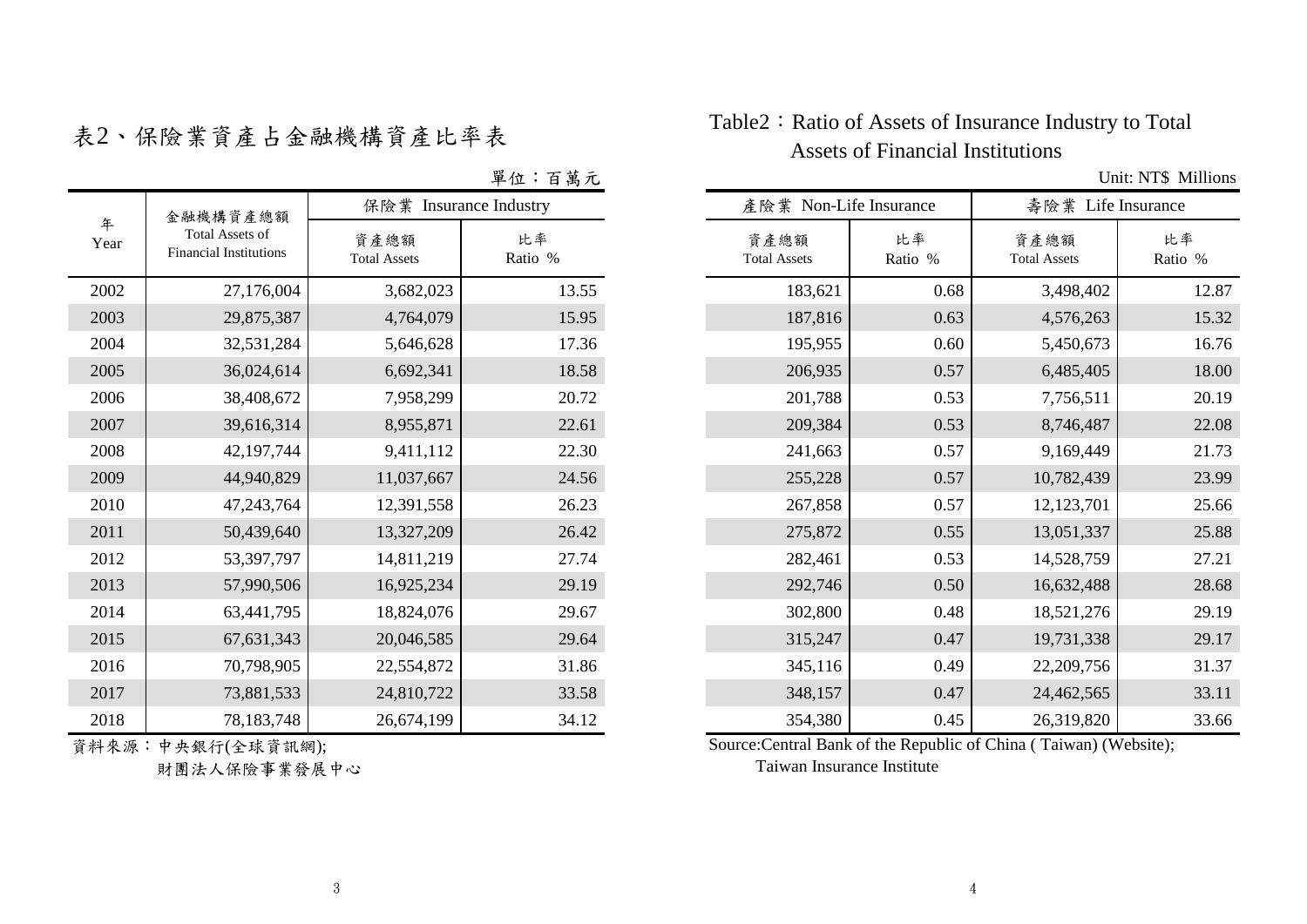表3、保險密度、滲透度及人壽保險、年金保險 投保率表

|           | 保險密度<br><b>Insurance Density</b> | 保 險<br>Insurance              |                           |             |
|-----------|----------------------------------|-------------------------------|---------------------------|-------------|
| 年<br>Year | 總計<br>Total                      | 財產保險<br>Non-Life<br>Insurance | 人身保險<br>Life<br>Insurance | 總計<br>Total |
| 2002      | 44,330                           | 4,843                         | 39,487                    | 9.28        |
| 2003      | 54,949                           | 4,843                         | 50,106                    | 11.33       |
| 2004      | 62,760                           | 5,089                         | 57,671                    | 12.22       |
| 2005      | 69,225                           | 5,204                         | 64,021                    | 13.04       |
| 2006      | 73,340                           | 4,988                         | 68,353                    | 13.27       |
| 2007      | 86,579                           | 4,904                         | 81,675                    | 14.83       |
| 2008      | 87,971                           | 4,677                         | 83,294                    | 15.41       |
| 2009      | 91,195                           | 4,406                         | 86,790                    | 16.27       |
| 2010      | 104,423                          | 4,568                         | 99,855                    | 17.13       |
| 2011      | 99,514                           | 4,867                         | 94,647                    | 16.15       |
| 2012      | 111,461                          | 5,167                         | 106,294                   | 17.69       |
| 2013      | 115,874                          | 5,344                         | 110,530                   | 17.78       |
| 2014      | 123,895                          | 5,642                         | 118,253                   | 18.02       |
| 2015      | 130,376                          | 5,794                         | 124,582                   | 18.26       |
| 2016      | 139,310                          | 6,201                         | 133,109                   | 19.09       |
| 2017      | 151,750                          | 6,648                         | 145,102                   | 20.44       |
| 2018      | 155,885                          | 7,021                         | 148,865                   | 20.68       |

資料來源:財團法人保險事業發展中心

- 註:1.保險密度:每人平均保費支出。
	- 2.保險滲透度:保費收入對GDP之比率。
	- 3.人壽保險及年金保險投保率:人壽保險及年金保險有效契約件數對 人口數之比率。
	- 4.人壽保險及年金保險普及率:人壽保險及年金保險有效契約保額對 國民所得之比率。
	- 金庫銀行等三家銀行當月份第一個營業日牌告之二年期定期儲蓄存 款利率為準。 5.人壽保險平均分紅利率(強制分紅):以臺灣銀行、第一銀行與合作

Table3: Insurance Density, Insurance Penetration, and Ratio of having insurance coverage of Life Insurance and Annuity

|           | Insurance and Aminumy                           |                               |                           |             |                                |                               |                                         |                                                       |                                     |                                                                       |
|-----------|-------------------------------------------------|-------------------------------|---------------------------|-------------|--------------------------------|-------------------------------|-----------------------------------------|-------------------------------------------------------|-------------------------------------|-----------------------------------------------------------------------|
|           | 保險密度<br>元)<br><b>Insurance Density</b><br>(NTD) |                               | 保險<br>Insurance           |             | 渗透度 $2$<br>Penetration<br>(% ) |                               | 人壽保險及年金保險<br>Life Insurance and Annuity |                                                       |                                     |                                                                       |
| 年<br>Year | 總計<br>Total                                     | 財產保險<br>Non-Life<br>Insurance | 人身保險<br>Life<br>Insurance | 總計<br>Total |                                | 財產保險<br>Non-Life<br>Insurance | 人身保險<br>Life<br>Insurance               | 投保率3%<br>Ratio of having<br><b>Insurance Coverage</b> | 普及率 $4$ %<br>Ratio of<br>Prevalence | 壽險平均分紅利率 <sup>5</sup><br>Average dividend Rate<br>of Life Insurance % |
| 2002      | 44,330                                          | 4,843                         | 39,487                    | 9.28        |                                | 0.95                          | 8.33                                    | 143.70                                                | 257.80                              | 2.31                                                                  |
| 2003      | 54,949                                          | 4,843                         | 50,106                    | 11.33       |                                | 1.00                          | 10.33                                   | 158.87                                                | 273.73                              | 1.62                                                                  |
| 2004      | 62,760                                          | 5,089                         | 57,671                    | 12.22       |                                | 0.99                          | 11.23                                   | 166.21                                                | 281.07                              | 1.52                                                                  |
| 2005      | 69,225                                          | 5,204                         | 64,021                    | 13.04       |                                | 0.98                          | 12.06                                   | 176.13                                                | 289.80                              | 1.84                                                                  |
| 2006      | 73,340                                          | 4,988                         | 68,353                    | 13.27       |                                | 0.90                          | 12.37                                   | 184.01                                                | 294.67                              | 2.20                                                                  |
| 2007      | 86,579                                          | 4,904                         | 81,675                    | 14.83       |                                | 0.84                          | 13.99                                   | 196.03                                                | 310.82                              | 2.47                                                                  |
| 2008      | 87,971                                          | 4,677                         | 83,294                    | 15.41       |                                | 0.82                          | 14.59                                   | 203.27                                                | 329.61                              | 2.69                                                                  |
| 2009      | 91,195                                          | 4,406                         | 86,790                    | 16.27       |                                | 0.79                          | 15.48                                   | 204.84                                                | 341.15                              | 0.95                                                                  |
| 2010      | 104,423                                         | 4,568                         | 99,855                    | 17.13       |                                | 0.75                          | 16.38                                   | 210.72                                                | 311.91                              | 1.07                                                                  |
| 2011      | 99,514                                          | 4,867                         | 94,647                    | 16.15       |                                | 0.79                          | 15.36                                   | 215.84                                                | 317.10                              | 1.34                                                                  |
| 2012      | 111,461                                         | 5,167                         | 106,294                   | 17.69       |                                | 0.82                          | 16.87                                   | 222.97                                                | 320.38                              | 1.42                                                                  |
| 2013      | 115,874                                         | 5,344                         | 110,530                   | 17.78       |                                | 0.82                          | 16.96                                   | 229.67                                                | 313.08                              | 1.42                                                                  |
| 2014      | 123,895                                         | 5,642                         | 118,253                   | 18.02       |                                | 0.82                          | 17.20                                   | 230.61                                                | 294.86                              | 1.42                                                                  |
| 2015      | 130,376                                         | 5,794                         | 124,582                   | 18.26       |                                | 0.81                          | 17.45                                   | 234.16                                                | 286.98                              | 1.40                                                                  |
| 2016      | 139,310                                         | 6,201                         | 133,109                   | 19.09       |                                | 0.85                          | 18.24                                   | 240.35                                                | 288.03                              | 1.16                                                                  |
| 2017      | 151,750                                         | 6,648                         | 145,102                   | 20.44       |                                | 0.90                          | 19.54                                   | 246.04                                                | 293.25                              | 1.08                                                                  |
| 2018      | 155,885                                         | 7,021                         | 148,865                   | 20.68       |                                | 0.93                          | 19.75                                   |                                                       |                                     | 1.08                                                                  |

Source: Taiwan Insurance Institute

Note:1.Insurance Density: average insurance expenditure per capita.

- 2.Insurance Penetration: the ratio of insurance premium to GDP.
- 3.Ratio of having insurance coverage of life insurance and annuity : the ratio of number of in-force policies of life insurance and annuity to the number of population.
- 4.Ratio of prevalence of life insurance and annuity : the ratio of sum assured of in-force policies of life insurance and annuity to national income.
- 5.Average dividend rate of life insurance : based on the listed interest rate of two-year fixed deposit of the first workday in the given month set by Taiwan Bank, First Bank, and Taiwan Cooperative Bank of China.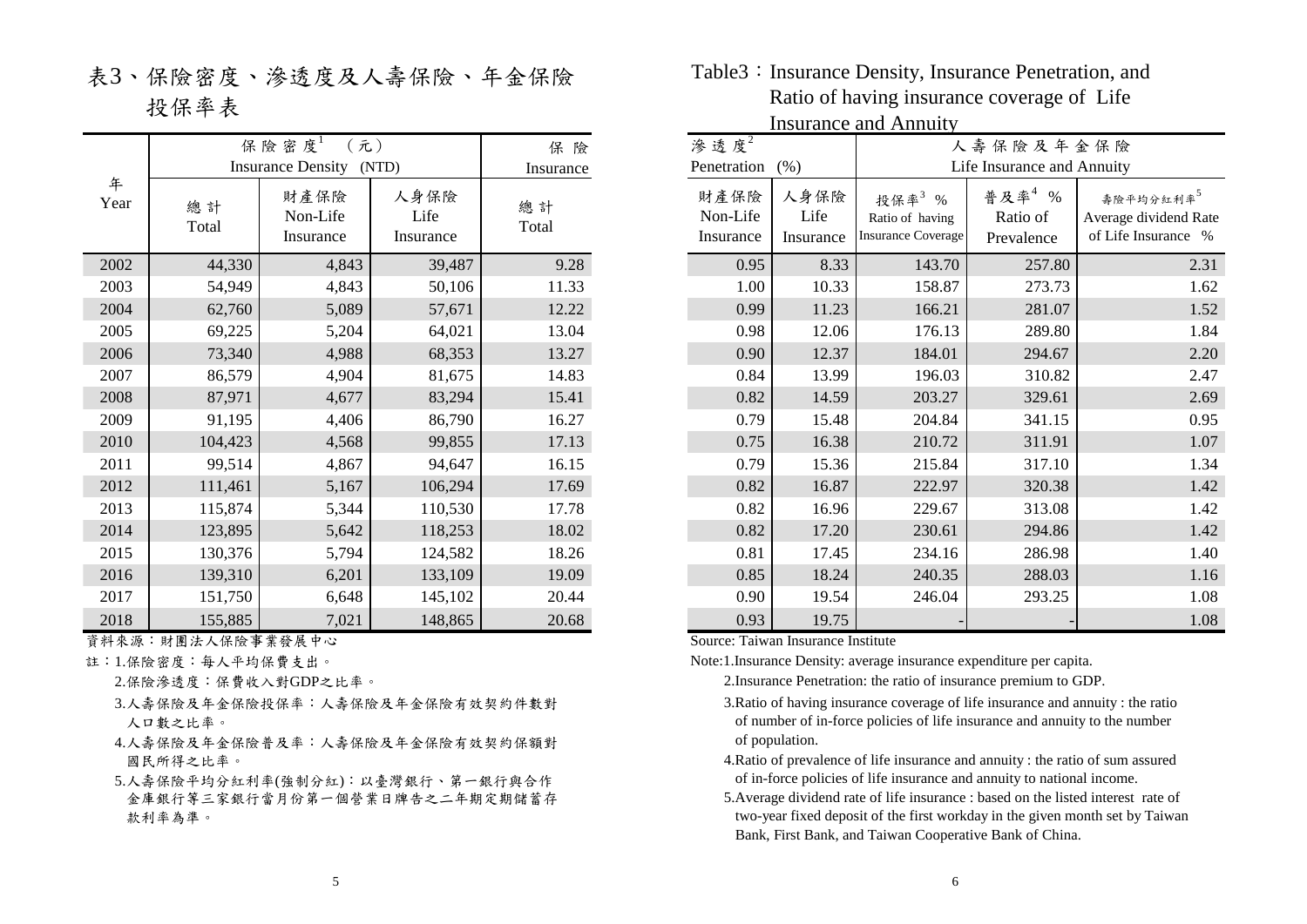|                |        |                  |                               |                                                            |                            |                                      | $\overline{\phantom{a}}$            |                                         |                                             |                         |                            |                                             |                               |                                         |                                             |
|----------------|--------|------------------|-------------------------------|------------------------------------------------------------|----------------------------|--------------------------------------|-------------------------------------|-----------------------------------------|---------------------------------------------|-------------------------|----------------------------|---------------------------------------------|-------------------------------|-----------------------------------------|---------------------------------------------|
|                |        |                  |                               |                                                            |                            | 財產保險業                                | $\frac{3}{2}$ Non-Life<br>Insurance | Industry                                |                                             |                         | 人身保險業                      |                                             |                               | Life Insurance Industry                 |                                             |
|                |        |                  | 國際保險業                         |                                                            |                            | 本國保險業                                |                                     |                                         | 外國保險業                                       |                         |                            | 本國保險業                                       |                               |                                         | 外國保險業                                       |
| 年/月            | 總計 $1$ | 再保險業             | 務分公司3                         |                                                            |                            | Local Insurance                      |                                     |                                         | Foreign Insurance                           |                         |                            | Local Insurance                             |                               |                                         | Foreign Insurance                           |
| Year/<br>Month | Total  | Rein-<br>surance | Offshore<br>Insurance<br>Unit | 總公司<br>(含合作社)<br>Headquarter<br>(including<br>cooperative) | 國內<br>分公司<br><b>Branch</b> | 海外<br>分支機構 $2$<br>Offshore<br>Branch | 大陸<br>辦事處<br>Office<br>in PRC       | 在台<br>分公司<br><b>Branch</b><br>in Taiwan | 在台<br>聯絡處<br>Liaison<br>Office in<br>Taiwan | 總公司<br>Head-<br>quarter | 國內<br>分公司<br><b>Branch</b> | 海外<br>分支機構 $2$<br>Offshore<br><b>Branch</b> | 大陸<br>辦事處<br>Office<br>in PRC | 在台<br>分公司<br><b>Branch</b><br>in Taiwan | 在台<br>聯絡處<br>Liaison<br>Office in<br>Taiwan |
| 2004           | 57     | $\sqrt{2}$       |                               | 17                                                         | 174                        | 18                                   | 5                                   | 9                                       | 11                                          | 21                      | 135                        | 6                                           | 5 <sup>5</sup>                | 8                                       | $\overline{2}$                              |
| 2005           | 57     | $\mathfrak{2}$   |                               | 16                                                         | 174                        | 19                                   | 8                                   | 9                                       | 11                                          | 21                      | 135                        | 6                                           | 8                             | 9                                       |                                             |
| 2006           | 57     | $\sqrt{2}$       |                               | 17                                                         | 183                        | 19                                   | 10                                  | 8                                       | 9                                           | 22                      | 136                        | 6                                           | 8                             | 8                                       |                                             |
| 2007           | 59     | 4                |                               | 17                                                         | 175                        | 20                                   | 10                                  |                                         | 10                                          | $22\,$                  | 136                        | 11                                          | $\tau$                        | 9                                       |                                             |
| 2008           | 61     | $\overline{4}$   |                               | 17                                                         | 176                        | 22                                   | 10                                  | 8                                       | 9                                           | 23                      | 139                        | 12                                          | $\overline{7}$                | 9                                       |                                             |
| 2009           | 58     | $\overline{4}$   |                               | 17                                                         | 168                        | 20                                   | 9                                   | 6                                       | 9                                           | 22                      | 129                        | 12                                          | $\overline{7}$                | 9                                       |                                             |
| 2010           | 57     | 3                |                               | 17                                                         | 163                        | 15                                   | 9                                   | 6                                       | 9                                           | 23                      | 129                        | 13                                          | $\overline{7}$                | 8                                       |                                             |
| 2011           | 57     | 3                |                               | 17                                                         | 164                        | 12                                   | 8                                   | 6                                       | 9                                           | 24                      | 129                        | 13                                          | $\overline{7}$                | $\overline{7}$                          |                                             |
| 2012           | 57     | 3                |                               | 17                                                         | 164                        | 11                                   | 6                                   | 6                                       | 9                                           | 24                      | 129                        | 13                                          | 9                             | $\overline{7}$                          | 3                                           |
| 2013           | 56     | 3                |                               | 17                                                         | 164                        | 12                                   | 6                                   | 6                                       | 9                                           | 24                      | 123                        | 13                                          | 8                             | 6                                       |                                             |
| 2014           | 54     | 3                |                               | 17                                                         | 165                        | 10                                   | 6                                   | $5\overline{)}$                         | 8                                           | 24                      | 123                        | 13                                          | 8                             | 5                                       | $\overline{2}$                              |
| 2015           | 54     | 3                |                               | 17                                                         | 165                        | 10                                   | 5                                   | 5                                       | 8                                           | 24                      | 123                        | 13                                          | 8                             | 5                                       |                                             |
| 2016           | 54     | $\overline{3}$   | 19                            | 17                                                         | 164                        | 9                                    | 5                                   | 6                                       | 8                                           | 23                      | 125                        | 14                                          | 8                             | $5\overline{)}$                         |                                             |
| 2017           | 54     | 3                | 20                            | 17                                                         | 169                        | 9                                    |                                     | 6                                       | 8                                           | 23                      | 125                        | 13                                          | 8                             | 5                                       |                                             |
| 2018           | 55     | 3                | 20                            | 17                                                         | 167                        | 8                                    | 5                                   | $\overline{7}$                          | $\overline{7}$                              | 23                      | 125                        | 12                                          | 8                             | 5                                       |                                             |

註:1.保險機構家數以營業執照核發為依據。

 2.保險業海外分支機構包含子公司、分公司、代表處及辦事處等。 3.國際保險業務分公司(OIU)家數以營業執照核發為依據,並自 2016年開始統計。

# 二、保險業 **II. Insurance Industry**

表4、保險業家數及其分支機構統計表 Table4: Number of Insurance Companies and Branches

**留位:家數 Unit:No. of Companies** 

|                                         |                                             | $\omega$ murvo, or Companies     |                            |                                             |                               |                                         |                                             |  |  |  |  |
|-----------------------------------------|---------------------------------------------|----------------------------------|----------------------------|---------------------------------------------|-------------------------------|-----------------------------------------|---------------------------------------------|--|--|--|--|
| Industry                                |                                             | 人身保險業<br>Life Insurance Industry |                            |                                             |                               |                                         |                                             |  |  |  |  |
|                                         | 外國保險業<br>Foreign Insurance                  |                                  |                            | 本國保險業<br>Local Insurance                    |                               | 外國保險業<br>Foreign Insurance              |                                             |  |  |  |  |
| 在台<br>分公司<br><b>Branch</b><br>in Taiwan | 在台<br>聯絡處<br>Liaison<br>Office in<br>Taiwan | 總公司<br>Head-<br>quarter          | 國內<br>分公司<br><b>Branch</b> | 海外<br>分支機構 $2$<br>Offshore<br><b>Branch</b> | 大陸<br>辦事處<br>Office<br>in PRC | 在台<br>分公司<br><b>Branch</b><br>in Taiwan | 在台<br>聯絡處<br>Liaison<br>Office in<br>Taiwan |  |  |  |  |
| 9                                       | 11                                          | 21                               | 135                        | 6                                           | 5                             | 8                                       | $\overline{2}$                              |  |  |  |  |
| 9                                       | 11                                          | 21                               | 135                        | 6                                           | 8                             | 9                                       | $\overline{2}$                              |  |  |  |  |
| 8                                       | 9                                           | 22                               | 136                        | 6                                           | 8                             | 8                                       | $\mathbf{2}$                                |  |  |  |  |
| 7                                       | 10                                          | 22                               | 136                        | 11                                          | 7                             | 9                                       | 4                                           |  |  |  |  |
| 8                                       | 9                                           | 23                               | 139                        | 12                                          | 7                             | 9                                       | $\overline{4}$                              |  |  |  |  |
| 6                                       | 9                                           | 22                               | 129                        | 12                                          | 7                             | 9                                       | 4                                           |  |  |  |  |
| 6                                       | 9                                           | 23                               | 129                        | 13                                          | $\overline{7}$                | 8                                       | $\overline{4}$                              |  |  |  |  |
| 6                                       | 9                                           | 24                               | 129                        | 13                                          | 7                             | 7                                       | 3                                           |  |  |  |  |
| 6                                       | 9                                           | 24                               | 129                        | 13                                          | 9                             | $\overline{7}$                          | 3                                           |  |  |  |  |
| 6                                       | 9                                           | 24                               | 123                        | 13                                          | 8                             | 6                                       | 3                                           |  |  |  |  |
| 5                                       | 8                                           | 24                               | 123                        | 13                                          | 8                             | 5                                       | $\overline{2}$                              |  |  |  |  |
| 5                                       | 8                                           | 24                               | 123                        | 13                                          | 8                             | 5                                       | $\overline{2}$                              |  |  |  |  |
| 6                                       | 8                                           | 23                               | 125                        | 14                                          | 8                             | 5                                       | $\mathbf{1}$                                |  |  |  |  |
| 6                                       | 8                                           | 23                               | 125                        | 13                                          | 8                             | 5                                       | 1                                           |  |  |  |  |
| $\overline{7}$                          | $\overline{7}$                              | 23                               | 125                        | 12                                          | 8                             | 5                                       | $\mathbf{1}$                                |  |  |  |  |

資料來源:保險局產險監理組;保險局壽險監理組 Sure Supervision Division, Insurance Bureau;

Life Insurance Supervision Division, Insurance Bureau

- Note:1.The numbers of insurance institutions are based on the business licenses issued.
	- 2.Local insurance company's offshore branch includes subsidiary, branch, representative office and liaison office.
	- 3.The numbers of OIU are based on the business licenses issued,and the data is collected since 2016.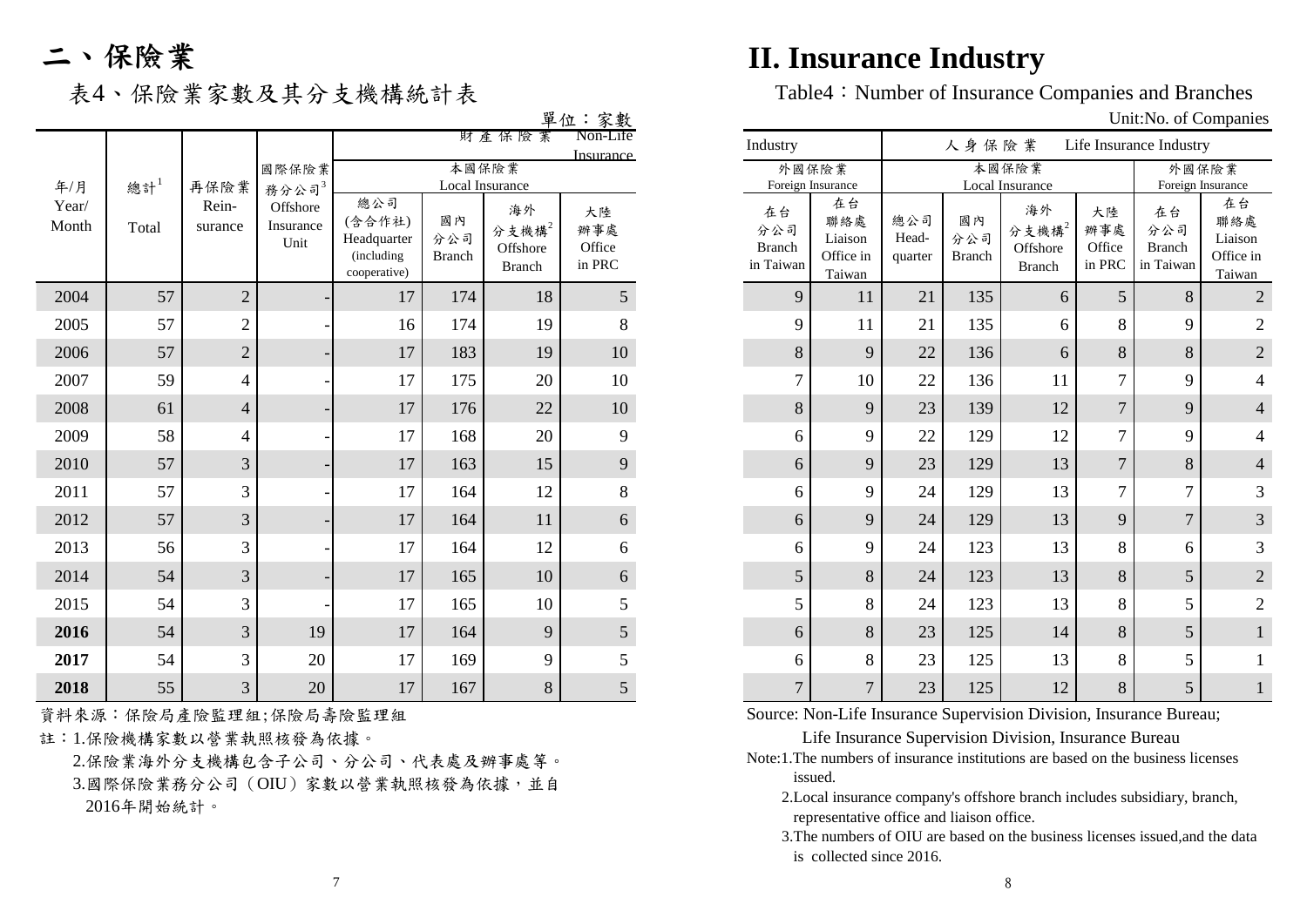|           | 卑位・人                |
|-----------|---------------------|
| 年<br>Year | 總 計 $^{1}$<br>Total |
|           |                     |
| 2003      | 159                 |
| 2004      | 151                 |
| 2005      | 171                 |
| 2006      | 176                 |
| 2007      | 180                 |
| 2008      | 187                 |
| 2009      | 192                 |
| 2010      | 198                 |
| 2011      | 200                 |
| 2012      | 199                 |
| 2013      | 200                 |
| 2014      | 211                 |
| 2015      | 189                 |
| 2016      | 179                 |
| 2017      | 171                 |
| 2018      | 167                 |

資料來源:中華民國產物保險商業同業公會; 中華民國人壽保險商業同業公會

註:1.精算人員定義係依據「保險業簽證精算人員管理辦法」 第2條第2項規定。

2.產險業精算人員自2004/11起不含助理精算人員。

表5、保險業精算人員統計表 Table5:Statistics of Actuarial Personnel

|           | 單位:人                |                                        | Unit: Person                   |  |  |  |  |  |
|-----------|---------------------|----------------------------------------|--------------------------------|--|--|--|--|--|
| 年<br>Year | 總 計 $^{1}$<br>Total | 產險業 $2$<br>Non-Life Insurance Industry | 壽險業<br>Life Insurance Industry |  |  |  |  |  |
| 2003      | 159                 | 47                                     | 112                            |  |  |  |  |  |
| 2004      | 151                 | 36                                     | 115                            |  |  |  |  |  |
| 2005      | 171                 | 45                                     | 126                            |  |  |  |  |  |
| 2006      | 176                 | 47                                     | 129                            |  |  |  |  |  |
| 2007      | 180                 | 49                                     | 131                            |  |  |  |  |  |
| 2008      | 187                 | 52                                     | 135                            |  |  |  |  |  |
| 2009      | 192                 | 52                                     | 140                            |  |  |  |  |  |
| 2010      | 198                 | 53                                     | 145                            |  |  |  |  |  |
| 2011      | 200                 | 55                                     | 145                            |  |  |  |  |  |
| 2012      | 199                 | 55                                     | 144                            |  |  |  |  |  |
| 2013      | 200                 | 55                                     | 145                            |  |  |  |  |  |
| 2014      | 211                 | 55                                     | 156                            |  |  |  |  |  |
| 2015      | 189                 | 52                                     | 137                            |  |  |  |  |  |
| 2016      | 179                 | 52                                     | 127                            |  |  |  |  |  |
| 2017      | 171                 | 53                                     | 118                            |  |  |  |  |  |
| 2018      | 167                 | 50                                     | 117                            |  |  |  |  |  |

Source: The Non-Life Insurance Association of the Republic of China; The Life Insurance Association of the Republic of China

- Note: 1.The definition of actuarial personnel is according to the "Regulations Governing Appointed Actuaries of Insurance Companies " article II, paragraph II.
	- 2.From November, 2004,non-life insurance actuarial personnel do not include actuarial assistants.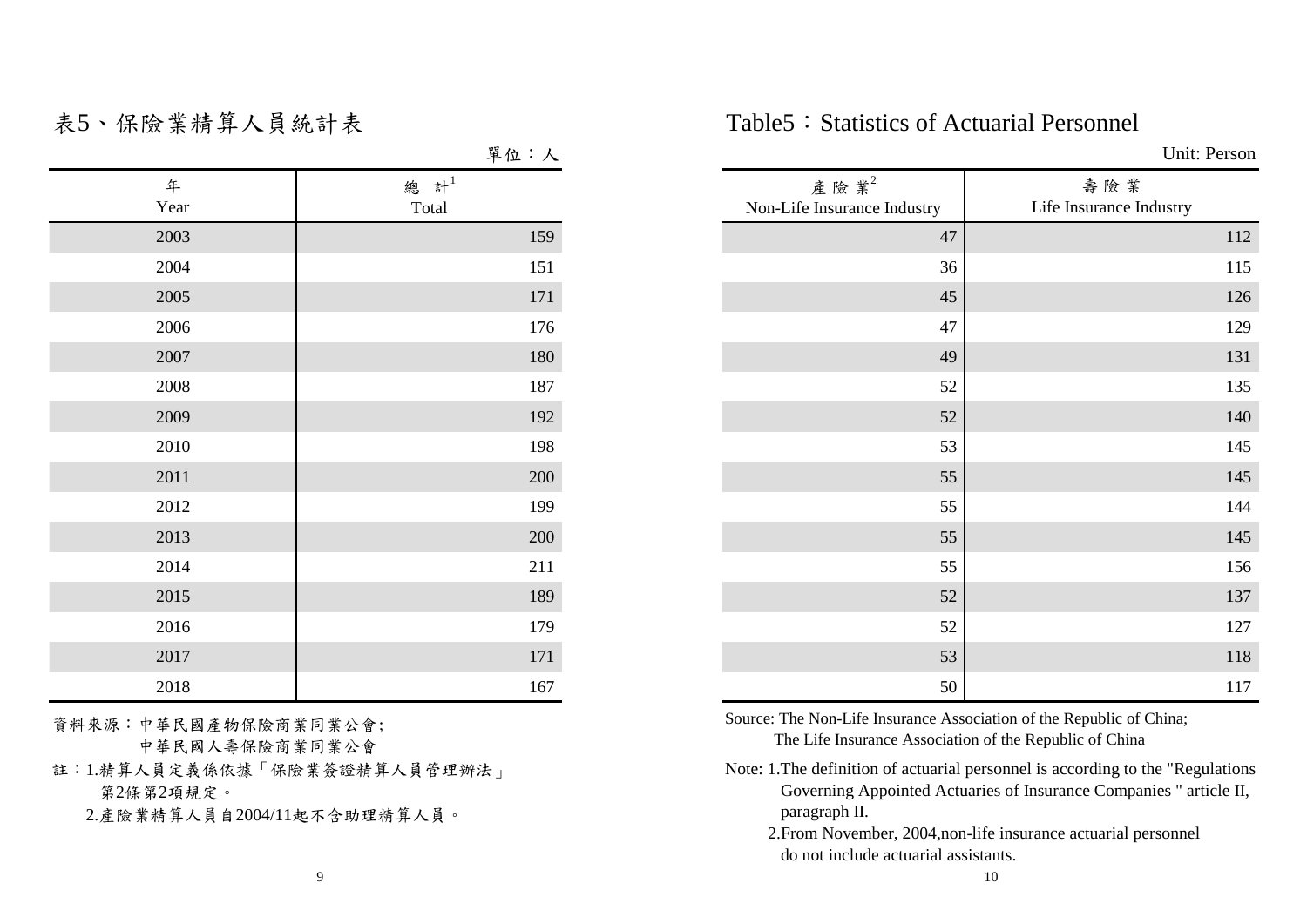|           |                   |                         |                     |                                | 半位・人                |                                          |                                                               |                     |                                |
|-----------|-------------------|-------------------------|---------------------|--------------------------------|---------------------|------------------------------------------|---------------------------------------------------------------|---------------------|--------------------------------|
|           |                   |                         | 總計<br>Total         |                                | 財產<br>Non-Life      | 業<br>險<br>保<br><b>Insurance Industry</b> |                                                               |                     | 人身保險<br>Life Insurance In      |
| 年<br>Year | 從業人員<br>Employees | 增減率<br>Growth<br>Rate % | 業務員<br>Salespersons | 內勤人數<br>Office<br><b>Staff</b> | 業務員<br>Salespersons | 內勤人數<br>Office<br><b>Staff</b>           | 業務員與<br>內勤人數之比<br>Ratio of<br>Salespersons to<br>Office Staff | 業務員<br>Salespersons | 內勤人數<br>Office<br><b>Staff</b> |
| 2001      | 322,134           | 5.19                    | 281,908             | 40,226                         | 37,209              | 13,529                                   | 2.75                                                          | 244,699             | 26,6                           |
| 2002      | 340,237           | 5.62                    | 303,564             | 36,673                         | 53,991              | 13,464                                   | 4.01                                                          | 249,573             | 23,2                           |
| 2003      | 338,333           | $-0.56$                 | 299,986             | 38,347                         | 60,179              | 13,963                                   | 4.31                                                          | 239,807             | 24,3                           |
| 2004      | 326,881           | $-3.38$                 | 287,990             | 38,891                         | 57,874              | 14,517                                   | 3.99                                                          | 230,116             | 24,3                           |
| 2005      | 309,414           | $-5.34$                 | 270,275             | 39,139                         | 67,538              | 14,300                                   | 4.72                                                          | 202,737             | 24,8                           |
| 2006      | 303,266           | $-1.99$                 | 262,330             | 40,936                         | 73,143              | 14,921                                   | 4.90                                                          | 189,187             | 26,0                           |
| 2007      | 298,126           | $-1.69$                 | 256,083             | 42,043                         | 80,730              | 15,012                                   | 5.38                                                          | 175,353             | 27,0                           |
| 2008      | 307,986           | 3.31                    | 267,370             | 40,616                         | 92,243              | 14,215                                   | 6.49                                                          | 175,127             | 26,5'                          |
| 2009      | 315,574           | 2.46                    | 275,968             | 39,606                         | 107,236             | 13,581                                   | 7.90                                                          | 168,732             | 26,0                           |
| 2010      | 321,340           | 1.83                    | 281,571             | 39,769                         | 114,725             | 13,746                                   | 8.35                                                          | 166,846             | 26,0                           |
| 2011      | 323,396           | 0.64                    | 282,509             | 40,887                         | 116,568             | 14,210                                   | 8.20                                                          | 165,941             | 26,6                           |
| 2012      | 335,027           | 3.60                    | 293,629             | 41,398                         | 121,679             | 14,633                                   | 8.32                                                          | 171,950             | 26,7                           |
| 2013      | 336,430           | 4.03                    | 295,414             | 41,016                         | 126,016             | 14,948                                   | 8.43                                                          | 169,398             | 26,0                           |
| 2014      | 351,208           | 4.83                    | 309,057             | 42,151                         | 128,652             | 15,293                                   | 8.41                                                          | 180,405             | 26,8                           |
| 2015      | 367,036           | 9.10                    | 324,091             | 42,945                         | 135,684             | 15,631                                   | 8.68                                                          | 188,407             | 27,3                           |
| 2016      | 370,476           | 5.49                    | 325,195             | 45,281                         | 133,502             | 16,053                                   | 8.32                                                          | 191,693             | 29,2                           |
| 2017      | 384,432           | 4.74                    | 338,363             | 46,069                         | 138,573             | 16,757                                   | 8.27                                                          | 199,790             | 29,3                           |

資料來源:中華民國產物保險商業同業公會;

中華民國人壽保險商業同業公會

表6、保險業從業人員統計表 Table6:Statistics of Insurance Personnel

**單位:人** Unit: Person

|           |                   |                         |                     |                                | مستعدد              |                                  |                                                               |                     |                                  |                                                               |
|-----------|-------------------|-------------------------|---------------------|--------------------------------|---------------------|----------------------------------|---------------------------------------------------------------|---------------------|----------------------------------|---------------------------------------------------------------|
|           |                   |                         | 總計<br>Total         |                                | 財產<br>Non-Life      | 保險業<br><b>Insurance Industry</b> |                                                               |                     | 人身保險業<br>Life Insurance Industry |                                                               |
| 年<br>Year | 從業人員<br>Employees | 增減率<br>Growth<br>Rate % | 業務員<br>Salespersons | 內勤人數<br>Office<br><b>Staff</b> | 業務員<br>Salespersons | 內勤人數<br>Office<br>Staff          | 業務員與<br>內勤人數之比<br>Ratio of<br>Salespersons to<br>Office Staff | 業務員<br>Salespersons | 內勤人數<br>Office<br>Staff          | 業務員與<br>內勤人數之比<br>Ratio of<br>Salespersons to<br>Office Staff |
| 2001      | 322,134           | 5.19                    | 281,908             | 40,226                         | 37,209              | 13,529                           | 2.75                                                          | 244,699             | 26,697                           | 9.17                                                          |
| 2002      | 340,237           | 5.62                    | 303,564             | 36,673                         | 53,991              | 13,464                           | 4.01                                                          | 249,573             | 23,209                           | 10.75                                                         |
| 2003      | 338,333           | $-0.56$                 | 299,986             | 38,347                         | 60,179              | 13,963                           | 4.31                                                          | 239,807             | 24,384                           | 9.83                                                          |
| 2004      | 326,881           | $-3.38$                 | 287,990             | 38,891                         | 57,874              | 14,517                           | 3.99                                                          | 230,116             | 24,374                           | 9.44                                                          |
| 2005      | 309,414           | $-5.34$                 | 270,275             | 39,139                         | 67,538              | 14,300                           | 4.72                                                          | 202,737             | 24,839                           | 8.16                                                          |
| 2006      | 303,266           | $-1.99$                 | 262,330             | 40,936                         | 73,143              | 14,921                           | 4.90                                                          | 189,187             | 26,015                           | 7.27                                                          |
| 2007      | 298,126           | $-1.69$                 | 256,083             | 42,043                         | 80,730              | 15,012                           | 5.38                                                          | 175,353             | 27,031                           | 6.49                                                          |
| 2008      | 307,986           | 3.31                    | 267,370             | 40,616                         | 92,243              | 14,215                           | 6.49                                                          | 175,127             | 26,575                           | 6.59                                                          |
| 2009      | 315,574           | 2.46                    | 275,968             | 39,606                         | 107,236             | 13,581                           | 7.90                                                          | 168,732             | 26,025                           | 6.48                                                          |
| 2010      | 321,340           | 1.83                    | 281,571             | 39,769                         | 114,725             | 13,746                           | 8.35                                                          | 166,846             | 26,023                           | 6.41                                                          |
| 2011      | 323,396           | 0.64                    | 282,509             | 40,887                         | 116,568             | 14,210                           | 8.20                                                          | 165,941             | 26,677                           | 6.22                                                          |
| 2012      | 335,027           | 3.60                    | 293,629             | 41,398                         | 121,679             | 14,633                           | 8.32                                                          | 171,950             | 26,765                           | 6.42                                                          |
| 2013      | 336,430           | 4.03                    | 295,414             | 41,016                         | 126,016             | 14,948                           | 8.43                                                          | 169,398             | 26,068                           | 6.50                                                          |
| 2014      | 351,208           | 4.83                    | 309,057             | 42,151                         | 128,652             | 15,293                           | 8.41                                                          | 180,405             | 26,858                           | 6.72                                                          |
| 2015      | 367,036           | 9.10                    | 324,091             | 42,945                         | 135,684             | 15,631                           | 8.68                                                          | 188,407             | 27,314                           | 6.90                                                          |
| 2016      | 370,476           | 5.49                    | 325,195             | 45,281                         | 133,502             | 16,053                           | 8.32                                                          | 191,693             | 29,228                           | 6.56                                                          |
| 2017      | 384,432           | 4.74                    | 338,363             | 46,069                         | 138,573             | 16,757                           | 8.27                                                          | 199,790             | 29,312                           | 6.82                                                          |

Source: The Non-Life Insurance Association of the Republic of China;

 registered salespersons. registered salespersons. The Life Insurance Association of the Republic of China 註:財產及人身保險業務員人數以登錄之保險業務員為準。 Note: Number of salespersons in life and non-life insurance is based on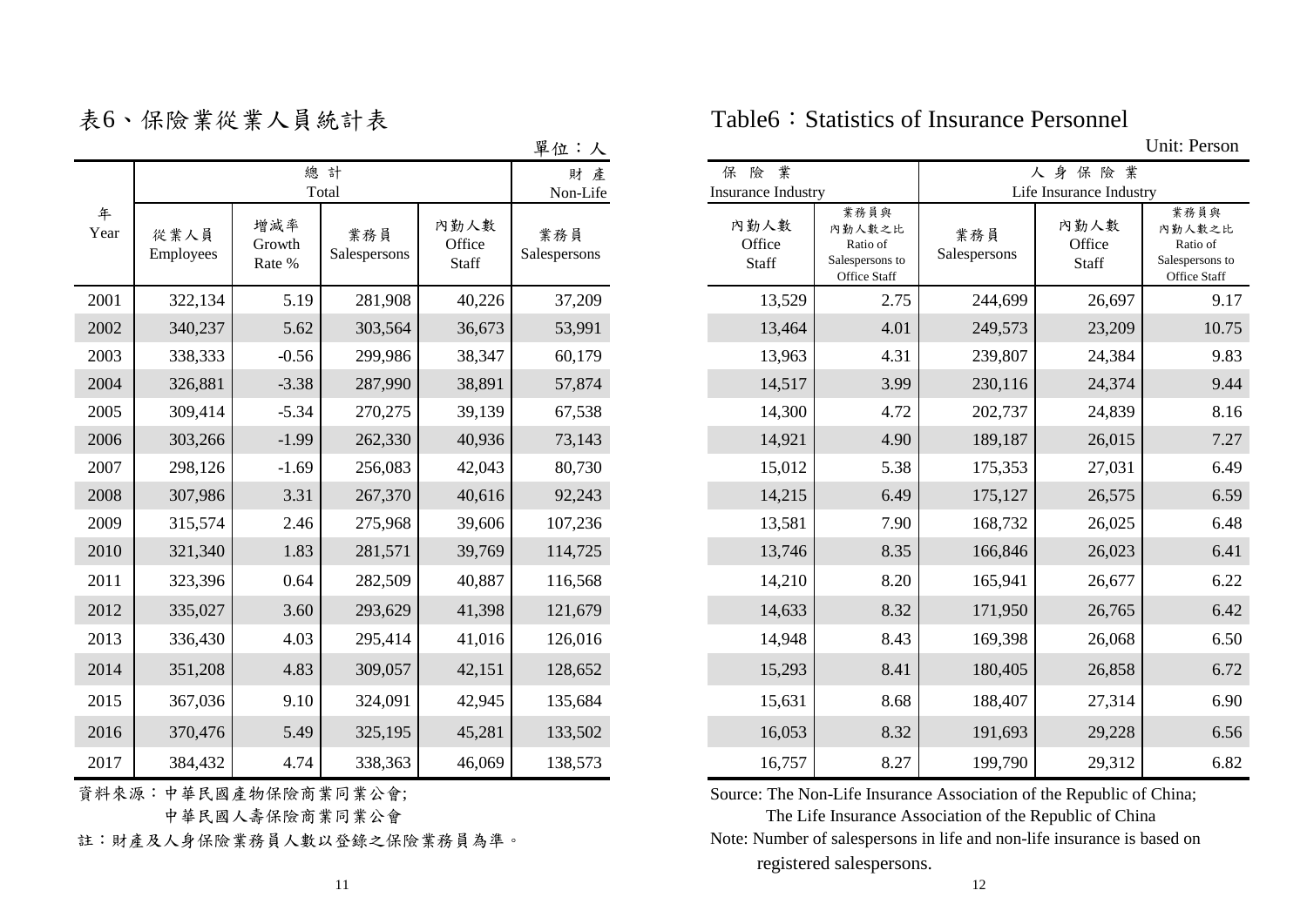| 拉:百萬元 |  |  |
|-------|--|--|
|       |  |  |

|           |                                                               | 保費收入                              | Premium Income                 |                            |                                                     |  |  |
|-----------|---------------------------------------------------------------|-----------------------------------|--------------------------------|----------------------------|-----------------------------------------------------|--|--|
| 年<br>Year | 保險業總計<br><b>Total Premium Income</b><br>of Insurance Industry | 成長率<br><b>Growth Rate</b><br>$\%$ | 財產保險業<br>Non-Life<br>Insurance | 人身保險業<br>Life<br>Insurance | 財產與人身保險<br>Premium Income<br>Non-Life vs. Life Inst |  |  |
| 2002      | 990,720                                                       | 20.86                             | 101,433                        | 889,287                    |                                                     |  |  |
| 2003      | 1,242,121                                                     | 25.38                             | 109,469                        | 1,132,652                  |                                                     |  |  |
| 2004      | 1,423,958                                                     | 14.64                             | 115,468                        | 1,308,490                  |                                                     |  |  |
| 2005      | 1,576,252                                                     | 10.70                             | 118,502                        | 1,457,750                  |                                                     |  |  |
| 2006      | 1,677,807                                                     | 6.44                              | 114,106                        | 1,563,701                  |                                                     |  |  |
| 2007      | 1,987,680                                                     | 18.47                             | 112,583                        | 1,875,097                  |                                                     |  |  |
| 2008      | 2,026,584                                                     | 1.96                              | 107,741                        | 1,918,843                  |                                                     |  |  |
| 2009      | 2,108,418                                                     | 4.04                              | 101,859                        | 2,006,559                  |                                                     |  |  |
| 2010      | 2,418,654                                                     | 14.71                             | 105,805                        | 2,312,849                  |                                                     |  |  |
| 2011      | 2,311,204                                                     | $-4.44$                           | 113,033                        | 2,198,171                  |                                                     |  |  |
| 2012      | 2,598,831                                                     | 12.44                             | 120,483                        | 2,478,348                  |                                                     |  |  |
| 2013      | 2,708,436                                                     | 4.22                              | 124,904                        | 2,583,532                  |                                                     |  |  |
| 2014      | 2,903,350                                                     | 7.20                              | 132,220                        | 2,771,130                  |                                                     |  |  |
| 2015      | 3,062,796                                                     | 5.49                              | 136,119                        | 2,926,677                  |                                                     |  |  |
| 2016      | 3,279,320                                                     | 7.07                              | 145,962                        | 3,133,358                  |                                                     |  |  |
| 2017      | 3,576,945                                                     | 9.08                              | 156,712                        | 3,420,233                  |                                                     |  |  |
| 2018      | 3,677,172                                                     | 2.80                              | 165,611                        | 3,511,561                  |                                                     |  |  |

表7、保險業保費收入統計表 Table7:Statistics of Insurance Premium Income 單位:百萬元 Unit: NT\$ Million

|           |                                                               | 費收入<br>保                   | Premium Income                 |         |                            |                                                                      |  |  |  |  |  |
|-----------|---------------------------------------------------------------|----------------------------|--------------------------------|---------|----------------------------|----------------------------------------------------------------------|--|--|--|--|--|
| 年<br>Year | 保險業總計<br><b>Total Premium Income</b><br>of Insurance Industry | 成長率<br>Growth Rate<br>$\%$ | 財產保險業<br>Non-Life<br>Insurance |         | 人身保險業<br>Life<br>Insurance | 財產與人身保險業<br>保費收入之比<br>Premium Income;<br>Non-Life vs. Life Insurance |  |  |  |  |  |
| 2002      | 990,720                                                       | 20.86                      |                                | 101,433 | 889,287                    | 1:8.77                                                               |  |  |  |  |  |
| 2003      | 1,242,121                                                     | 25.38                      |                                | 109,469 | 1,132,652                  | 1:10.35                                                              |  |  |  |  |  |
| 2004      | 1,423,958                                                     | 14.64                      |                                | 115,468 | 1,308,490                  | 1:11.33                                                              |  |  |  |  |  |
| 2005      | 1,576,252                                                     | 10.70                      |                                | 118,502 | 1,457,750                  | 1:12.30                                                              |  |  |  |  |  |
| 2006      | 1,677,807                                                     | 6.44                       |                                | 114,106 | 1,563,701                  | 1:13.70                                                              |  |  |  |  |  |
| 2007      | 1,987,680                                                     | 18.47                      |                                | 112,583 | 1,875,097                  | 1:16.66                                                              |  |  |  |  |  |
| 2008      | 2,026,584                                                     | 1.96                       |                                | 107,741 | 1,918,843                  | 1:17.81                                                              |  |  |  |  |  |
| 2009      | 2,108,418                                                     | 4.04                       |                                | 101,859 | 2,006,559                  | 1:19.70                                                              |  |  |  |  |  |
| 2010      | 2,418,654                                                     | 14.71                      |                                | 105,805 | 2,312,849                  | 1:21.86                                                              |  |  |  |  |  |
| 2011      | 2,311,204                                                     | $-4.44$                    |                                | 113,033 | 2,198,171                  | 1:19.45                                                              |  |  |  |  |  |
| 2012      | 2,598,831                                                     | 12.44                      |                                | 120,483 | 2,478,348                  | 1:20.57                                                              |  |  |  |  |  |
| 2013      | 2,708,436                                                     | 4.22                       |                                | 124,904 | 2,583,532                  | 1:20.68                                                              |  |  |  |  |  |
| 2014      | 2,903,350                                                     | 7.20                       |                                | 132,220 | 2,771,130                  | 1:20.96                                                              |  |  |  |  |  |
| 2015      | 3,062,796                                                     | 5.49                       |                                | 136,119 | 2,926,677                  | 1:21.50                                                              |  |  |  |  |  |
| 2016      | 3,279,320                                                     | 7.07                       |                                | 145,962 | 3,133,358                  | 1:21.47                                                              |  |  |  |  |  |
| 2017      | 3,576,945                                                     | 9.08                       |                                | 156,712 | 3,420,233                  | 1:21.82                                                              |  |  |  |  |  |
| 2018      | 3,677,172                                                     | 2.80                       |                                | 165,611 | 3,511,561                  | 1:21.20                                                              |  |  |  |  |  |

資料來源:財團法人保險事業發展中心 Source: Taiwan Insurance Institute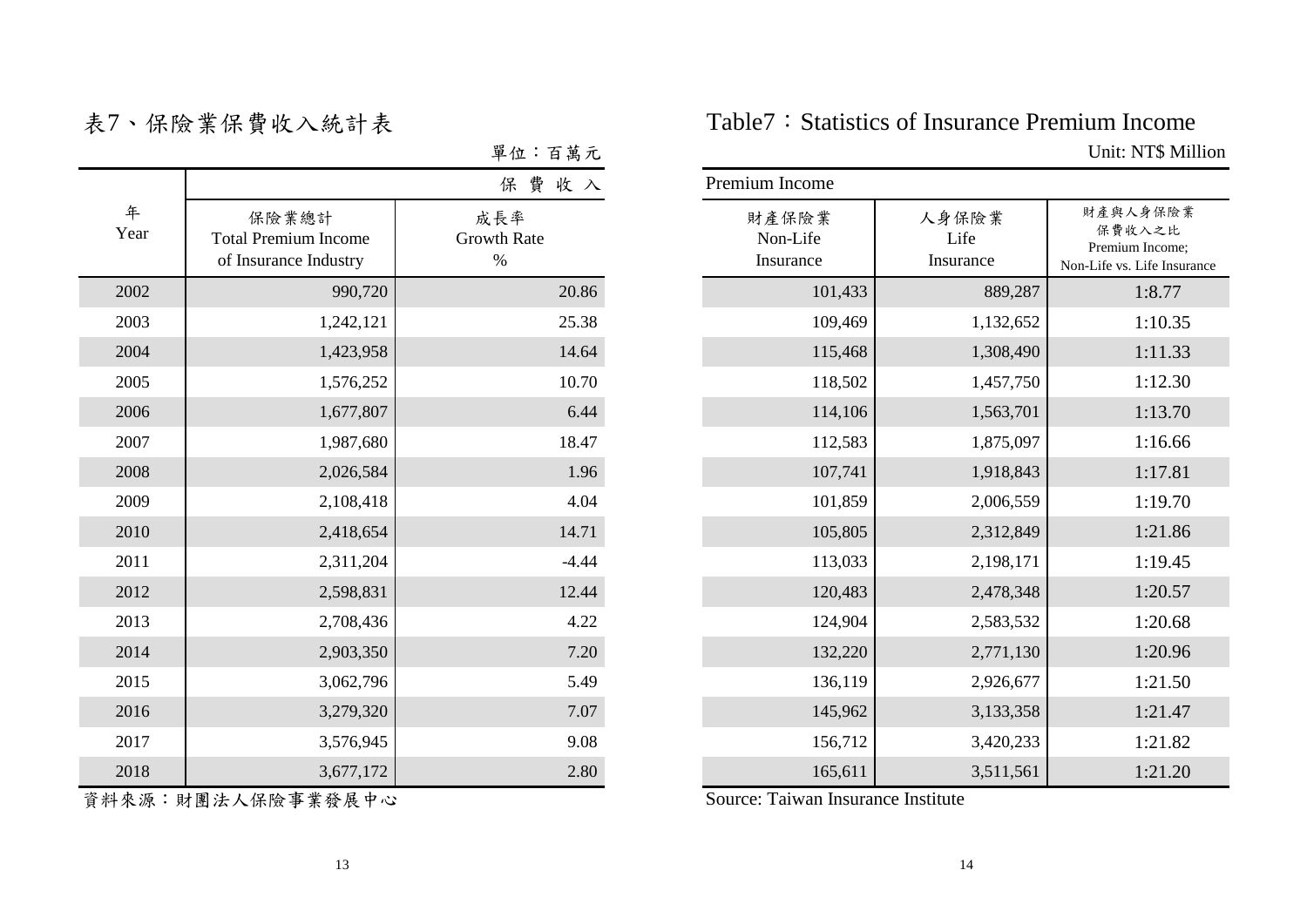表8、財產保險業保費收入統計表

|                |             |                                      |                  |                |                        |                 |                 |                    |                  |                      |                 |                          | ОШІ. ІМ 1 9 ІУШНО |
|----------------|-------------|--------------------------------------|------------------|----------------|------------------------|-----------------|-----------------|--------------------|------------------|----------------------|-----------------|--------------------------|-------------------|
| 年/月            |             | 年 $(H^{1})$ 增率                       |                  |                |                        |                 |                 |                    | 其他財產保險           |                      | Miscellaneous   |                          |                   |
| Year/<br>Month | 總計<br>Total | Annual<br>(monthly)<br>Growth Rate % | 火災保險 $2$<br>Fire | 海上保險<br>Marine | 汽車保險 $3$<br>Automobile | 航空險<br>Aviation | 合計<br>Sub-total | 工程險<br>Engineering | 責任險<br>Liability | 信用<br>保證保險<br>Credit | 傷害險<br>Accident | 健康險<br>Health            | 其他<br>Others      |
| 2004           | 115,468     | 5.48                                 | 22,101           | 8,357          | 55,048                 | 3,193           | 26,769          | 7,057              | 6,158            | 3,053                | 7,189           |                          | 3,312             |
| 2005           | 118,502     | 2.63                                 | 22,036           | 8,665          | 58,862                 | 1,971           | 26,968          | 5,711              | 6,217            | 3,193                | 8,431           | $\overline{\phantom{a}}$ | 3,416             |
| 2006           | 114,106     | $-3.71$                              | 21,918           | 8,910          | 57,334                 | 1,529           | 24,415          | 5,318              | 5,778            | 1,557                | 9,271           | $\overline{\phantom{a}}$ | 2,491             |
| 2007           | 112,583     | $-1.33$                              | 21,881           | 9,219          | 55,550                 | 1,365           | 24,567          | 5,315              | 6,157            | 967                  | 9,864           | $\overline{\phantom{a}}$ | 2,264             |
| 2008           | 107,741     | $-4.30$                              | 21,548           | 8,937          | 52,547                 | 1,077           | 23,632          | 4,431              | 5,946            | 922                  | 10,129          | 33                       | 2,172             |
| 2009           | 101,859     | $-5.46$                              | 18,705           | 7,637          | 50,276                 | 1,153           | 24,087          | 4,808              | 6,023            | 970                  | 10,178          | 139                      | 1,970             |
| 2010           | 105,805     | 3.87                                 | 17,365           | 8,484          | 52,658                 | 1,261           | 26,038          | 4,156              | 6,567            | 1,221                | 11,309          | 860                      | 1,925             |
| 2011           | 113,033     | 6.83                                 | 19,050           | 8,773          | 55,826                 | 1,097           | 28,288          | 4,482              | 7,513            | 1,102                | 12,671          | 1,069                    | 1,452             |
| 2012           | 120,483     | 6.59                                 | 22,223           | 8,445          | 59,653                 | 836             | 29,326          | 4,652              | 8,250            | 1,045                | 12,724          | 1,229                    | 1,427             |
| 2013           | 124,904     | 3.67                                 | 21,896           | 7,657          | 64,454                 | 696             | 30,201          | 4,402              | 8,601            | 996                  | 13,354          | 1,322                    | 1,526             |
| 2014           | 132,220     | 5.86                                 | 22,697           | 7,355          | 70,197                 | 811             | 31,161          | 3,922              | 9,084            | 1,103                | 14,026          | 1,431                    | 1,595             |
| 2015           | 136,119     | 2.95                                 | 21,801           | 7,238          | 73,349                 | 961             | 32,770          | 3,459              | 10,131           | 1,183                | 14,807          | 1,645                    | 1,545             |
| 2016           | 145,962     | 7.23                                 | 23,025           | 6,854          | 80,092                 | 812             | 35,179          | 3,492              | 11,593           | 1,134                | 15,417          | 1,848                    | 1,694             |
| 2017           | 156,712     | 7.36                                 | 25,293           | 6,743          | 85,951                 | 561             | 38,164          | 3,818              | 12,928           | 1,002                | 16,466          | 2,122                    | 1,829             |
| 2018/01        | 17,508      | 8.44                                 | 2,684            | 724            | 9,280                  | 132             | 4,688           | 503                | 1,581            | 120                  | 1,950           | 254                      | 279               |
| 2018/02        | 10,347      | 2.52                                 | 1,372            | 556            | 5,401                  | 49              | 2,969           | 344                | 1,076            | 78                   | 1,151           | 165                      | 154               |
| 2018/03        | 14,675      | 5.89                                 | 2,095            | 628            | 8,290                  | 22              | 3,639           | 375                | 1,199            | 67                   | 1,623           | 207                      | 169               |
| 2018/04        | 12,250      | 0.87                                 | 1,828            | 644            | 6,671                  | 21              | 3,086           | 304                | 1,037            | 73                   | 1,324           | 177                      | 171               |
| 2018/05        | 14,172      | 3.04                                 | 2,470            | 676            | 7,554                  | 23              | 3,448           | 389                | 1,114            | 123                  | 1,472           | 203                      | 147               |
| 2018/06        | 15,975      | 4.17                                 | 3,919            | 611            | 7,609                  | 66              | 3,770           | 501                | 1,148            | 154                  | 1,496           | 232                      | 240               |
| 2018/07        | 14,774      | 7.38                                 | 2,464            | 660            | 7,940                  | 63              | 3,647           | 314                | 1,198            | 90                   | 1,511           | 222                      | 313               |
| 2018/08        | 12,702      | 5.88                                 | 1,711            | 522            | 6,940                  | 19              | 3,509           | 341                | 1,214            | 67                   | 1,485           | 211                      | 192               |
| 2018/09        | 11,887      | 3.19                                 | 1,854            | 499            | 6,360                  | $8\,$           | 3,166           | 314                | 987              | 69                   | 1,356           | 200                      | 240               |
| 2018/10        | 13,256      | 13.29                                | 1,572            | 494            | 7,661                  | 38              | 3,490           | 295                | 1,100            | 116                  | 1,504           | 206                      | 269               |
| 2018/11        | 13,897      | 7.47                                 | 1,937            | 555            | 7,645                  | 178             | 3,583           | 364                | 1,164            | 62                   | 1,471           | 193                      | 329               |
| 2018/12        | 14,168      | 5.13                                 | 1,977            | 496            | 8,182                  | 80              | 3,434           | 336                | 1,077            | 60                   | 1,382           | 273                      | 304               |
| 1-12月合計        | 165,611     | 5.68                                 | 25,883           | 7,066          | 89,534                 | 699             | 42,430          | 4,382              | 13,895           | 1,080                | 17,724          | 2,543                    | 2,807             |

資料來源:財團法人保險事業發展中心 Source: Taiwan Insurance Institute

註:1.月之增減率為與上年同期之比較。

2.自2003年起火災保險含住宅地震保險。

3.汽車保險含任意汽車保險及強制汽機車責任保險。

Table8: Statistics of Non-Life Insurance Premium Income

|         |         |                     |               |        |                                 | 量位:百萬元          | Unit: NT\$ Million |             |           |            |               |        |        |  |
|---------|---------|---------------------|---------------|--------|---------------------------------|-----------------|--------------------|-------------|-----------|------------|---------------|--------|--------|--|
| 年/月     | 總計      | 年 $(H^{1})$ 增率      |               | 海上保險   |                                 |                 |                    |             | 其他財產保險    |            | Miscellaneous |        |        |  |
| Year/   | Total   | Annual<br>(monthly) | 火災保險2<br>Fire | Marine | 汽車保險 <sup>3</sup><br>Automobile | 航空險<br>Aviation | 合計                 | 工程險         | 責任險       | 信用<br>保證保險 | 傷害險           | 健康險    | 其他     |  |
| Month   |         | Growth Rate %       |               |        |                                 |                 | Sub-total          | Engineering | Liability | Credit     | Accident      | Health | Others |  |
| 2004    | 115,468 | 5.48                | 22,101        | 8,357  | 55,048                          | 3,193           | 26,769             | 7,057       | 6,158     | 3,053      | 7,189         |        | 3,312  |  |
| 2005    | 118,502 | 2.63                | 22,036        | 8,665  | 58,862                          | 1,971           | 26,968             | 5,711       | 6,217     | 3,193      | 8,431         |        | 3,416  |  |
| 2006    | 114,106 | $-3.71$             | 21,918        | 8,910  | 57,334                          | 1,529           | 24,415             | 5,318       | 5,778     | 1,557      | 9,271         |        | 2,491  |  |
| 2007    | 112,583 | $-1.33$             | 21,881        | 9,219  | 55,550                          | 1,365           | 24,567             | 5,315       | 6,157     | 967        | 9,864         |        | 2,264  |  |
| 2008    | 107,741 | $-4.30$             | 21,548        | 8,937  | 52,547                          | 1,077           | 23,632             | 4,431       | 5,946     | 922        | 10,129        | 33     | 2,172  |  |
| 2009    | 101,859 | $-5.46$             | 18,705        | 7,637  | 50,276                          | 1,153           | 24,087             | 4,808       | 6,023     | 970        | 10,178        | 139    | 1,970  |  |
| 2010    | 105,805 | 3.87                | 17,365        | 8,484  | 52,658                          | 1,261           | 26,038             | 4,156       | 6,567     | 1,221      | 11,309        | 860    | 1,925  |  |
| 2011    | 113,033 | 6.83                | 19,050        | 8,773  | 55,826                          | 1,097           | 28,288             | 4,482       | 7,513     | 1,102      | 12,671        | 1,069  | 1,452  |  |
| 2012    | 120,483 | 6.59                | 22,223        | 8,445  | 59,653                          | 836             | 29,326             | 4,652       | 8,250     | 1,045      | 12,724        | 1,229  | 1,427  |  |
| 2013    | 124,904 | 3.67                | 21,896        | 7,657  | 64,454                          | 696             | 30,201             | 4,402       | 8,601     | 996        | 13,354        | 1,322  | 1,526  |  |
| 2014    | 132,220 | 5.86                | 22,697        | 7,355  | 70,197                          | 811             | 31,161             | 3,922       | 9,084     | 1,103      | 14,026        | 1,431  | 1,595  |  |
| 2015    | 136,119 | 2.95                | 21,801        | 7,238  | 73,349                          | 961             | 32,770             | 3,459       | 10,131    | 1,183      | 14,807        | 1,645  | 1,545  |  |
| 2016    | 145,962 | 7.23                | 23,025        | 6,854  | 80,092                          | 812             | 35,179             | 3,492       | 11,593    | 1,134      | 15,417        | 1,848  | 1,694  |  |
| 2017    | 156,712 | 7.36                | 25,293        | 6,743  | 85,951                          | 561             | 38,164             | 3,818       | 12,928    | 1,002      | 16,466        | 2,122  | 1,829  |  |
| 2018/01 | 17,508  | 8.44                | 2,684         | 724    | 9,280                           | 132             | 4,688              | 503         | 1,581     | 120        | 1,950         | 254    | 279    |  |
| 2018/02 | 10,347  | 2.52                | 1,372         | 556    | 5,401                           | 49              | 2,969              | 344         | 1,076     | 78         | 1,151         | 165    | 154    |  |
| 2018/03 | 14,675  | 5.89                | 2,095         | 628    | 8,290                           | 22              | 3,639              | 375         | 1,199     | 67         | 1,623         | 207    | 169    |  |
| 2018/04 | 12,250  | 0.87                | 1,828         | 644    | 6,671                           | 21              | 3,086              | 304         | 1,037     | 73         | 1,324         | 177    | 171    |  |
| 2018/05 | 14,172  | 3.04                | 2,470         | 676    | 7,554                           | 23              | 3,448              | 389         | 1,114     | 123        | 1,472         | 203    | 147    |  |
| 2018/06 | 15,975  | 4.17                | 3,919         | 611    | 7,609                           | 66              | 3,770              | 501         | 1,148     | 154        | 1,496         | 232    | 240    |  |
| 2018/07 | 14,774  | 7.38                | 2,464         | 660    | 7,940                           | 63              | 3,647              | 314         | 1,198     | 90         | 1,511         | 222    | 313    |  |
| 2018/08 | 12,702  | 5.88                | 1,711         | 522    | 6,940                           | 19              | 3,509              | 341         | 1,214     | 67         | 1,485         | 211    | 192    |  |
| 2018/09 | 11,887  | 3.19                | 1,854         | 499    | 6,360                           | $8\,$           | 3,166              | 314         | 987       | 69         | 1,356         | 200    | 240    |  |
| 2018/10 | 13,256  | 13.29               | 1,572         | 494    | 7,661                           | 38              | 3,490              | 295         | 1,100     | 116        | 1,504         | 206    | 269    |  |
| 2018/11 | 13,897  | 7.47                | 1,937         | 555    | 7,645                           | 178             | 3,583              | 364         | 1,164     | 62         | 1,471         | 193    | 329    |  |
| 2018/12 | 14,168  | 5.13                | 1,977         | 496    | 8,182                           | 80              | 3,434              | 336         | 1,077     | 60         | 1,382         | 273    | 304    |  |
| 12日 스 計 | 165 611 | 5.68                | 25.883        | 7066   | 89.534                          | 699             | 42.430             | 4 3 8 2     | 13.895    | 1.080      | 17 724        | 2,543  | 2.807  |  |

Note: 1. The monthly growth rate refers to the ratio of the figures of 2018 to that of the same period of 2017.

 2. The premium income of residential earthquake insurance has been included in fire insurance since 2003.

 3. The premium income of automobile insurance includes premium income from the voluntary automobile insurance and the compulsory automobile liability insurance.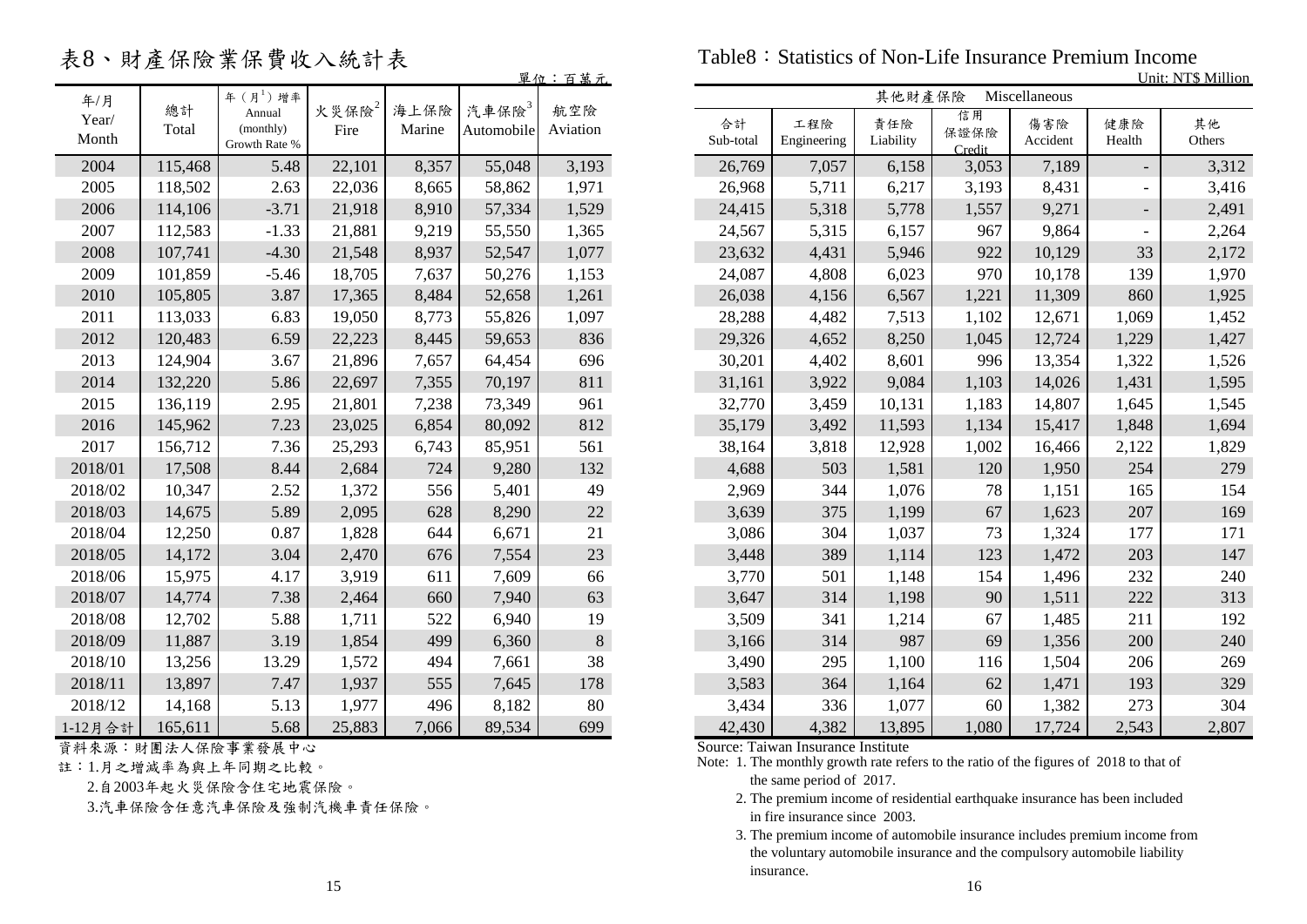## 表9、財產保險業保險賠款統計表

Table9: Statistics of Non-Life Insurance Claims

單位:百萬元 Unit: NT\$ Million

|         |        |                     |                   |        |            | ᇦ ᇒ ୵           |           |             |           |                |               |                  |        |
|---------|--------|---------------------|-------------------|--------|------------|-----------------|-----------|-------------|-----------|----------------|---------------|------------------|--------|
| 年/月     |        | 年 $(H^{1})$ 增率      |                   |        |            |                 |           |             | 其他財產保險    |                | Miscellaneous |                  |        |
| Year/   | 總計     | Annual<br>(monthly) | 火災保險 <sup>2</sup> | 海上保險   | 汽車保險3      | 航空險             | 合計        | 工程險         | 責任險       | 信用             | 傷害險           | 健康險              | 其他     |
| Month   | Total  | Growth Rate %       | Fire              | Marine | Automobile | Aviation        | Sub-total | Engineering | Liability | 保證保險<br>Credit | Accident      | Health           | Others |
| 2004    | 52,229 | 5.29                | 4,741             | 5,029  | 33,735     | $-1,567$        | 10,291    | 2,554       | 2,246     | 2,120          | 2,631         |                  | 740    |
| 2005    | 65,874 | 26.13               | 13,470            | 4,243  | 35,609     | $-335$          | 12,887    | 2,062       | 2,631     | 3,791          | 3,741         |                  | 663    |
| 2006    | 55,153 | $-16.28$            | 4,767             | 5,529  | 34,215     | $-905$          | 11,547    | 2,131       | 2,190     | 1,950          | 4,538         |                  | 738    |
| 2007    | 51,274 | $-7.03$             | 3,736             | 7,413  | 31,001     | 1,229           | 7,894     | 1,132       | 1,715     | 528            | 4,186         |                  | 332    |
| 2008    | 50,092 | $-2.30$             | 5,525             | 5,158  | 29,745     | 15              | 9,649     | 1,381       | 2,173     | 1,114          | 4,472         | $\boldsymbol{0}$ | 508    |
| 2009    | 54,774 | 9.35                | 5,373             | 5,907  | 29,682     | $-84$           | 13,897    | 3,978       | 2,930     | 839            | 4,724         | 47               | 1,379  |
| 2010    | 62,247 | 13.64               | 14,406            | 3,855  | 32,618     | 109             | 11,260    | 2,341       | 3,011     | $-161$         | 4,703         | 211              | 1,154  |
| 2011    | 57,976 | $-6.86$             | 7,355             | 5,277  | 34,496     | 104             | 10,745    | 2,138       | 2,272     | 260            | 5,365         | 394              | 316    |
| 2012    | 60,863 | 4.98                | 7,097             | 3,508  | 38,321     | 377             | 11,560    | 1,965       | 2,790     | 382            | 5,604         | 501              | 318    |
| 2013    | 61,545 | 1.12                | 5,508             | 4,471  | 39,448     | 158             | 11,960    | 1,880       | 2,928     | 382            | 5,830         | 564              | 376    |
| 2014    | 64,895 | 5.44                | 4,315             | 5,096  | 42,176     | 651             | 12,658    | 1,952       | 3,286     | 250            | 6,079         | 563              | 527    |
| 2015    | 68,183 | 5.07                | 4,439             | 5,840  | 43,902     | 921             | 13,081    | 1,481       | 4,000     | 363            | 6,094         | 617              | 526    |
| 2016    | 78,542 | 15.19               | 12,833            | 4,962  | 46,883     | 109             | 13,755    | 1,745       | 3,869     | 272            | 6,583         | 647              | 639    |
| 2017    | 88,393 | 12.54               | 15,783            | 5,007  | 52,073     | 99              | 15,430    | 1,728       | 5,314     | 182            | 7,040         | 723              | 443    |
| 2018/01 | 7,138  | 10.98               | 684               | 240    | 4,656      | $\mathfrak{Z}$  | 1,555     | 174         | 573       | 5              | 709           | 74               | 21     |
| 2018/02 | 5,115  | $-29.41$            | 186               | 392    | 3,257      | 3               | 1,278     | 93          | 576       | 9              | 519           | 47               | 34     |
| 2018/03 | 6,663  | $-20.89$            | 514               | 228    | 4,424      | 57              | 1,439     | 127         | 499       | 10             | 657           | 66               | 80     |
| 2018/04 | 5,639  | 3.73                | 144               | 220    | 4,039      | 6               | 1,231     | 154         | 417       | 9              | 553           | 68               | 28     |
| 2018/05 | 7,269  | $-2.90$             | 589               | 270    | 5,098      | $6\phantom{.}6$ | 1,306     | 108         | 426       | 3              | 666           | 74               | 29     |
| 2018/06 | 6,538  | $-8.98$             | 645               | 275    | 4,230      | 13              | 1,375     | 134         | 538       | $\overline{2}$ | 579           | 78               | 44     |
| 2018/07 | 6,426  | $-27.85$            | 323               | 224    | 4,439      | $\overline{7}$  | 1,433     | 114         | 581       | 6              | 606           | 63               | 64     |
| 2018/08 | 6,697  | $-4.55$             | 313               | 100    | 4,711      | 3               | 1,571     | 118         | 594       | 5              | 674           | 86               | 94     |
| 2018/09 | 6,030  | $-4.44$             | 487               | 244    | 4,015      | $0\,$           | 1,284     | 100         | 385       | $\overline{3}$ | 621           | 76               | 100    |
| 2018/10 | 7,378  | 35.72               | 537               | 387    | 4,808      | $\overline{2}$  | 1,644     | 245         | 460       | 36             | 695           | 83               | 125    |
| 2018/11 | 7,275  | $-17.83$            | 587               | 276    | 4,779      | 6               | 1,627     | 104         | 512       | 46             | 802           | 78               | 84     |
| 2018/12 | 8,098  | $-16.21$            | 1,282             | 967    | 4,239      | 4               | 1,607     | 165         | 577       | 31             | 683           | 82               | 69     |
| 1-12月合計 | 80,267 | $-9.19$             | 6,290             | 3,821  | 52,694     | 110             | 17,351    | 1,636       | 6,137     | 165            | 7,764         | 876              | 774    |

資料來源:財團法人保險事業發展中心 Source: Taiwan Insurance Institute

註:1.月之增減率為與上年同期之比較。

2.自2003年起火災保險含住宅地震保險。

3.汽車保險含任意汽車保險及強制汽機車責任保險。

| 年/月                     |                | 年 $(H^{1})$ 增率                       |                           |                |                        |                      |                 |                    | 其他財產保險           | Miscellaneous        |                 |               |              |
|-------------------------|----------------|--------------------------------------|---------------------------|----------------|------------------------|----------------------|-----------------|--------------------|------------------|----------------------|-----------------|---------------|--------------|
| Year/<br>Month          | 總計<br>Total    | Annual<br>(monthly)<br>Growth Rate % | 火災保險 <sup>2</sup><br>Fire | 海上保險<br>Marine | 汽車保險 $3$<br>Automobile | 航空險<br>Aviation      | 合計<br>Sub-total | 工程險<br>Engineering | 責任險<br>Liability | 信用<br>保證保險<br>Credit | 傷害險<br>Accident | 健康險<br>Health | 其他<br>Others |
| 2004                    | 52,229         | 5.29                                 | 4,741                     | 5,029          | 33,735                 | $-1,567$             | 10,291          | 2,554              | 2,246            | 2,120                | 2,631           |               | 740          |
| 2005                    | 65,874         | 26.13                                | 13,470                    | 4,243          | 35,609                 | $-335$               | 12,887          | 2,062              | 2,631            | 3,791                | 3,741           |               | 663          |
| 2006                    | 55,153         | $-16.28$                             | 4,767                     | 5,529          | 34,215                 | $-905$               | 11,547          | 2,131              | 2,190            | 1,950                | 4,538           |               | 738          |
| 2007                    | 51,274         | $-7.03$                              | 3,736                     | 7,413          | 31,001                 | 1,229                | 7,894           | 1,132              | 1,715            | 528                  | 4,186           |               | 332          |
| 2008                    | 50,092         | $-2.30$                              | 5,525                     | 5,158          | 29,745                 | 15                   | 9,649           | 1,381              | 2,173            | 1,114                | 4,472           | $\Omega$      | 508          |
| 2009                    | 54,774         | 9.35                                 | 5,373                     | 5,907          | 29,682                 | $-84$                | 13,897          | 3,978              | 2,930            | 839                  | 4,724           | 47            | 1,379        |
| 2010                    | 62,247         | 13.64                                | 14,406                    | 3,855          | 32,618                 | 109                  | 11,260          | 2,341              | 3,011            | $-161$               | 4,703           | 211           | 1,154        |
| 2011                    | 57,976         | $-6.86$                              | 7,355                     | 5,277          | 34,496                 | 104                  | 10,745          | 2,138              | 2,272            | 260                  | 5,365           | 394           | 316          |
| 2012                    | 60,863         | 4.98                                 | 7,097                     | 3,508          | 38,321                 | 377                  | 11,560          | 1,965              | 2,790            | 382                  | 5,604           | 501           | 318          |
| 2013                    | 61,545         | 1.12                                 | 5,508                     | 4,471          | 39,448                 | 158                  | 11,960          | 1,880              | 2,928            | 382                  | 5,830           | 564           | 376          |
| 2014                    | 64,895         | 5.44                                 | 4,315                     | 5,096          | 42,176                 | 651                  | 12,658          | 1,952              | 3,286            | 250                  | 6,079           | 563           | 527          |
| 2015                    | 68,183         | 5.07                                 | 4,439                     | 5,840          | 43,902                 | 921                  | 13,081          | 1,481              | 4,000            | 363                  | 6,094           | 617           | 526          |
| 2016                    | 78,542         | 15.19                                | 12,833                    | 4,962          | 46,883                 | 109                  | 13,755          | 1,745              | 3,869            | 272                  | 6,583           | 647           | 639          |
| 2017                    | 88,393         | 12.54                                | 15,783                    | 5,007          | 52,073                 | 99                   | 15,430          | 1,728              | 5,314            | 182                  | 7,040           | 723           | 443          |
| 018/01                  | 7,138          | 10.98                                | 684                       | 240            | 4,656                  | $\mathfrak{Z}$       | 1,555           | 174                | 573              | 5                    | 709             | 74            | 21           |
| 018/02                  | 5,115          | $-29.41$                             | 186                       | 392            | 3,257                  | $\overline{3}$       | 1,278           | 93                 | 576              | 9                    | 519             | 47            | 34           |
| 018/03                  | 6,663          | $-20.89$                             | 514                       | 228            | 4,424                  | 57                   | 1,439           | 127                | 499              | 10                   | 657             | 66            | 80           |
| 018/04                  | 5,639          | 3.73                                 | 144                       | 220            | 4,039                  | 6                    | 1,231           | 154                | 417              | 9                    | 553             | 68            | 28           |
| 018/05                  | 7,269          | $-2.90$                              | 589                       | 270            | 5,098                  | 6                    | 1,306           | 108                | 426              |                      | 666             | 74            | 29           |
| 018/06                  | 6,538          | $-8.98$                              | 645                       | 275            | 4,230                  | 13                   | 1,375           | 134                | 538              | $\overline{2}$       | 579             | 78            | 44           |
| 018/07                  | 6,426          | $-27.85$                             | 323                       | 224            | 4,439                  | $\overline{7}$       | 1,433           | 114                | 581              | 6                    | 606             | 63            | 64           |
| 018/08                  | 6,697          | $-4.55$                              | 313                       | 100            | 4,711                  | 3                    | 1,571           | 118                | 594              |                      | 674             | 86            | 94           |
| 018/09                  | 6,030          | $-4.44$                              | 487                       | 244            | 4,015                  | $\overline{0}$       | 1,284           | 100                | 385              | 3                    | 621             | 76            | 100          |
| 018/10                  | 7,378          | 35.72                                | 537                       | 387            | 4,808                  | $\overline{2}$       | 1,644           | 245                | 460              | 36                   | 695             | 83            | 125          |
| 018/11                  | 7,275          | $-17.83$                             | 587                       | 276            | 4,779                  | 6                    | 1,627           | 104                | 512              | 46                   | 802             | 78            | 84           |
| 018/12<br>$20 \times 1$ | 8,098<br>00.25 | $-16.21$<br>0.10                     | 1,282<br>$\epsilon$ 200   | 967<br>2.021   | 4,239<br>52001         | 4<br>11 <sub>0</sub> | 1,607<br>17.251 | 165<br>1 C2C       | 577<br>6.127     | 31<br>$1 \leq 5$     | 683<br>77C1     | 82<br>07c     | 69<br>771    |
|                         |                |                                      |                           |                |                        |                      |                 |                    |                  |                      |                 |               |              |

Note: 1. The monthly growth rate refers to the ratio of the figures of 2018 to that of the same period of 2017.

- 2. The premium income of residential earthquake insurance has been included in fire insurance since 2003.
- 3. The claims of automobile insurance include claims from the voluntary automobile insurance and the compulsory automobile liability insurance.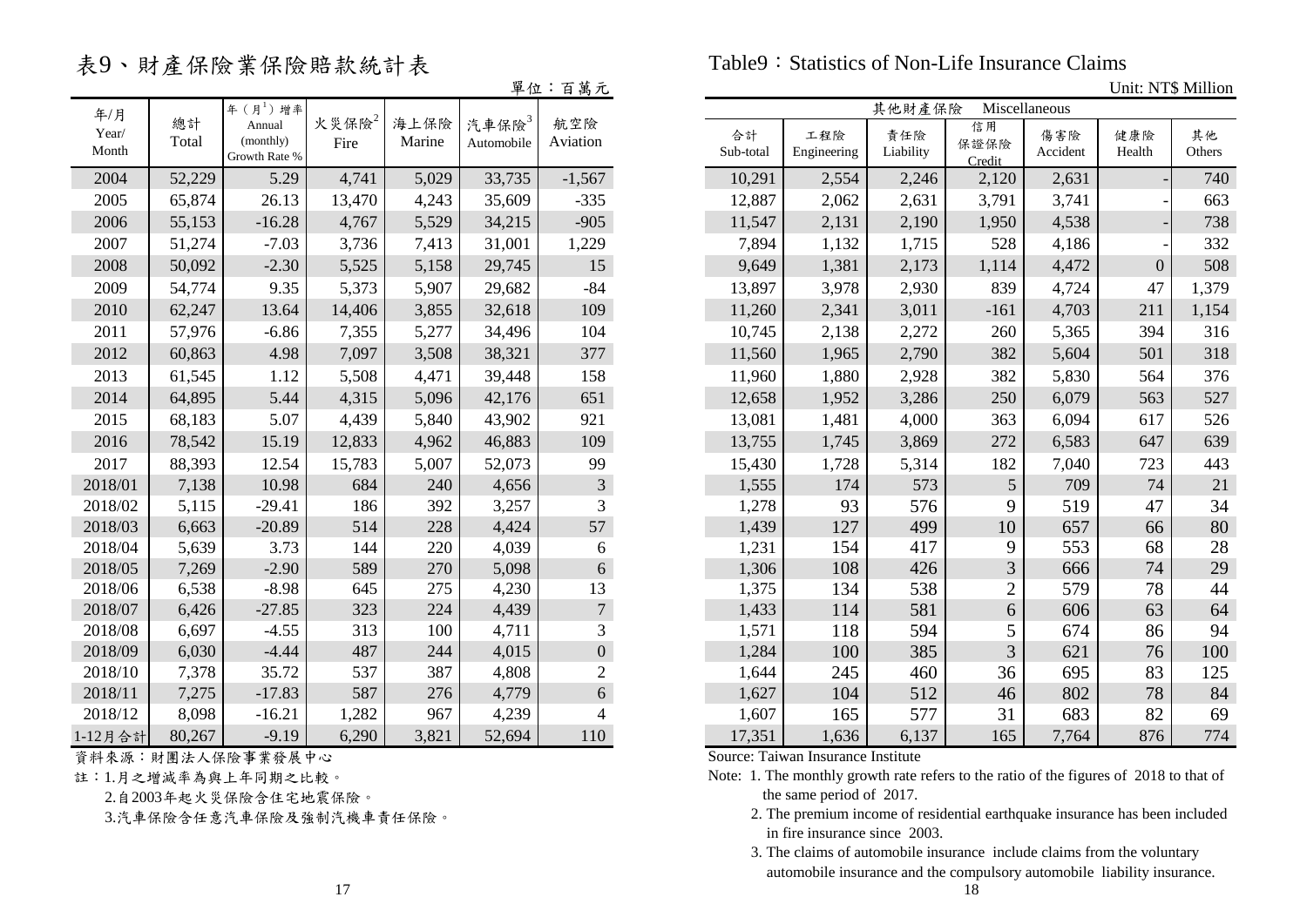表10、人身保險業保費收入統計表

|         |           |                  |           | 單位:百萬元  |
|---------|-----------|------------------|-----------|---------|
| 年/月     | 總計        | 年 $(H^1)$ 增率     |           | 個<br>人  |
| Year/   | Total     | Annual (Monthly) | 人壽保險      | 健康保險    |
| Month   |           | Growth Rate %    | Life      | Health  |
| 2004    | 1,308,490 | 15.52            | 948,114   | 134,241 |
| 2005    | 1,457,750 | 11.41            | 1,120,305 | 143,869 |
| 2006    | 1,563,701 | 7.27             | 1,238,954 | 155,594 |
| 2007    | 1,875,097 | 19.91            | 1,461,458 | 171,412 |
| 2008    | 1,918,843 | 2.33             | 1,330,840 | 188,180 |
| 2009    | 2,006,559 | 4.57             | 1,301,359 | 210,842 |
| 2010    | 2,312,849 | 15.26            | 1,491,337 | 225,365 |
| 2011    | 2,198,171 | $-4.96$          | 1,671,867 | 242,013 |
| 2012    | 2,478,348 | 12.75            | 1,927,367 | 263,150 |
| 2013    | 2,583,532 | 4.24             | 1,850,835 | 281,433 |
| 2014    | 2,771,130 | 7.26             | 2,157,623 | 297,258 |
| 2015    | 2,926,677 | 5.61             | 2,232,945 | 314,037 |
| 2016    | 3,133,358 | 7.06             | 2,520,860 | 329,065 |
| 2017    | 3,420,233 | 9.16             | 2,676,389 | 344,160 |
| 2018/01 | 375,542   | 21.62            | 285,607   | 32,443  |
| 2018/02 | 210,188   | 0.08             | 157,647   | 21,811  |
| 2018/03 | 316,049   | $-8.35$          | 243,169   | 30,344  |
| 2018/04 | 282,257   | 20.94            | 214,981   | 27,407  |
| 2018/05 | 283,974   | $-0.37$          | 218,815   | 28,850  |
| 2018/06 | 282,134   | $-5.12$          | 217,550   | 30,710  |
| 2018/07 | 285,920   | 2.99             | 221,710   | 31,326  |
| 2018/08 | 299,578   | 2.96             | 230,135   | 30,468  |
| 2018/09 | 250,114   | $-12.88$         | 194,161   | 25,334  |
| 2018/10 | 279,485   | 16.63            | 220,005   | 29,983  |
| 2018/11 | 293,254   | 2.96             | 238,110   | 30,942  |
| 2018/12 | 353,066   | $-2.11$          | 285,430   | 38,028  |
| 1-12月合計 | 3,511,561 | 2.67             | 2,727,320 | 357,646 |

資料來源:財團法人保險事業發展中心

註: 1.月之增減率為與上年同期之比較。

2. 2003年起含中華郵政公司資料。

3.本表自105年6月起新增團體年金保險。

Table10: Statistics of Life Insurance Premium Income Unit:NT\$ Million

|                |           |                                   |              | 平1年・日 あ 儿      |            |          |                 |              |                |                  | UΠU.I LE VIIIIUII |
|----------------|-----------|-----------------------------------|--------------|----------------|------------|----------|-----------------|--------------|----------------|------------------|-------------------|
| 年/月            | 總計        | 年 $(H^1)$ 增率                      |              | 個 人            | Individual |          |                 |              | 團體             | Group            |                   |
| Year/<br>Month | Total     | Annual (Monthly)<br>Growth Rate % | 人壽保險<br>Life | 健康保險<br>Health | 傷害保險       | Accident | 年金保險<br>Annuity | 人壽保險<br>Life | 健康保險<br>Health | 傷害保險<br>Accident | 年金保險<br>Annuity   |
| 2004           | 1,308,490 | 15.52                             | 948,114      | 134,241        |            | 48,706   | 155,004         | 6,896        | 6,341          | 9,188            |                   |
| 2005           | 1,457,750 | 11.41                             | 1,120,305    | 143,869        |            | 49,059   | 121,040         | 6,803        | 7,230          | 9,444            |                   |
| 2006           | 1,563,701 | 7.27                              | 1,238,954    | 155,594        |            | 49,537   | 97,113          | 6,059        | 7,778          | 8,666            |                   |
| 2007           | 1,875,097 | 19.91                             | 1,461,458    | 171,412        |            | 50,100   | 169,438         | 5,105        | 9,322          | 8,262            |                   |
| 2008           | 1,918,843 | 2.33                              | 1,330,840    | 188,180        |            | 50,609   | 327,997         | 4,573        | 9,151          | 7,493            |                   |
| 2009           | 2,006,559 | 4.57                              | 1,301,359    | 210,842        |            | 50,026   | 424,536         | 4,215        | 8,714          | 6,867            |                   |
| 2010           | 2,312,849 | 15.26                             | 1,491,337    | 225,365        |            | 49,088   | 527,064         | 4,511        | 8,421          | 7,063            |                   |
| 2011           | 2,198,171 | $-4.96$                           | 1,671,867    | 242,013        |            | 50,229   | 213,610         | 4,774        | 8,795          | 6,883            |                   |
| 2012           | 2,478,348 | 12.75                             | 1,927,367    | 263,150        |            | 51,751   | 215,304         | 5,081        | 8,752          | 6,943            |                   |
| 2013           | 2,583,532 | 4.24                              | 1,850,835    | 281,433        |            | 53,195   | 377,264         | 5,067        | 8,912          | 6,826            |                   |
| 2014           | 2,771,130 | 7.26                              | 2,157,623    | 297,258        |            | 54,404   | 241,307         | 4,470        | 9,244          | 6,824            |                   |
| 2015           | 2,926,677 | 5.61                              | 2,232,945    | 314,037        |            | 55,534   | 303,447         | 4,595        | 9,101          | 7,018            |                   |
| 2016           | 3,133,358 | 7.06                              | 2,520,860    | 329,065        |            | 56,720   | 205,895         | 4,502        | 9,081          | 7,141            | 94                |
| 2017           | 3,420,233 | 9.16                              | 2,676,389    | 344,160        |            | 57,827   | 320,543         | 4,413        | 8,997          | 7,489            | 415               |
| 2018/01        | 375,542   | 21.62                             | 285,607      | 32,443         |            | 5,335    | 50,159          | 438          | 946            | 588              | $26\,$            |
| 2018/02        | 210,188   | 0.08                              | 157,647      | 21,811         |            | 3,744    | 25,587          | 337          | 551            | 470              | 41                |
| 2018/03        | 316,049   | $-8.35$                           | 243,169      | 30,344         |            | 5,200    | 35,005          | 481          | 1,055          | 753              | 42                |
| 2018/04        | 282,257   | 20.94                             | 214,981      | 27,407         |            | 4,661    | 33,138          | 398          | 1,009          | 613              | 50                |
| 2018/05        | 283,974   | $-0.37$                           | 218,815      | 28,850         |            | 4,878    | 29,394          | 416          | 788            | 810              | 23                |
| 2018/06        | 282,134   | $-5.12$                           | 217,550      | 30,710         |            | 4,738    | 27,380          | 363          | 700            | 585              | 108               |
| 2018/07        | 285,920   | 2.99                              | 221,710      | 31,326         |            | 5,061    | 25,998          | 401          | 796            | 614              | 14                |
| 2018/08        | 299,578   | 2.96                              | 230,135      | 30,468         |            | 4,865    | 32,257          | 356          | 899            | 580              | 18                |
| 2018/09        | 250,114   | $-12.88$                          | 194,161      | 25,334         |            | 4,211    | 24,829          | 321          | 727            | 516              | 15                |
| 2018/10        | 279,485   | 16.63                             | 220,005      | 29,983         |            | 5,064    | 22,321          | 383          | 1,044          | 668              | 17                |
| 2018/11        | 293,254   | 2.96                              | 238,110      | 30,942         |            | 4,949    | 17,527          | 357          | 771            | 579              | 19                |
| 2018/12        | 353,066   | $-2.11$                           | 285,430      | 38,028         |            | 5,839    | 22,061          | 356          | 723            | 589              | 40                |
| 1-12月合計        | 3,511,561 | 2.67                              | 2,727,320    | 357,646        |            | 58,545   | 345,656         | 4,607        | 10,009         | 7,365            | 413               |

Source:Taiwan Insurance Institute

Note: 1. The monthly growth rate refers to the ratio of the figures of 2018 to that of the same period of 2017.

2. The statistics of 2003 include data received from the Chunghwa Post Co. Ltd.

3. This table is added Group Annuity from June 2016.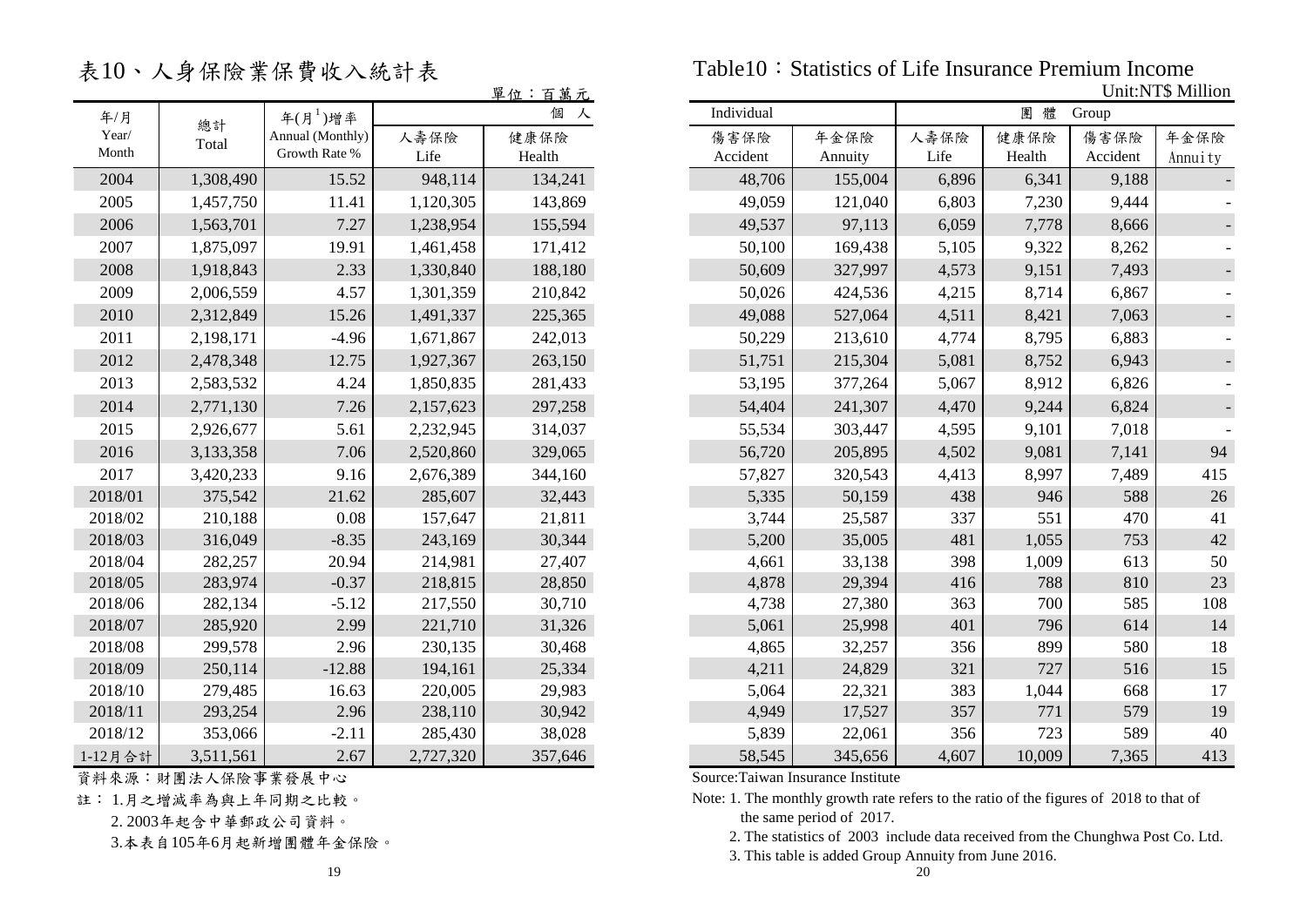表11、人身保險業保險給付統計表

|                |           |                                   |              | 單位:百萬元         |                  |
|----------------|-----------|-----------------------------------|--------------|----------------|------------------|
| 年/月            | 總計        | 年 $(H^1)$ 增率                      |              | 個人             | Individual       |
| Year/<br>Month | Total     | Annual (Monthly)<br>Growth Rate % | 人壽保險<br>Life | 健康保險<br>Health | 傷害保險<br>Accident |
| 2004           | 480,584   | 23.15                             | 398,180      | 35,332         | 15,8             |
| 2005           | 499,182   | 3.87                              | 403,951      | 37,850         | 15,6             |
| 2006           | 648,304   | 29.87                             | 505,552      | 41,756         | 15,45            |
| 2007           | 863,947   | 33.26                             | 639,659      | 46,390         | 15,19            |
| 2008           | 1,108,565 | 28.31                             | 873,637      | 52,619         | 16,00            |
| 2009           | 902,347   | $-18.60$                          | 597,103      | 57,681         | 17,12            |
| 2010           | 1,191,464 | 32.04                             | 726,199      | 62,231         | 16,84            |
| 2011           | 1,416,217 | 18.86                             | 963,634      | 67,485         | 17,50            |
| 2012           | 1,249,036 | $-11.80$                          | 922,126      | 73,766         | 17,90            |
| 2013           | 1,253,908 | 0.39                              | 918,587      | 78,666         | 18,1;            |
| 2014           | 1,622,023 | 29.36                             | 1,252,125    | 85,476         | 18,9             |
| 2015           | 1,536,065 | $-5.30$                           | 1,199,218    | 92,977         | 19,50            |
| 2016           | 1,624,613 | 5.76                              | 1,305,144    | 101,011        | 20,34            |
| 2017           | 1,655,152 | 1.88                              | 1,317,418    | 112,308        | 22,0             |
| 2018/01        | 153,825   | 8.92                              | 117,638      | 11,056         | 2,18             |
| 2018/02        | 120,103   | 21.97                             | 99,629       | 7,717          | 1,52             |
| 2018/03        | 180,085   | 23.96                             | 149,268      | 11,089         | 2,19             |
| 2018/04        | 148,456   | 21.13                             | 122,427      | 8,881          | 1,6              |
| 2018/05        | 160,482   | 23.01                             | 128,941      | 11,116         | 2,1              |
| 2018/06        | 177,064   | 28.74                             | 148,605      | 10,136         | 1,89             |
| 2018/07        | 135,682   | $-4.33$                           | 104,988      | 11,082         | $2,0^{\circ}$    |
| 2018/08        | 140,469   | $-2.81$                           | 108,951      | 11,182         | 2,1              |
| 2018/09        | 134,436   | $-1.54$                           | 106,790      | 9,288          | 1,6              |
| 2018/10        | 153,181   | 12.20                             | 120,061      | 11,593         | 2,18             |
| 2018/11        | 162,820   | 2.49                              | 130,686      | 11,416         | 2,24             |
| 2018/12        | 209,059   | 29.57                             | 177,546      | 11,237         | 2,0.             |
| 1-12月合計        | 1,875,662 | 13.32                             | 1,515,530    | 125,793        | 23,92            |

資料來源:財團法人保險事業發展中心

註:1.月之增減率為與上年同期之比較。

2. 2003年起含中華郵政公司資料。

3.本表自105年6月起新增團體年金保險。

Table11:Statistics of Life Insurance Benefit Payment Unit: NT\$ Million

|                                 |           |                                   |              | <u> 平仙 · 日禺儿</u> | UIIII. IN LO IVIIIIIUII |                 |              |                |                  |                  |  |
|---------------------------------|-----------|-----------------------------------|--------------|------------------|-------------------------|-----------------|--------------|----------------|------------------|------------------|--|
| 年/月                             | 總計        | 年 $(H^1)$ 增率                      |              | 個人               | Individual              |                 |              | 團體             | Group            |                  |  |
| $\operatorname{Year}/$<br>Month | Total     | Annual (Monthly)<br>Growth Rate % | 人壽保險<br>Life | 健康保險<br>Health   | 傷害保險<br>Accident        | 年金保險<br>Annuity | 人壽保險<br>Life | 健康保險<br>Health | 傷害保險<br>Accident | 年金保險<br>Annuity  |  |
| 2004                            | 480,584   | 23.15                             | 398,180      | 35,332           | 15,855                  | 13,192          | 8,153        | 5,880          | 3,992            |                  |  |
| 2005                            | 499,182   | 3.87                              | 403,951      | 37,850           | 15,662                  | 25,688          | 5,668        | 6,607          | 3,756            |                  |  |
| 2006                            | 648,304   | 29.87                             | 505,552      | 41,756           | 15,450                  | 69,180          | 5,577        | 7,172          | 3,617            |                  |  |
| 2007                            | 863,947   | 33.26                             | 639,659      | 46,390           | 15,191                  | 145,230         | 6,510        | 7,465          | 3,502            |                  |  |
| 2008                            | 1,108,565 | 28.31                             | 873,637      | 52,619           | 16,065                  | 148,601         | 6,111        | 8,049          | 3,483            |                  |  |
| 2009                            | 902,347   | $-18.60$                          | 597,103      | 57,681           | 17,128                  | 214,833         | 3,836        | 8,374          | 3,392            |                  |  |
| 2010                            | 1,191,464 | 32.04                             | 726,199      | 62,231           | 16,846                  | 370,832         | 3,604        | 8,457          | 3,295            |                  |  |
| 2011                            | 1,416,217 | 18.86                             | 963,634      | 67,485           | 17,509                  | 351,715         | 3,882        | 8,610          | 3,382            |                  |  |
| 2012                            | 1,249,036 | $-11.80$                          | 922,126      | 73,766           | 17,900                  | 219,135         | 4,113        | 8,583          | 3,413            |                  |  |
| 2013                            | 1,253,908 | 0.39                              | 918,587      | 78,666           | 18,154                  | 219,714         | 6,783        | 8,685          | 3,319            |                  |  |
| 2014                            | 1,622,023 | 29.36                             | 1,252,125    | 85,476           | 18,952                  | 248,817         | 4,011        | 9,230          | 3,412            |                  |  |
| 2015                            | 1,536,065 | $-5.30$                           | 1,199,218    | 92,977           | 19,561                  | 207,290         | 4,245        | 9,304          | 3,470            |                  |  |
| 2016                            | 1,624,613 | 5.76                              | 1,305,144    | 101,011          | 20,345                  | 181,050         | 4,069        | 9,474          | 3,520            | $\mathbf{0}$     |  |
| 2017                            | 1,655,152 | 1.88                              | 1,317,418    | 112,308          | 22,032                  | 186,039         | 3,932        | 9,664          | 3,758            |                  |  |
| 2018/01                         | 153,825   | 8.92                              | 117,638      | 11,056           | 2,181                   | 21,320          | 376          | 929            | 325              | $\mathbf{0}$     |  |
| 2018/02                         | 120,103   | 21.97                             | 99,629       | 7,717            | 1,529                   | 10,128          | 245          | 624            | 231              | $\mathbf{0}$     |  |
| 2018/03                         | 180,085   | 23.96                             | 149,268      | 11,089           | 2,193                   | 15,887          | 382          | 943            | 323              | $\boldsymbol{0}$ |  |
| 2018/04                         | 148,456   | 21.13                             | 122,427      | 8,881            | 1,677                   | 14,137          | 330          | 745            | 259              | $\overline{0}$   |  |
| 2018/05                         | 160,482   | 23.01                             | 128,941      | 11,116           | 2,113                   | 16,622          | 353          | 939            | 397              |                  |  |
| 2018/06                         | 177,064   | 28.74                             | 148,605      | 10,136           | 1,899                   | 14,985          | 301          | 820            | 317              |                  |  |
| 2018/07                         | 135,682   | $-4.33$                           | 104,988      | 11,082           | 2,074                   | 16,001          | 334          | 867            | 336              | $\boldsymbol{0}$ |  |
| 2018/08                         | 140,469   | $-2.81$                           | 108,951      | 11,182           | 2,111                   | 16,755          | 324          | 833            | 307              | 6                |  |
| 2018/09                         | 134,436   | $-1.54$                           | 106,790      | 9,288            | 1,662                   | 15,414          | 261          | 754            | 266              |                  |  |
| 2018/10                         | 153,181   | 12.20                             | 120,061      | 11,593           | 2,183                   | 17,739          | 296          | 962            | 345              | $\overline{c}$   |  |
| 2018/11                         | 162,820   | 2.49                              | 130,686      | 11,416           | 2,249                   | 16,861          | 330          | 909            | 368              |                  |  |
| 2018/12                         | 209,059   | 29.57                             | 177,546      | 11,237           | 2,050                   | 16,308          | 750          | 861            | 306              |                  |  |
| 1-12月合計                         | 1,875,662 | 13.32                             | 1,515,530    | 125,793          | 23,921                  | 192,157         | 4,282        | 10,186         | 3,780            | 13               |  |

Source:Taiwan Insurance Institute

Note: 1. The monthly growth rate refers to the ratio of the figures of 2018 to that of the same period of 2017.

2. The statistics of 2003 include data received from the Chunghwa Post Co.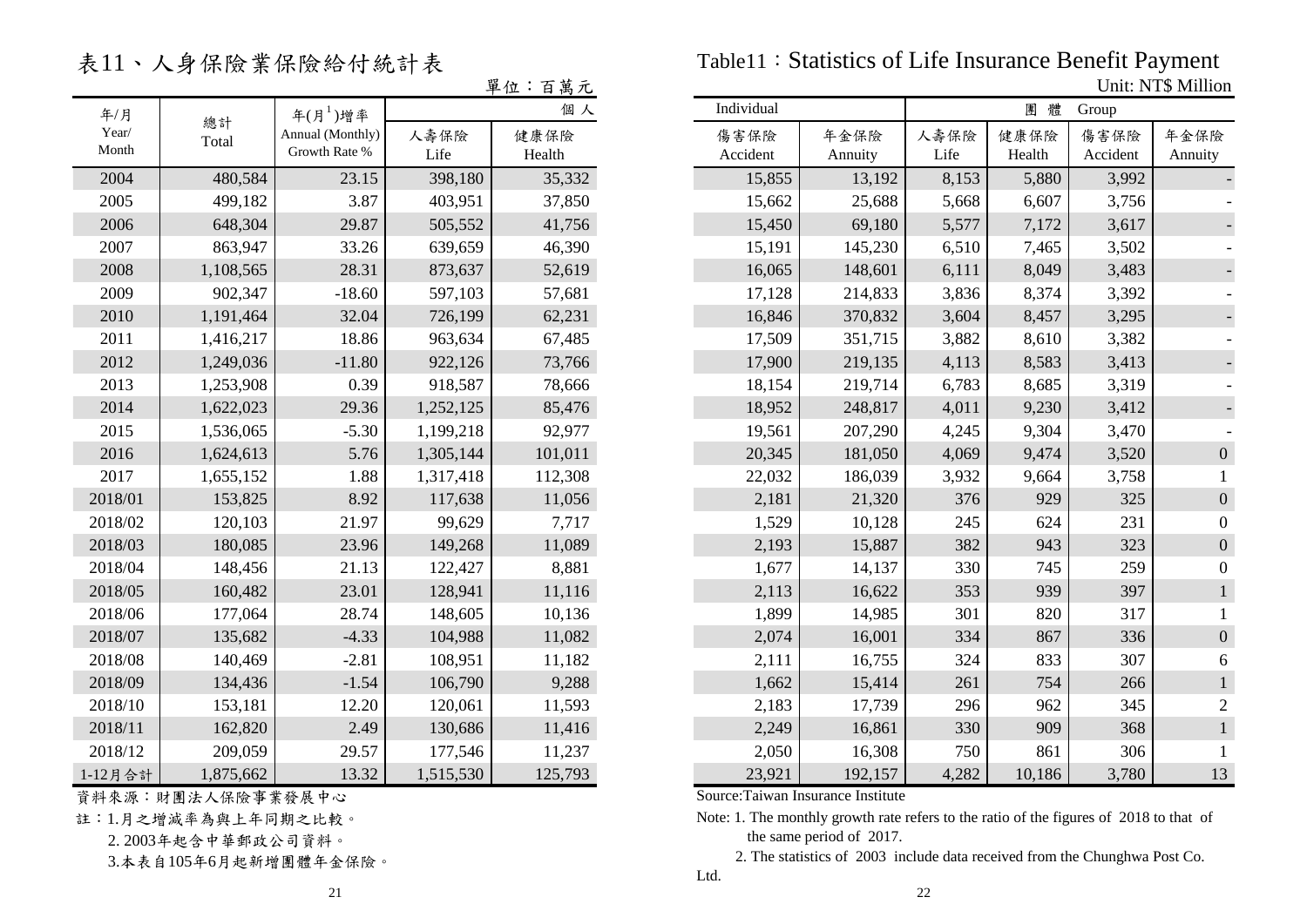# 表12、人身保險業業務員登錄統計表 表13、人身保險業保單繼續率統計表

Statistics of the Registration of Life Insurance Salesperson Statistics of Persistency

|      |                       | 再登錄保險                       | 第13個月              |
|------|-----------------------|-----------------------------|--------------------|
| 年    | 新登錄人數                 | 業務員比率 $1$                   | 定著率 $2$            |
|      | Number of Newly       | Rate of                     | The 13th Month     |
| Year | Registered Saleperson | <b>Registration Renewal</b> | Retention Ratio of |
|      |                       | %                           | %                  |
| 2006 | 38,334                |                             | 40.07              |
| 2007 | 35,355                |                             | 43.96              |
| 2008 | 35,718                |                             | 49.70              |
| 2009 | 27,315                |                             | 40.19              |
| 2010 | 24,872                |                             | 38.93              |
| 2011 | 22,645                |                             | 42.07              |
| 2012 | 26,151                |                             | 45.37              |
| 2013 | 24,017                |                             | 44.01              |
| 2014 | 26,526                |                             | 46.64              |
| 2015 | 29,538                |                             | 48.39              |
| 2016 | 28,066                |                             | 48.53              |
| 2017 | 27,479                |                             | 48.60              |

資料來源:中華民國人壽保險商業同業公會

- 註:1.再登錄保險業務員比率:當年度再登錄保險業務員人數與當年度登錄 保險業務員人數之比率。
	- 2.第13個月定著率:當年度登錄保險業務員迄第十三個月仍在職,且舉 績一件以上人數與當年度登錄保險業務員人數之比率。 3.各項比率之數值,係以各公司統計資料加總平均。

Source:The Life Insurance Association of the Republic of China

- Note:1.The rate of registration renewal of insurance salesperson is the number of registration renewal of insurance salesperson to total registered insurance salepersons.
	- 2.The 13th month retention ratio is the number of registered insurance salesperson who have either stayed at his/her post for 13 months and have concluded at least one contract to the total numbers of registered insurance saleperson.
	- 3.All ratios for all items are calculated by taking the average of all insurance companies' statistical data.

|      |                       | 第13個月                       |                    |      | 保單繼續率 | Persistency %         |                        |                       |  |
|------|-----------------------|-----------------------------|--------------------|------|-------|-----------------------|------------------------|-----------------------|--|
| 年    | 新登錄人數                 | 業務員比率 $1$                   | 定著率 $2$            | 年    | 第13個月 |                       | 第25個月                  |                       |  |
|      | Number of Newly       | Rate of                     | The 13th Month     |      |       | The Thirteenth Month  | The Twenty-Fifth Month |                       |  |
| Year | Registered Saleperson | <b>Registration Renewal</b> | Retention Ratio of | Year | 件數    | 保額                    | 件數                     | 保額                    |  |
|      |                       | %                           | $\%$               |      | Case  | <b>Insured Amount</b> | Case                   | <b>Insured Amount</b> |  |
| 2006 | 38,334                |                             | 40.07              | 2006 | 83.25 | 80.99                 | 76.90                  | 72.06                 |  |
| 2007 | 35,355                |                             | 43.96              | 2007 | 84.96 | 84.66                 | 76.70                  | 74.29                 |  |
| 2008 | 35,718                |                             | 49.70              | 2008 | 85.93 | 84.96                 | 77.99                  | 76.42                 |  |
| 2009 | 27,315                |                             | 40.19              | 2009 | 84.85 | 85.33                 | 78.69                  | 77.68                 |  |
| 2010 | 24,872                |                             | 38.93              | 2010 | 87.50 | 87.52                 | 77.83                  | 77.22                 |  |
| 2011 | 22,645                |                             | 42.07              | 2011 | 87.49 | 87.18                 | 81.81                  | 81.43                 |  |
| 2012 | 26,151                |                             | 45.37              | 2012 | 90.03 | 89.19                 | 82.39                  | 81.71                 |  |
| 2013 | 24,017                |                             | 44.01              | 2013 | 90.07 | 90.36                 | 84.51                  | 83.47                 |  |
| 2014 | 26,526                |                             | 46.64              | 2014 | 88.98 | 88.38                 | 86.82                  | 86.69                 |  |
| 2015 | 29,538                |                             | 48.39              | 2015 | 92.25 | 91.49                 | 86.65                  | 86.34                 |  |
| 2016 | 28,066                |                             | 48.53              | 2016 | 92.22 | 92.35                 | 87.73                  | 86.46                 |  |
| 2017 | 27,479                |                             | 48.60              | 2017 | 93.18 | 93.89                 | 88.42                  | 87.87                 |  |

資料來源:中華民國人壽保險商業同業公會

註:各項比率之數值,係以各公司統計資料加總平均。

Source: The Life Insurance Association of the Republic of China.

Note: All ratios for all items are calculated by taking the average of all insurance companies' statistical data.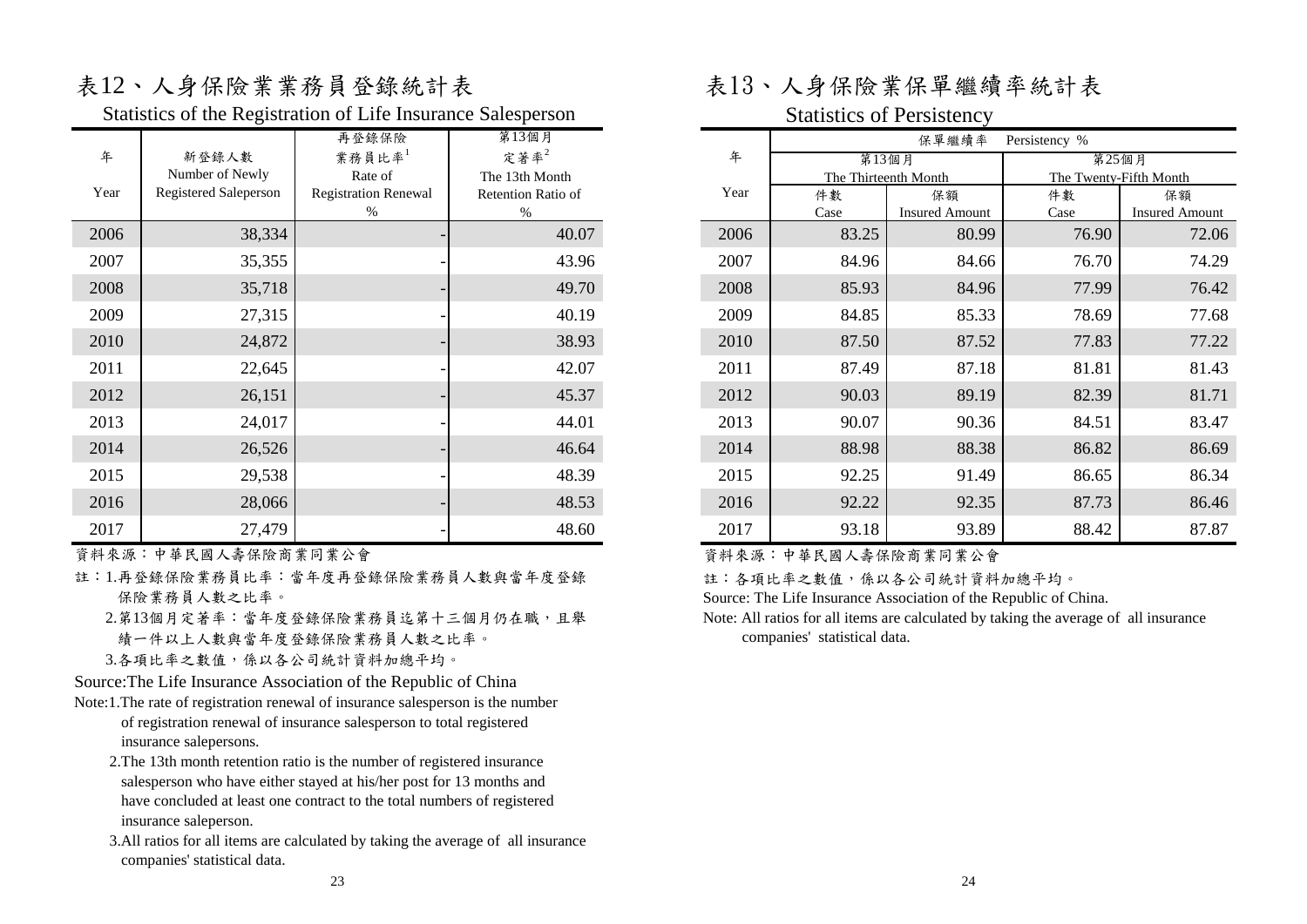|                       |                        | 總                             | Total<br>計                           |                           |                                   |                        | 財產保險業                         |                                     | Non-Life Insurance               |
|-----------------------|------------------------|-------------------------------|--------------------------------------|---------------------------|-----------------------------------|------------------------|-------------------------------|-------------------------------------|----------------------------------|
| 年/月<br>Year/<br>Month | 總資產<br>Total<br>Assets | 總負債<br>Total Lia-<br>bilities | 保險<br>負債<br>Insurance<br>Liabilities | 業主<br>權益<br>Equi-<br>ties | 資金<br>總額 $^1$<br>Total<br>Capital | 總資產<br>Total<br>Assets | 總負債<br>Total Lia-<br>bilities | 保險<br>負債<br>Liabilitie<br>${\bf S}$ | 業主<br>Insurance 權益 Equi-<br>ties |
| 2004                  | 5,646,628              | 5,326,996                     | 4,958,286                            | 319,632                   | 5,277,918                         | 195,955                | 123,937                       | 91,923                              | 72,018                           |
| 2005                  | 6,692,341              | 6,350,570                     | 5,794,492                            | 341,771                   | 6,136,264                         | 206,935                | 134,231                       | 100,964                             | 72,704                           |
| 2006                  | 7,958,299              | 7,390,654                     | 6,542,142                            | 567,645                   | 7,109,786                         | 201,788                | 134,649                       | 105,942                             | 67,139                           |
| 2007                  | 8,955,871              | 8,456,557                     | 7,257,159                            | 499,313                   | 7,756,472                         | 209,384                | 143,023                       | 114,164                             | 66,360                           |
| 2008                  | 9,411,112              | 9,142,276                     | 8,008,085                            | 268,836                   | 8,276,921                         | 241,663                | 186,941                       | 160,152                             | 54,722                           |
| 2009                  | 11,037,667             | 10,532,764                    | 9,137,136                            | 504,902                   | 9,642,038                         | 255,228                | 185,617                       | 162,199                             | 69,610                           |
| 2010                  | 12,391,558             | 11,841,400                    | 10,393,531                           | 550,158                   | 10,943,689                        | 267,858                | 193,861                       | 170,504                             | 73,996                           |
| 2011                  | 13,327,209             | 12,823,687                    | 11,358,508                           | 503,522                   | 11,862,030                        | 275,872                | 202,371                       | 174,106                             | 73,500                           |
| 2012                  | 14,811,219             | 14,043,687                    | 12,416,767                           | 767,533                   | 13,184,299                        | 282,461                | 200.095                       | 166,959                             | 82,366                           |
| 2013                  | 16,925,234             | 16,024,070                    | 14,300,436                           | 901,164                   | 15,201,600                        | 292,746                | 197,941                       | 166,261                             | 94,805                           |
| 2014                  | 18,824,076             | 17,691,829                    | 15,617,705                           | 1,132,247                 | 16,749,952                        | 302,800                | 205,645                       | 172,563                             | 97,155                           |
| 2015                  | 20,046,585             | 18,950,997                    | 16,923,045                           | 1,095,589                 | 18,018,634                        | 315,247                | 214,452                       | 178,419                             | 100,795                          |
| 2016                  | 22,554,872             | 21,330,448                    | 19,150,903                           | 1,224,424                 | 20,375,327                        | 345,116                | 236,637                       | 200,534                             | 108,480                          |
| 2017                  | 24,810,722             | 23,329,110                    | 20,983,970                           | 1,481,613                 | 22,465,582                        | 348,157                | 231,136                       | 193,063                             | 117,021                          |
| 2018                  | 26,674,199             | 25,466,519                    |                                      | 22,962,840 1,207,680      | 24,170,521                        |                        | 354,380 236,789               | 197.628                             | 117.591                          |

**資料來源:財團法人保險事業發展中心 Source: Taiwan Insurance Institute** 

- 註:1.資金總額包括業主權益及保險負債。
	- 2.2018年資料尚未經會計師查核簽證。
	- 3.自2011年起適用財務會計準則公報第四十號「保險合約之會計處理準則」
	- 及新修訂「保險業財務報告編製準則」之規定,部份項目內容配合調整。
	- 4.自2014年起適用103.1.10「保險業財務報告編製準則」修正案,部份項目

名稱配合調整。

表14、保險業資產負債表 Table14: The Balance Sheet of Insurance Industry

單位:百萬元 Unit: NT\$ Million

|                       |                        |                               | 財產保險業                                |                        |                              | Non-Life Insurance     |                               |  | 人身保險業 Life Insurance         |                                  |                              |                            |                               |                                      |                        |                              |
|-----------------------|------------------------|-------------------------------|--------------------------------------|------------------------|------------------------------|------------------------|-------------------------------|--|------------------------------|----------------------------------|------------------------------|----------------------------|-------------------------------|--------------------------------------|------------------------|------------------------------|
| 年/月<br>Year/<br>Aonth | 總資產<br>Total<br>Assets | 總負債<br>Total Lia-<br>bilities | 保險<br>負債<br>Insurance<br>Liabilities | 業主<br>權益 Equi-<br>ties | 資金<br>總額<br>Total<br>Capital | 總資產<br>Total<br>Assets | 總負債<br>Total Lia-<br>bilities |  | 保險<br>負債<br>Liabilitie<br>S. | 業主<br>Insurance 權益 Equi-<br>ties | 資金<br>總額<br>Total<br>Capital | 總資產<br><b>Total Assets</b> | 總負債<br>Total Lia-<br>bilities | 保險<br>負債<br>Insurance<br>Liabilities | 業主<br>權益 Equi-<br>ties | 資金<br>總額<br>Total<br>Capital |
| 2004                  | 5,646,628              | 5,326,996                     | 4,958,286                            | 319,632                | 5,277,918                    | 195,955                | 123.937                       |  | 91,923                       | 72,018                           | 163,941                      | 5,450,673                  | 5,203,060                     | 4,866,363                            | 247,614                | 5,113,977                    |
| 2005                  | 6,692,341              | 6,350,570                     | 5,794,492                            | 341,771                | 6,136,264                    | 206,935                | 134.231                       |  | 100,964                      | 72,704                           | 173,668                      | 6,485,405                  | 6,216,338                     | 5,693,529                            | 269,067                | 5,962,596                    |
| 2006                  | 7,958,299              | 7,390,654                     | 6,542,142                            | 567,645                | 7,109,786                    | 201,788                | 134.649                       |  | 105,942                      |                                  | 67,139 173,080               | 7,756,511                  | 7,256,005                     | 6,436,200                            | 500,506                | 6,936,706                    |
| 2007                  | 8,955,871              | 8,456,557                     | 7,257,159                            | 499,313                | 7,756,472                    | 209,384                | 143,023                       |  | 114,164                      | 66,360                           | 180,524                      | 8,746,487                  | 8,313,534                     | 7,142,995                            | 432,953                | 7,575,948                    |
| 2008                  | 9,411,112              | 9,142,276                     | 8,008,085                            | 268,836                | 8,276,921                    | 241,663                | 186.941                       |  | 160,152                      |                                  | 54,722 214,874               | 9,169,449                  | 8,955,335                     | 7,847,933                            | 214,114                | 8,062,047                    |
| 2009                  | 11,037,667             | 10,532,764                    | 9,137,136                            | 504,902                | 9,642,038 255,228            |                        | 185,617                       |  | 162,199                      |                                  | 69,610 231,809               | 10,782,439                 | 10,347,147                    | 8,974,937                            | 435,292                | 9,410,229                    |
| 2010                  | 12,391,558             | 11,841,400                    | 10,393,531                           | 550,158                | 10,943,689                   | 267,858                | 193.861                       |  | 170,504                      |                                  | 73,996 244,500               | 12,123,701                 | 11,647,539                    | 10,223,028                           | 476,161                | 10,699,189                   |
| 2011                  | 13,327,209             | 12,823,687                    | 11,358,508                           | 503,522                | 11,862,030 275,872 202,371   |                        |                               |  | 174,106                      |                                  | 73,500 247,606               | 13,051,337                 | 12,621,315                    | 11,184,402                           | 430,022                | 11,614,424                   |
| 2012                  | 14,811,219             | 14,043,687                    | 12,416,767                           | 767,533                | 13,184,299                   | 282,461                | 200,095                       |  | 166,959                      |                                  | 82,366 249,325               | 14,528,759                 | 13,843,592                    | 12,249,808                           | 685,167                | 12,934,974                   |
| 2013                  | 16,925,234             | 16,024,070                    | 14,300,436                           | 901,164                | 15,201,600 292,746 197,941   |                        |                               |  | 166,261                      |                                  | 94,805 261,066               | 16,632,488                 | 15,826,129                    | 14, 134, 176                         |                        | 806,359 14,940,535           |
| 2014                  | 18,824,076             | 17,691,829                    | 15,617,705                           | 1,132,247              | 16,749,952                   |                        | 302,800 205,645               |  | 172,563                      | 97,155                           | 269,718                      | 18,521,276                 | 17,486,184                    | 15,445,141                           | 1,035,093              | 16,480,234                   |
| 2015                  | 20,046,585             | 18,950,997                    | 16,923,045                           | 1,095,589              | 18,018,634                   |                        | 315,247 214,452               |  | 178,419                      | 100,795                          | 279,214                      | 19,731,338                 | 18,736,545                    | 16,744,627                           |                        | 994,793 17,739,420           |
| 2016                  | 22,554,872             | 21,330,448                    | 19,150,903                           | 1,224,424              | 20,375,327                   |                        | 345,116 236,637               |  | 200,534                      | 108,480                          | 309,014                      | 22,209,756                 | 21,093,812                    | 18,950,369                           |                        | 1,115,944 20,066,313         |
| 2017                  | 24,810,722             | 23,329,110                    | 20,983,970                           | 1,481,613              | 22,465,582                   |                        | 348,157 231,136               |  | 193,063                      |                                  | 117,021 310,083              | 24,462,565                 | 23,097,974                    | 20,790,907                           |                        | 1,364,592 22,155,499         |
| 2018                  | 26,674,199             | 25,466,519                    | 22,962,840 1,207,680                 |                        | 24,170,521                   |                        | 354.380 236.789               |  | 197,628                      |                                  | 117,591 315,219              | 26,319,820                 | 25,229,730                    | 22,765,212                           |                        | 1,090,090 23,855,302         |

Note:1.Total capital include equities and insurance liabilities.

- 3.Following the adoption of "Statement of Financial Accounting Standards No.40 Insurance Contracts" and the modification of "Regulations Governing the Preparation of Financial Reports by Insurance Enterprise" in 2011, some items of financial statements have been adjusted accordingly.
- 4.Following the modification of "Regulations Governing the Preparation of Financial Reports by Insurance Enterprise" in January 10, 2014, some items of financial statements have been adjusted accordingly.

 <sup>2.2018</sup> data has not been audited by a certified accountant.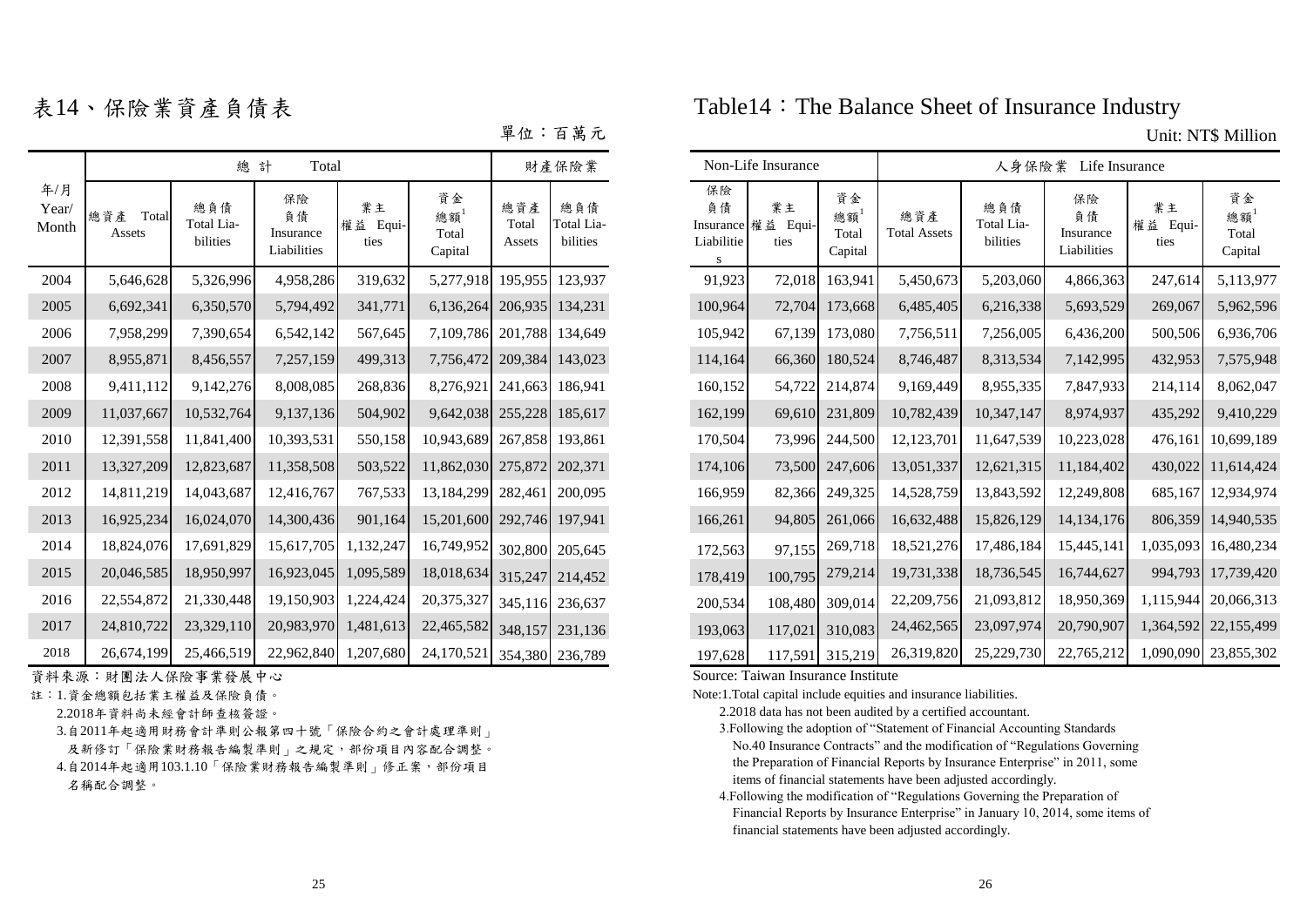表15、保險業損益表

| 年<br>Year | 營業收入<br>Operating<br>Revenues | 營業成本<br>Operating<br>Cost | 營業費用<br>Operating<br>Expenses | 營業外<br>收支淨額<br>Non-<br>Operating<br><b>Balance</b> | 稅後損益<br>Net<br>Income | 收入總額<br>Income |
|-----------|-------------------------------|---------------------------|-------------------------------|----------------------------------------------------|-----------------------|----------------|
| 2002      | 178,961                       | 158,252                   | 16,838                        | 314                                                | 3,186                 | 1,344,659      |
| 2003      | 192,317                       | 166,343                   | 18,909                        | 265                                                | 6,241                 | 1,750,129      |
| 2004      | 202,826                       | 176,036                   | 19,570                        | 366                                                | 6,306                 | 2,018,774      |
| 2005      | 228,747                       | 201,497                   | 20,687                        | $-76$                                              | 5,295                 | 2,253,739      |
| 2006      | 219,302                       | 190,510                   | 22,818                        | $-1,864$                                           | 2,965                 | 2,535,543      |
| 2007      | 212,257                       | 184,097                   | 21,907                        | $-454$                                             | 4,530                 | 3,159,325      |
| 2008      | 207,353                       | 181,074                   | 22,090                        | -694                                               | 2,219                 | 3,570,255      |
| 2009      | 204,446                       | 172,965                   | 21,435                        | $-1,632$                                           | 4,505                 | 3,514,945      |
| 2010      | 210,128                       | 179,631                   | 22,178                        | 171                                                | 7,820                 | 4,096,205      |

資料來源:財團法人保險事業發展中心 National Source: Taiwan Insurance Institute

| Table 15 : The Income Statement of Insurance |  |
|----------------------------------------------|--|
|----------------------------------------------|--|

單位:百萬元 Industry Unit: NT\$ Million

人身保險業 Life Insurance

| 年<br>Year | 營業收入<br>Operating<br>Revenues | 營業成本<br>Operating<br>Cost | 營業費用<br>Operating<br><b>Expenses</b> | 營業外<br>收支淨額<br>Non-<br>Operating<br>Balance | 稅後損益<br><b>Net</b><br>Income | 收入總額<br>Income | 營業收入<br>Operating<br>Revenues | 財務收入<br>Financial<br>Receipts | 支出總額<br>Outgo | 營業支出<br>Operating<br>Expenses | 業務及<br>管理費用<br>Business &<br>Administrative<br><b>Expenses</b> | 稅後損益<br>Net<br>Income |
|-----------|-------------------------------|---------------------------|--------------------------------------|---------------------------------------------|------------------------------|----------------|-------------------------------|-------------------------------|---------------|-------------------------------|----------------------------------------------------------------|-----------------------|
| 2002      | 178,961                       | 158,252                   | 16,838                               | 314                                         | 3,186                        | 1,344,659      | 1,193,428                     | 145,800                       | 1,344,794     | 1,248,556                     | 70,063                                                         | $-135$                |
| 2003      | 192,317                       | 166,343                   | 18,909                               | 265                                         | 6,241                        | 1,750,129      | 1,515,144                     | 215,783                       | 1,702,660     | 1,607,861                     | 77,953                                                         | 47,469                |
| 2004      | 202,826                       | 176,036                   | 19,570                               | 366                                         | 6,306                        | 2,018,774      | 1,771,276                     | 227,355                       | 2,001,688     | 1,888,030                     | 74,697                                                         | 17,086                |
| 2005      | 228,747                       | 201,497                   | 20,687                               | $-76$                                       | 5,295                        | 2,253,739      | 1,961,764                     | 270,493                       | 2,226,779     | 2,101,598                     | 78,070                                                         | 26,960                |
| 2006      | 219,302                       | 190,510                   | 22,818                               | $-1,864$                                    | 2,965                        | 2,535,543      | 2,214,854                     | 285,444                       | 2,495,561     | 2,376,470                     | 82,166                                                         | 39,982                |
| 2007      | 212,257                       | 184,097                   | 21,907                               | $-454$                                      | 4,530                        | 3,159,325      | 2,798,574                     | 327,535                       | 3,102,442     | 2,977,707                     | 77,710                                                         | 56,883                |
| 2008      | 207,353                       | 181,074                   | 22,090                               | $-694$                                      | 2,219                        | 3,570,255      | 3,235,497                     | 301,635                       | 3,696,916     | 3,434,554                     | 76,313                                                         | $-126,661$            |
| 2009      | 204,446                       | 172,965                   | 21,435                               | $-1,632$                                    | 4,505                        | 3,514,945      | 3,128,398                     | 383,637                       | 3,510,181     | 3,360,884                     | 71,645                                                         | 4,764                 |
| 2010      | 210,128                       | 179,631                   | 22,178                               | 171                                         | 7,820                        | 4,096,205      | 3,562,375                     | 561,154                       | 4,116,061     | 3,852,099                     | 72,770                                                         | $-19,856$             |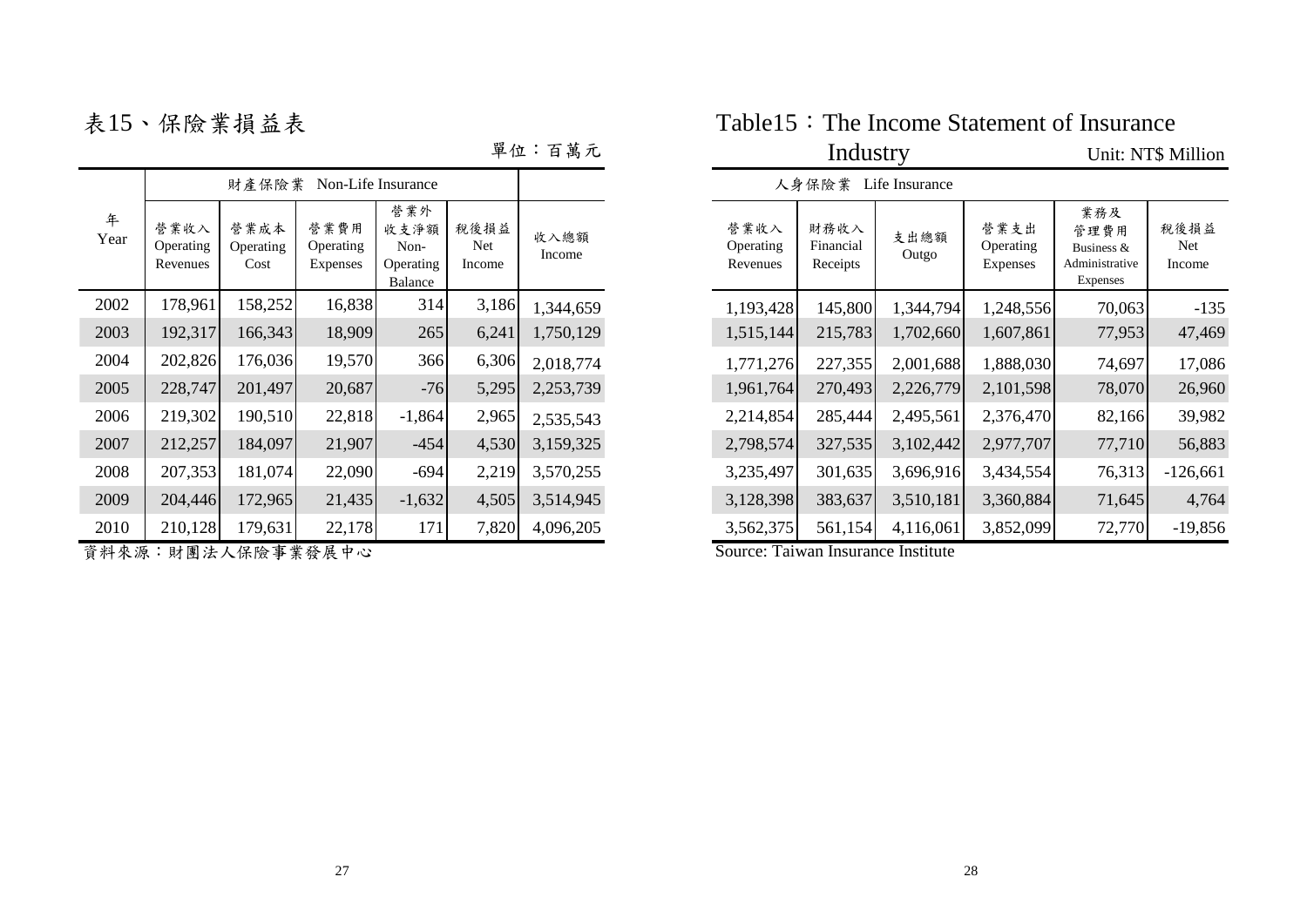| 單位: | 百萬元 |  |
|-----|-----|--|
|     |     |  |

|                       |                               | 財產保險業                     | Non-Life Insurance                   |                                         |                       |                               |                           | 人身保險業<br>Life Insurance              |                                         |                       |
|-----------------------|-------------------------------|---------------------------|--------------------------------------|-----------------------------------------|-----------------------|-------------------------------|---------------------------|--------------------------------------|-----------------------------------------|-----------------------|
| 年/月<br>Year/<br>Month | 營業收入<br>Operating<br>Revenues | 營業成本<br>Operating<br>Cost | 營業費用<br>Operating<br><b>Expenses</b> | 營業外<br>收支淨額<br>Non-Operating<br>Balance | 稅後損益<br>Net<br>Income | 營業收入<br>Operating<br>Revenues | 營業成本<br>Operating<br>Cost | 營業費用<br>Operating<br><b>Expenses</b> | 營業外<br>收支淨額<br>Non-Operating<br>Balance | 稅後損益<br>Net<br>Income |
| 2011                  | 87,735                        | 54,260                    | 22,794                               | 82                                      | 8,978                 | 2,484,127                     | 2,408,226                 | 82,712                               | 1,472                                   | $-901$                |
| 2012                  | 94,135                        | 57,132                    | 20,345                               | 16                                      | 9,200                 | 2,883,734                     | 2,753,739                 | 96,899                               | 2,722                                   | 35,501                |
| 2013                  | 101,561                       | 62,329                    | 25,493                               | 1,696                                   | 13,437                | 3,024,691                     | 2,849,891                 | 93,452                               | 2,295                                   | 79,290                |
| 2014                  | 107,356                       | 68,072                    | 27,058                               | $-21$                                   | 10,327                | 3,293,542                     | 3,078,231                 | 99,570                               | 3,056                                   | 107,424               |
| 2015                  | 113,836                       | 72,595                    | 28,508                               | 28                                      | 10,919                | 3,346,606                     | 3,104,358                 | 106,179                              | 2,689                                   | 118,498               |
| 2016                  | 120,955                       | 78,841                    | 29,447                               | $-9$                                    | 10,650                | 3,853,427                     | 3,634,341                 | 115,111                              | 3,724                                   | 106,195               |
| 2017                  | 130,427                       | 85,571                    | 30,293                               | $-159$                                  | 12,700                | 4,081,350                     | 3,855,232                 | 110,321                              | 937                                     | 123,450               |
| 2018                  | 137,839                       | 90,366                    | 32,304                               | $-445$                                  | 12,638                | 4,082,467                     | 3,872,061                 | 107,031                              | 21,432                                  | 96,061                |

資料來源:財團法人保險事業發展中心 Source: Taiwan Insurance Institute

 2.自2011年起適用財務會計準則第四十號「保險合約之會計處理準則」 及新修訂「保險業財務報告編製準則」之規定,損益表部份項目配合 調整。

表15-1、保險業損益表 Table15-1: The Income Statement of Insurance Industry

### 單位:百萬元 Unit: NT\$ Million

|                               |                           | 人身保險業<br>Life Insurance       |                                                |                       |
|-------------------------------|---------------------------|-------------------------------|------------------------------------------------|-----------------------|
| 營業收入<br>Operating<br>Revenues | 營業成本<br>Operating<br>Cost | 營業費用<br>Operating<br>Expenses | 營業外<br>收支淨額<br>Non-Operating<br><b>Balance</b> | 稅後損益<br>Net<br>Income |
| 2,484,127                     | 2,408,226                 | 82,712                        | 1,472                                          | $-901$                |
| 2,883,734                     | 2,753,739                 | 96,899                        | 2,722                                          | 35,501                |
| 3,024,691                     | 2,849,891                 | 93,452                        | 2,295                                          | 79,290                |
| 3,293,542                     | 3,078,231                 | 99,570                        | 3,056                                          | 107,424               |
| 3,346,606                     | 3,104,358                 | 106,179                       | 2,689                                          | 118,498               |
| 3,853,427                     | 3,634,341                 | 115,111                       | 3,724                                          | 106,195               |
| 4,081,350                     | 3,855,232                 | 110,321                       | 937                                            | 123,450               |
| 4,082,467                     | 3,872,061                 | 107,031                       | 21,432                                         | 96,061                |

註:1.2018年資料尚未經會計師查核簽證。 Note:1.2018 data has not been audited by a certified accountant.

 2.Following the adoption of "Statement of Financial Accounting Standards No.40 Insurance Contracts" and the modification of "Regulations Governing the Preparation of Financial Reports by Insurance Enterprise" in 2011, some items of financial statements have been adjusted accordingly.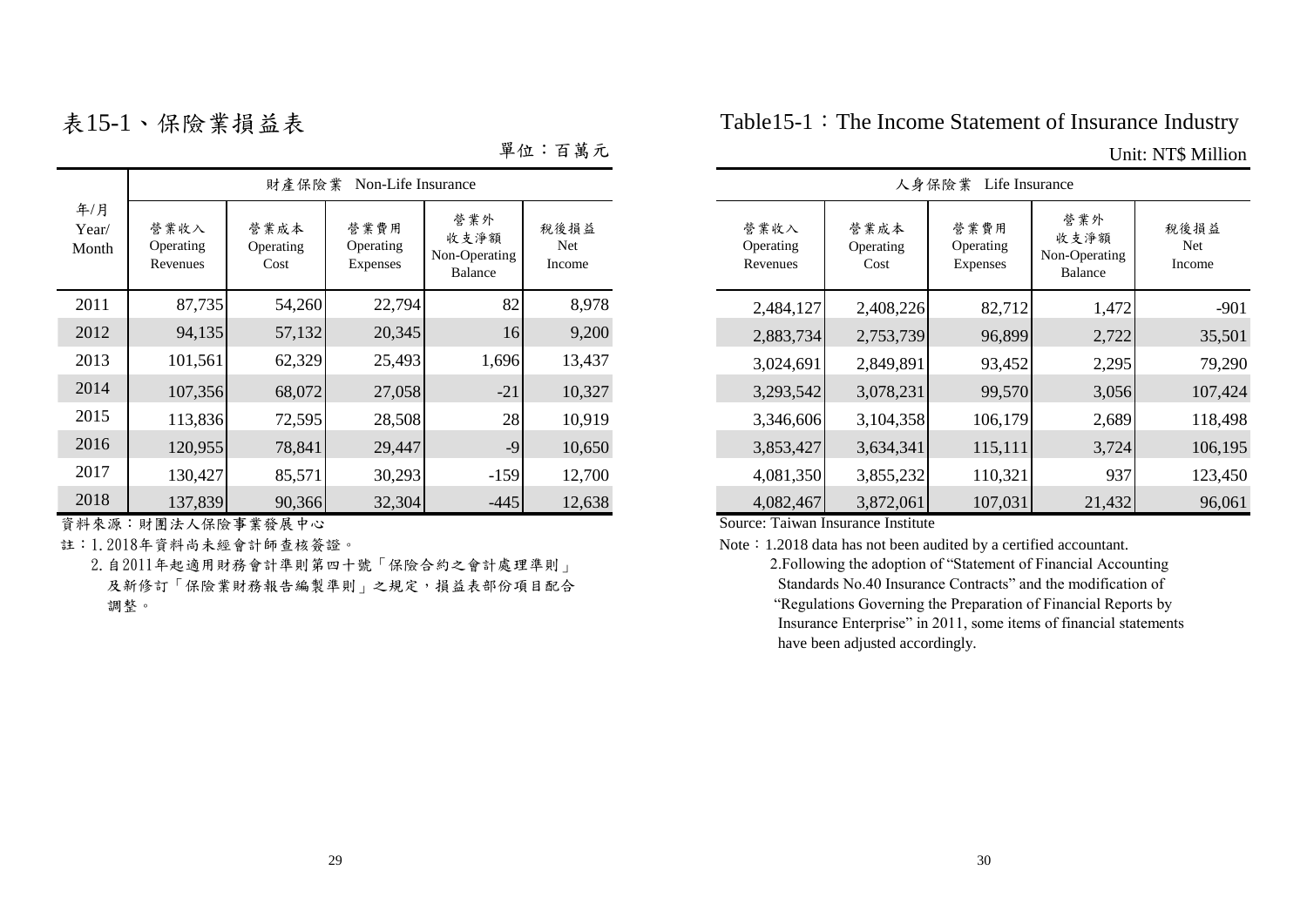Investment Portfolio of Non-Life Insurance Industry Unit: NT\$Million

| 年                                                           | 2008         |         |                | 2009   | 2010         |        | 年                                                | 2008      |        | 2009       |        | 2010       |        |
|-------------------------------------------------------------|--------------|---------|----------------|--------|--------------|--------|--------------------------------------------------|-----------|--------|------------|--------|------------|--------|
| Year                                                        | 金額<br>Amount | 占率 %    | 金額<br>Amount   | 占率 %   | 全額<br>Amount | 占率 %   | Year                                             | 金額 Amount | 占率 %   | 金額 Amount  | 占率 %   | 金額 Amount  | 占率 %   |
| 銀行存款<br><b>Bank Deposits</b>                                | 34,000       | 20.31   | 37,856         | 20.76  | 49,213       | 25.08  | 銀行存款<br><b>Bank Deposits</b>                     | 529,959   | 6.64   | 688,378    | 7.43   | 728,477    | 6.95   |
| 有價證券<br>Securities                                          | 76,920       | 45.94   | 89,712         | 49.19  | 92,635       | 47.21  | 有價證券<br>Securities                               | 3,439,311 | 43.09  | 3,999,857  | 43.18  | 4,539,414  | 43.29  |
| 公債、庫券、儲蓄券<br>Government, Treasury & deposit<br><b>Bonds</b> | 25,979       | 15.52   | 23,891         | 13.10  | 25,657       | 13.07  | 公債及庫券<br>Government & Treasury<br><b>Bonds</b>   | 1,944,621 | 24.36  | 2,032,023  | 21.94  | 2,263,275  | 21.58  |
| 股票<br><b>Stocks</b>                                         | 18,788       | 11.22   | 29,802         | 16.34  | 28,283       | 14.41  | 股票<br><b>Stocks</b>                              | 367,029   | 4.60   | 551,980    | 5.96   | 679,539    | 6.48   |
| 公司債<br><b>Corporation Bonds</b>                             | 7,603        | 4.54    | 8,799          | 4.82   | 8,995        | 4.58   | 公司債<br><b>Corporation Bonds</b>                  | 295,288   | 3.70   | 376,214    | 4.06   | 497,719    | 4.75   |
| 基金及受益憑證<br>Funds & Benefit Certificates                     | 5,453        | 3.26    | 6,365          | 3.49   | 7,706        | 3.93   | 受益憑證<br><b>Benefit Certificates</b>              | 183,715   | 2.30   | 177,568    | 1.92   | 153,195    | 1.46   |
| 其他<br>Others                                                | 19,097       | 11.41   | 20,855         | 11.44  | 21,994       | 11.21  | 其他<br>Others                                     | 648,658   | 8.13   | 862,072    | 9.31   | 945,686    | 9.02   |
| 不動產投資<br><b>Investment in Real Estates</b>                  | 22,207       | 13.26   | 21,399         | 11.73  | 22,305       | 11.37  | 不動產投資(不含自用)<br><b>Investment in Real Estates</b> | 321,072   | 4.02   | 386,923    | 4.18   | 408,002    | 3.89   |
| 放款<br>Loans                                                 | 2,029        | 1.21    | 1,479          | 0.81   | 939          | 0.48   | 壽險貸款<br>Loan to Policy-holders                   | 616,912   | 7.73   | 612,523    | 6.61   | 625,385    | 5.96   |
| 國外投資<br>Foreign Investments                                 | 25,248       | 15.08   | 25,220         | 13.83  | 24,091       | 12.28  | 放款<br>Loans                                      | 631,347   | 7.91   | 569,810    | 6.15   | 544,542    | 5.19   |
| 專案運用及公共投資<br>Authorized Projects or Public                  | 4,345        | 2.59    | 3,565          | 1.95   | 2,741        | 1.40   | 國外投資<br>Foreign Investment                       | 2,419,200 | 30.31  | 2,980,183  | 32.17  | 3,615,039  | 34.47  |
| 投資保險相關事業<br>Investment on Insurance Enterprise              | 2,501        | 1.49    | 2,879          | 1.58   | 3,475        | 1.77   | 專案運用及公共投資<br>Authorized Projects or              | 23,931    | 0.30   | 24,884     | 0.27   | 25,439     | 0.24   |
| 從事衍生性商品交易<br>Derivatives                                    | $-36$        | $-0.01$ | 129            | 0.07   | 688          | 0.35   | Public Investment                                |           |        |            |        |            |        |
| 其他經核准之資金運用<br>Other utilizations of capital (Approved)      | 229          | 0.14    | 135            | 0.07   | 152          | 0.08   | 資金運用總額<br><b>Total Amount of Capital</b>         | 7,981,732 | 100.00 | 9,262,558  | 100.00 | 10,486,298 | 100.00 |
| 資金運用總額<br><b>Total Amount of Capital Invested</b>           | 167,443      |         | 100.00 182,374 | 100.00 | 196,239      | 100.00 | Invested                                         |           |        |            |        |            |        |
| 資金總額<br><b>Total Capital</b>                                | 214,874      |         | 231,809        |        | 244,500      |        | 資金總額<br><b>Total Capital</b>                     | 8,062,047 |        | 9,410,229  |        | 10,699,189 |        |
| 資產總額<br>Total Assets                                        | 241,663      |         | 255,228        |        | 267,858      |        | 資產總額<br>Total Assets                             | 9,169,449 |        | 10,782,439 |        | 12,123,701 |        |
| 資金運用率 <sup>1</sup><br>Capital Investment Ratio %            |              | 77.93   |                | 78.67  |              | 80.26  | 資金運用率 <sup>1</sup><br>Capital Investment Ratio%  |           | 99.00  |            | 98.43  |            | 98.01  |

資料來源:財團法人保險事業發展中心

註:1.資金運用率為資金運用總額與資金總額之比率。

Source: Taiwan Insurance Institute

表16、財產保險業資金運用表 單位:百萬元 表17、人身保險業資金運用表 單位:百萬元

| Portfolio of Non-Life Insurance Industry Unit: NT\$Million |              |         |              |        |              |        | <b>Investment Protfolio of Life Insurance Industry</b> |           |        |            |        | Unit: NT\$Million |        |
|------------------------------------------------------------|--------------|---------|--------------|--------|--------------|--------|--------------------------------------------------------|-----------|--------|------------|--------|-------------------|--------|
| 年                                                          | 2008         |         | 2009         |        | 2010         |        | 年                                                      | 2008      |        | 2009       |        | 2010              |        |
| 'ear                                                       | 金額<br>Amount | 占率 %    | 金額<br>Amount | 占率 %   | 全額<br>Amount | 占率 %   | Year                                                   | 金額 Amount | 占率 %   | 金額 Amount  | 占率 %   | 金額 Amount         | 占率 %   |
|                                                            | 34,000       | 20.31   | 37,856       | 20.76  | 49,213       | 25.08  | 銀行存款<br><b>Bank Deposits</b>                           | 529,959   | 6.64   | 688,378    | 7.43   | 728,477           | 6.95   |
|                                                            | 76,920       | 45.94   | 89,712       | 49.19  | 92,635       | 47.21  | 有價證券<br>Securities                                     | 3,439,311 | 43.09  | 3,999,857  | 43.18  | 4,539,414         | 43.29  |
| 、儲蓄券<br>reasury & deposit                                  | 25,979       | 15.52   | 23,891       | 13.10  | 25,657       | 13.07  | 公債及庫券<br>Government & Treasury<br><b>Bonds</b>         | 1,944,621 | 24.36  | 2,032,023  | 21.94  | 2,263,275         | 21.58  |
|                                                            | 18,788       | 11.22   | 29,802       | 16.34  | 28,283       | 14.41  | 股票<br>Stocks                                           | 367,029   | 4.60   | 551,980    | 5.96   | 679,539           | 6.48   |
| <b>Bonds</b>                                               | 7,603        | 4.54    | 8,799        | 4.82   | 8,995        | 4.58   | 公司債<br><b>Corporation Bonds</b>                        | 295,288   | 3.70   | 376,214    | 4.06   | 497,719           | 4.75   |
| 憑證<br>efit Certificates                                    | 5,453        | 3.26    | 6,365        | 3.49   | 7,706        | 3.93   | 受益憑證<br><b>Benefit Certificates</b>                    | 183,715   | 2.30   | 177,568    | 1.92   | 153,195           | 1.46   |
|                                                            | 19,097       | 11.41   | 20,855       | 11.44  | 21,994       | 11.21  | 其他<br>Others                                           | 648,658   | 8.13   | 862,072    | 9.31   | 945,686           | 9.02   |
| Estates                                                    | 22,207       | 13.26   | 21,399       | 11.73  | 22,305       | 11.37  | 不動產投資(不含自用)<br><b>Investment in Real Estates</b>       | 321,072   | 4.02   | 386,923    | 4.18   | 408,002           | 3.89   |
|                                                            | 2,029        | 1.21    | 1,479        | 0.81   | 939          | 0.48   | 壽險貸款<br>Loan to Policy-holders                         | 616,912   | 7.73   | 612,523    | 6.61   | 625,385           | 5.96   |
| ts.                                                        | 25,248       | 15.08   | 25,220       | 13.83  | 24,091       | 12.28  | 放款<br>Loans                                            | 631,347   | 7.91   | 569,810    | 6.15   | 544,542           | 5.19   |
| 投資<br>ts or Public                                         | 4,345        | 2.59    | 3,565        | 1.95   | 2,741        | 1.40   | 國外投資<br>Foreign Investment                             | 2,419,200 | 30.31  | 2,980,183  | 32.17  | 3,615,039         | 34.47  |
| <b>trance Enterprise</b>                                   | 2,501        | 1.49    | 2,879        | 1.58   | 3,475        | 1.77   | 專案運用及公共投資<br>Authorized Projects or                    | 23,931    | 0.30   | 24,884     | 0.27   | 25,439            | 0.24   |
| 交易                                                         | $-36$        | $-0.01$ | 129          | 0.07   | 688          | 0.35   | Public Investment                                      |           |        |            |        |                   |        |
| 金運用<br>f capital (Approved)                                | 229          | 0.14    | 135          | 0.07   | 152          | 0.08   | 資金運用總額<br>Total Amount of Capital                      | 7,981,732 | 100.00 | 9,262,558  | 100.00 | 10,486,298        | 100.00 |
| Capital Invested                                           | 167,443      | 100.00  | 182,374      | 100.00 | 196,239      | 100.00 | Invested                                               |           |        |            |        |                   |        |
|                                                            | 214,874      |         | 231,809      |        | 244,500      |        | 資金總額<br><b>Total Capital</b>                           | 8,062,047 |        | 9,410,229  |        | 10,699,189        |        |
|                                                            | 241,663      |         | 255,228      |        | 267,858      |        | 資產總額<br>Total Assets                                   | 9,169,449 |        | 10,782,439 |        | 12,123,701        |        |
| t Ratio %                                                  |              | 77.93   |              | 78.67  |              | 80.26  | 資金運用率 <sup>1</sup><br>Capital Investment Ratio%        |           | 99.00  |            | 98.43  |                   | 98.01  |

資料來源:財團法人保險事業發展中心

註:1.資金運用率為資金運用總額與資金總額之比率。

Source: Taiwan Insurance Institute

Note: 1.Capital investment ratio is the ratio of total amount of capital invested to total capital. Note: 1.Capital investment ratio is the ratio of total amount of capital invested to total capital.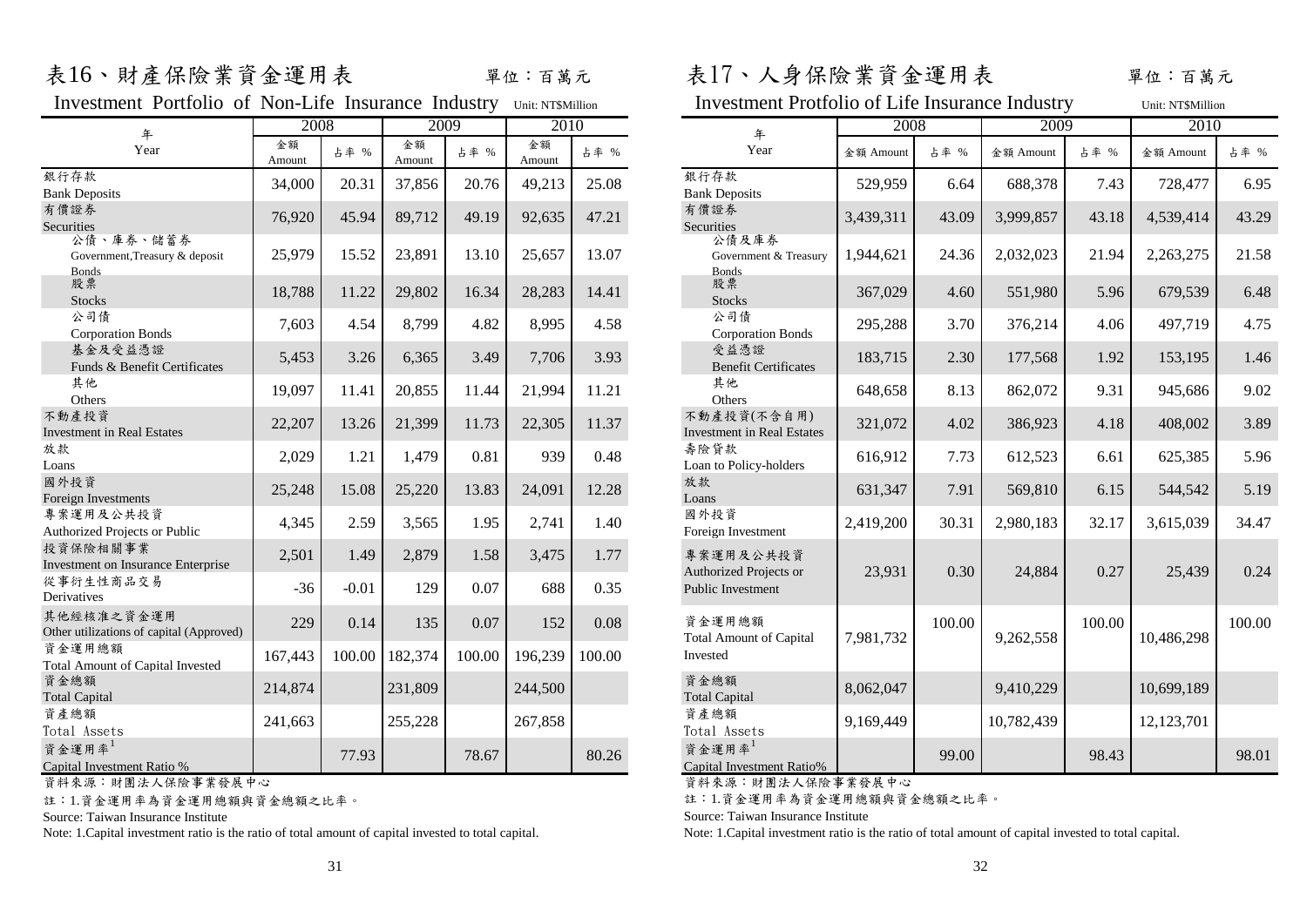# 單位:百萬元

|                                                                                     | 十一        | $\overline{\phantom{a}}$<br>ロ 肉 八 |           |         |           |        | mourance muusu |        |           | UMIL. IN LO IVILLIIOII |
|-------------------------------------------------------------------------------------|-----------|-----------------------------------|-----------|---------|-----------|--------|----------------|--------|-----------|------------------------|
| 年/月                                                                                 | 2014      |                                   | 2015      |         | 2016      |        | 2017           |        | 2018      |                        |
| Year/Month                                                                          | 金額 Amount | 占率 %                              | 金額 Amount | 占率 %    | 金額 Amount | 占率 %   | 金額 Amount      | 占率 %   | 金額 Amount | 占率 %                   |
| 銀行存款<br><b>Bank Deposits</b>                                                        | 45,821    | 20.99                             | 51,033    | 22.01   | 53,226    | 22.01  | 54,700         | 21.53  | 54,786    | 21.30                  |
| 有價證券<br>Securities                                                                  | 94,687    | 43.37                             | 94,644    | 40.81   | 99,930    | 41.33  | 107,363        | 42.26  | 107,744   | 41.89                  |
| 公債及國庫券<br>Government & Treasury Bonds                                               | 16,154    | 7.40                              | 16,238    | 7.00    | 16,742    | 6.92   | 17,076         | 6.72   | 14,807    | 5.76                   |
| 金融債券、存單、匯票與本票<br>Financial bond, deposit receipt, bank draft<br>and promissory note | 20,520    | 9.40                              | 23,355    | 10.07   | 23,320    | 9.64   | 22,548         | 8.88   | 24,893    | 9.68                   |
| 股票<br><b>Stocks</b>                                                                 | 34,147    | 15.64                             | 29,580    | 12.76   | 33,973    | 14.05  | 38,633         | 15.21  | 37,695    | 14.66                  |
| 公司債<br><b>Corporation Bonds</b>                                                     | 11,250    | 5.15                              | 9,665     | 4.17    | 11,412    | 4.72   | 13,914         | 5.48   | 14,484    | 5.63                   |
| 基金及受益憑證<br>Funds & Benefit Certificates                                             | 8,340     | 3.82                              | 11,084    | 4.78    | 9,578     | 3.96   | 10,864         | 4.28   | 10,374    | 4.03                   |
| 證券化商品及其他<br>Securitized products and other                                          | 4,275     | 1.96                              | 4,722     | 2.04    | 4,906     | 2.03   | 4,327          | 1.70   | 5,491     | 2.13                   |
| 不動產<br><b>Real Estates</b>                                                          | 30,908    | 14.16                             | 29,831    | 12.86   | 29,883    | 12.36  | 29,795         | 11.73  | 31,755    | 12.35                  |
| 投資用<br>Investment                                                                   | 9,973     | 4.57                              | 10,146    | 4.38    | 10,675    | 4.41   | 10,323         | 4.06   | 19,607    | 7.62                   |
| 自用<br>Private Use                                                                   | 20,936    | 9.59                              | 19,684    | 8.49    | 19,209    | 7.94   | 19,471         | 7.66   | 12,148    | 4.72                   |
| 放款<br>Loans                                                                         | 506       | 0.23                              | 504       | 0.22    | 504       | 0.21   | 479            | 0.19   | 459       | 0.18                   |
| 國外投資<br>Foreign Investments                                                         | 43,406    | 19.88                             | 52,745    | 22.74   | 54,757    | 22.65  | 57,299         | 22.55  | 59,305    | 23.06                  |
| 專案運用及公共投資<br>Authorized Projects or Public Investment                               | 1,868     | 0.86                              | 1,848     | 0.80    | 2,108     | 0.87   | 3,096          | 1.22   | 3,053     | 1.19                   |
| 投資保險相關事業<br>Investment on Insurance Enterprise                                      | 1,251     | 0.57                              | 1,612     | 0.69    | 1,214     | 0.50   | 964            | 0.38   | $\Omega$  | 0.00                   |
| 從事衍生性商品交易<br>Derivatives                                                            | $-158$    | $-0.07$                           | $-325$    | $-0.14$ | $-10$     | 0.00   | 282            | 0.11   | 94        | 0.04                   |
| 其他經核准之資金運用<br>Other utilizations of capital (Approved)                              | 19        | 0.01                              | 17        | 0.01    | 172       | 0.07   | 84             | 0.03   | $\Omega$  | 0.00                   |
| 資金運用總額<br><b>Total Amount of Capital Invested</b>                                   | 218,308   | 100.00                            | 231,908   | 100.00  | 241,784   | 100.00 | 254,062        | 100.00 | 257,197   | 100.00                 |
| 資金總額<br><b>Total Capital</b>                                                        | 269,718   |                                   | 279,214   |         | 309,014   |        | 310,083        |        | 315,219   |                        |
| 資產總額<br><b>Total Assets</b>                                                         | 302,800   |                                   | 315,247   |         | 345,116   |        | 348,157        |        | 354,380   |                        |
| 資金運用率1<br>Conital Invostment Datio 04                                               |           | 80.94                             |           | 83.06   |           | 78.24  |                | 81.93  |           | 81.59                  |

**TOOS TOOS ASSESSES ARE ARRANGED AT A SOURCE IN SOURCE: Taiwan Insurance Institute** Source: Taiwan Insurance Institute

註:1.資金運用率為資金運用總額與資金總額之比率。

2. 2018年資料尚未經會計師查核簽證。

3.本表自2011年起適用保險法第一四六條相關條文修正,部份項目配合調整。

## 表16-1、財產保險業資金運用表 Table16-1: Investment Portfolio of Non-Life

|                                                                                     |           | 單位:百萬元  |           |         |           |        | Insurance Industry |        |           | Unit: NT\$ Million |
|-------------------------------------------------------------------------------------|-----------|---------|-----------|---------|-----------|--------|--------------------|--------|-----------|--------------------|
| 年/月                                                                                 | 2014      |         | 2015      |         | 2016      |        | 2017               |        | 2018      |                    |
| Year/Month                                                                          | 金額 Amount | 占率 %    | 金額 Amount | 占率 %    | 金額 Amount | 占率 %   | 金額 Amount          | 占率 %   | 金額 Amount | 占率 %               |
| 銀行存款<br><b>Bank Deposits</b>                                                        | 45,821    | 20.99   | 51,033    | 22.01   | 53,226    | 22.01  | 54,700             | 21.53  | 54,786    | 21.30              |
| 有價證券<br><b>Securities</b>                                                           | 94,687    | 43.37   | 94,644    | 40.81   | 99,930    | 41.33  | 107,363            | 42.26  | 107,744   | 41.89              |
| 公債及國庫券<br>Government & Treasury Bonds                                               | 16,154    | 7.40    | 16,238    | 7.00    | 16,742    | 6.92   | 17,076             | 6.72   | 14,807    | 5.76               |
| 金融債券、存單、匯票與本票<br>Financial bond, deposit receipt, bank draft<br>and promissory note | 20,520    | 9.40    | 23,355    | 10.07   | 23,320    | 9.64   | 22,548             | 8.88   | 24,893    | 9.68               |
| 股票<br>Stocks                                                                        | 34,147    | 15.64   | 29,580    | 12.76   | 33,973    | 14.05  | 38,633             | 15.21  | 37,695    | 14.66              |
| 公司債<br><b>Corporation Bonds</b>                                                     | 11,250    | 5.15    | 9,665     | 4.17    | 11,412    | 4.72   | 13,914             | 5.48   | 14,484    | 5.63               |
| 基金及受益憑證<br>Funds & Benefit Certificates                                             | 8,340     | 3.82    | 11,084    | 4.78    | 9,578     | 3.96   | 10,864             | 4.28   | 10,374    | 4.03               |
| 證券化商品及其他<br>Securitized products and other                                          | 4,275     | 1.96    | 4,722     | 2.04    | 4,906     | 2.03   | 4,327              | 1.70   | 5,491     | 2.13               |
| 不動產<br><b>Real Estates</b>                                                          | 30,908    | 14.16   | 29,831    | 12.86   | 29,883    | 12.36  | 29,795             | 11.73  | 31,755    | 12.35              |
| 投資用<br>Investment                                                                   | 9,973     | 4.57    | 10,146    | 4.38    | 10,675    | 4.41   | 10,323             | 4.06   | 19,607    | 7.62               |
| 自用<br>Private Use                                                                   | 20,936    | 9.59    | 19,684    | 8.49    | 19,209    | 7.94   | 19,471             | 7.66   | 12,148    | 4.72               |
| 放款<br>Loans                                                                         | 506       | 0.23    | 504       | 0.22    | 504       | 0.21   | 479                | 0.19   | 459       | 0.18               |
| 國外投資<br>Foreign Investments                                                         | 43,406    | 19.88   | 52,745    | 22.74   | 54,757    | 22.65  | 57,299             | 22.55  | 59,305    | 23.06              |
| 專案運用及公共投資<br>Authorized Projects or Public Investment                               | 1,868     | 0.86    | 1,848     | 0.80    | 2,108     | 0.87   | 3,096              | 1.22   | 3,053     | 1.19               |
| 投資保險相關事業<br><b>Investment on Insurance Enterprise</b>                               | 1,251     | 0.57    | 1,612     | 0.69    | 1,214     | 0.50   | 964                | 0.38   | $\Omega$  | 0.00               |
| 從事衍生性商品交易<br>Derivatives                                                            | $-158$    | $-0.07$ | $-325$    | $-0.14$ | $-10$     | 0.00   | 282                | 0.11   | 94        | 0.04               |
| 其他經核准之資金運用<br>Other utilizations of capital (Approved)                              | 19        | 0.01    | 17        | 0.01    | 172       | 0.07   | 84                 | 0.03   | $\Omega$  | 0.00               |
| 資金運用總額<br><b>Total Amount of Capital Invested</b>                                   | 218,308   | 100.00  | 231,908   | 100.00  | 241,784   | 100.00 | 254,062            | 100.00 | 257,197   | 100.00             |
| 資金總額<br><b>Total Capital</b>                                                        | 269,718   |         | 279,214   |         | 309,014   |        | 310,083            |        | 315,219   |                    |
| 資產總額<br><b>Total Assets</b>                                                         | 302,800   |         | 315,247   |         | 345,116   |        | 348,157            |        | 354,380   |                    |
| 資金運用率 <sup>1</sup><br>Capital Investment Ratio %                                    |           | 80.94   |           | 83.06   |           | 78.24  |                    | 81.93  |           | 81.59              |

Note: 1.Capital investment ratio is the ratio of total amount of capital invested to total capital.

2. 2018 data has not been audited by a certified accountant.

 3.A few items of Investment Portfolio have been adjusted according to the amendment of "Article 146 of Insurance Law"from 2011.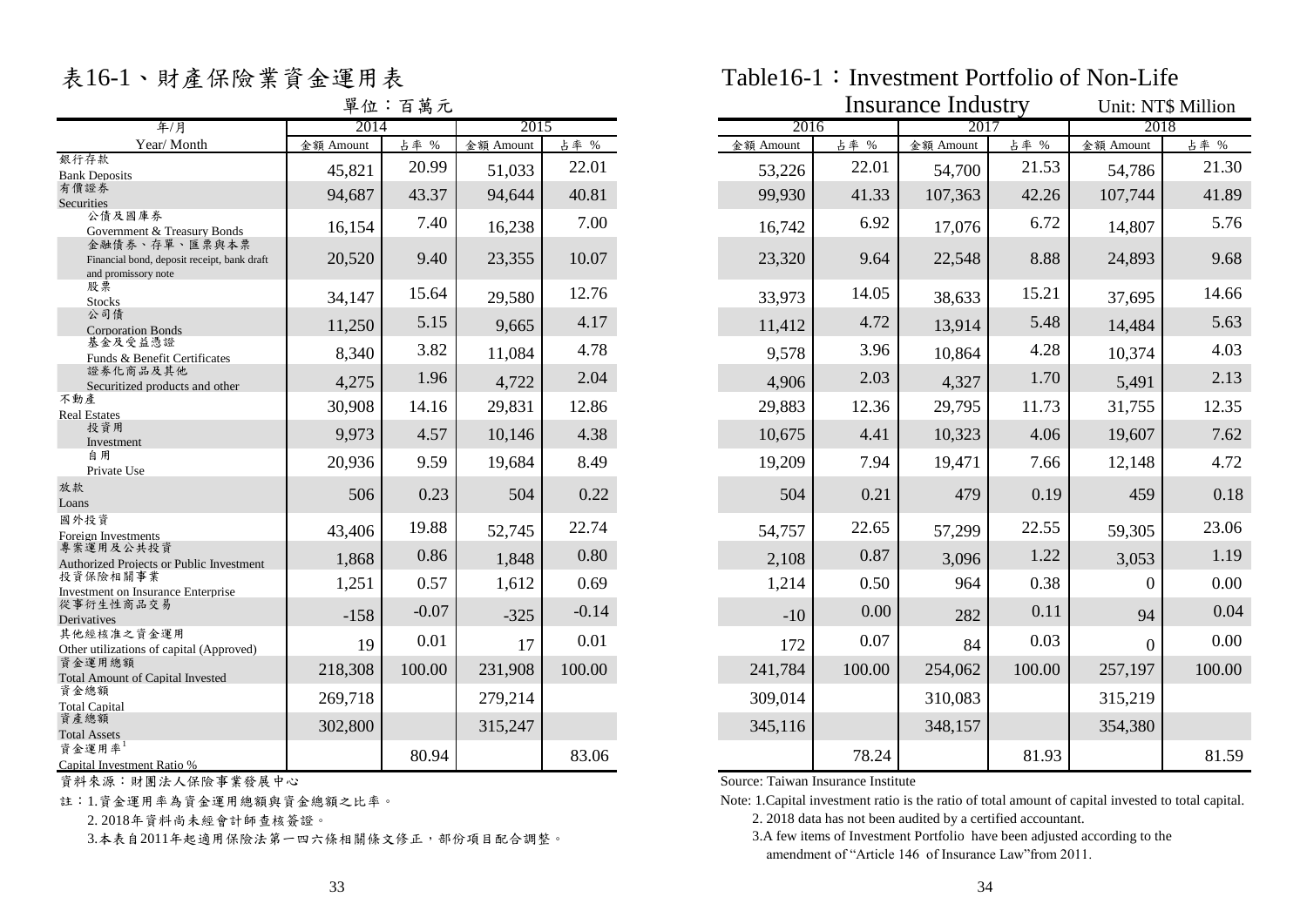# 表17-1、人身保險業資金運用表

| 年/月                                                                                 | 2014       |        | 2015       |        | 2016       |        | 2017       |        | 2018           |        |
|-------------------------------------------------------------------------------------|------------|--------|------------|--------|------------|--------|------------|--------|----------------|--------|
| Year/Month                                                                          | 金額 Amount  | 占率 %   | 金額 Amount  | 占率 %   | 金額 Amount  | 占率 %   | 金額 Amount  | 占率 %   | 金額 Amount      | 占率 %   |
| 銀行存款<br><b>Bank Deposits</b>                                                        | 353,994    | 2.16   | 252,519    | 1.44   | 404,659    | 2.02   | 525,813    | 2.38   | 400,996        | 1.68   |
| 有價證券<br>Securities                                                                  | 5,118,666  | 31.29  | 4,641,060  | 26.40  | 4,398,151  | 21.99  | 4,559,076  | 20.60  | 4,433,156      | 18.63  |
| 公債及國庫券<br>Government & Treasury Bonds                                               | 2,303,374  | 14.08  | 2,087,587  | 11.87  | 1,789,283  | 8.94   | 1,681,965  | 7.60   | 1,328,758      | 5.58   |
| 金融債券、存單、匯票與本票<br>Financial bond, deposit receipt, bank draft<br>and promissory note | 711,344    | 4.35   | 664,429    | 3.78   | 619,345    | 3.10   | 550,616    | 2.49   | 541,027        | 2.27   |
| 股票<br><b>Stocks</b>                                                                 | 1,232,502  | 7.53   | 1,078,911  | 6.14   | 1,229,778  | 6.15   | 1,512,889  | 6.84   | 1,507,174      | 6.33   |
| 公司債<br><b>Corporation Bonds</b>                                                     | 601,578    | 3.68   | 476,127    | 2.71   | 487,757    | 2.44   | 482,748    | 2.18   | 453,005        | 1.90   |
| 基金及受益憑證<br>Funds & Benefit Certificates                                             | 169,026    | 1.03   | 260,685    | 1.48   | 193,773    | 0.97   | 227,379    | 1.03   | 115,323        | 0.48   |
| 證券化商品及其他<br>Securitized products and other                                          | 100,842    | 0.62   | 73,321     | 0.42   | 78,215     | 0.39   | 103,479    | 0.47   | 487,868        | 2.05   |
| 不動產<br><b>Real Estates</b>                                                          | 1,085,578  | 6.64   | 1,117,392  | 6.36   | 1,194,500  | 5.97   | 1,218,348  | 5.51   | 1,230,016      | 5.17   |
| 投資用<br>Investment                                                                   | 966,867    | 5.91   | 991,025    | 5.64   | 1,049,952  | 5.25   | 1,077,707  | 4.87   | 1,094,530      | 4.60   |
| 自用<br>Private Use                                                                   | 118,711    | 0.73   | 126,367    | 0.72   | 144,548    | 0.72   | 140,640    | 0.64   | 135,487        | 0.57   |
| 壽險貸款<br>Loan to Policy-holders                                                      | 534,555    | 3.27   | 529,631    | 3.01   | 542,279    | 2.71   | 541,324    | 2.45   | 613,119        | 2.58   |
| 放款<br>Loans                                                                         | 940,178    | 5.75   | 843,883    | 4.80   | 827,415    | 4.14   | 794,942    | 3.59   | 750,860        | 3.15   |
| 國外投資<br>Foreign Investments                                                         | 8,235,179  | 50.34  | 10,131,813 | 57.63  | 12,570,907 | 62.84  | 14,406,349 | 65.10  | 16,307,423     | 68.52  |
| 專案運用及公共投資<br>Authorized Projects or Public Investment                               | 23,101     | 0.14   | 48,844     | 0.28   | 53,867     | 0.27   | 59,021     | 0.27   | 65,453         | 0.28   |
| 投資保險相關事業<br>Investment on Insurance Enterprise                                      | 4,124      | 0.03   | 2,889      | 0.02   | 10,898     | 0.05   | 11,285     | 0.05   | 11,080         | 0.05   |
| 從事衍生性商品交易<br>Derivatives                                                            | $-9,758$   | (0.06) | $-9,797$   | (0.06) | $-9,382$   | (0.05) | 9,881      | 0.04   | $-12,872$      | (0.05) |
| 其他經核准之資金運用<br>Other utilizations of capital (Approved)                              | 74,482     | 0.46   | 23,393     | 0.13   | 10,672     | 0.05   | 4,500      | 0.02   | $\overline{0}$ | 0.00   |
| 資金運用總額<br><b>Total Amount of Capital Invested</b>                                   | 16,360,098 | 100.00 | 17,581,626 | 100.00 | 20,003,965 | 100.00 | 22,130,539 | 100.00 | 23,799,232     | 100.00 |
| 資金總額<br><b>Total Capital</b>                                                        | 16,480,234 |        | 17,739,420 |        | 20,066,313 |        | 22,155,499 |        | 23,855,302     |        |
| 資產總額<br><b>Total Assets</b>                                                         | 18,521,276 |        | 19,731,338 |        | 22,209,756 |        | 24,462,565 |        | 26,319,820     |        |
| 資金運用率 <sup>1</sup><br>Capital Investment Ratio %                                    |            | 99.27  |            | 99.11  |            | 99.69  |            | 99.89  |                | 99.76  |

資料來源:財團法人保險事業發展中心

註:1.資金運用率為資金運用總額與資金總額之比率。

2. 2018年資料尚未經會計師查核簽證。

3.本表自2011年起適用保險法第一四六條相關條文修正,部份項目配合調整。

Table17-1: Investment Protfolio of Life Insurance Industry

 $U_{\text{min}}$  MT $\phi$  Million

| 2014<br>2016<br>2015<br>2017<br>2018<br>占率 %<br>占率 %<br>占率 %<br>占率 %<br>金額 Amount<br>金額 Amount<br>金額 Amount<br>金額 Amount<br>252,519<br>1.44<br>404,659<br>2.02<br>525,813<br>2.38<br>400,996<br>353,994<br>2.16<br>26.40<br>4,398,151<br>5,118,666<br>31.29<br>4,641,060<br>21.99<br>4,559,076<br>20.60<br>4,433,156<br>2,303,374<br>2,087,587<br>11.87<br>8.94<br>7.60<br>14.08<br>1,789,283<br>1,681,965<br>1,328,758<br>711,344<br>3.78<br>4.35<br>664,429<br>619,345<br>3.10<br>550,616<br>2.49<br>541,027<br>1,232,502<br>7.53<br>1,078,911<br>6.14<br>1,229,778<br>6.15<br>1,512,889<br>6.84<br>1,507,174<br>476,127<br>2.71<br>487,757<br>2.44<br>482,748<br>2.18<br>601,578<br>3.68<br>453,005<br>0.97<br>169,026<br>1.03<br>1.48<br>193,773<br>227,379<br>1.03<br>115,323<br>260,685<br>100,842<br>0.42<br>78,215<br>0.39<br>103,479<br>0.47<br>487,868<br>0.62<br>73,321<br>6.36<br>1,194,500<br>5.97<br>5.51<br>1,230,016<br>1,085,578<br>6.64<br>1,117,392<br>1,218,348<br>5.64<br>4.87<br>966,867<br>5.91<br>991,025<br>1,049,952<br>5.25<br>1,077,707<br>1,094,530<br>118,711<br>0.72<br>144,548<br>0.72<br>140,640<br>0.73<br>126,367<br>0.64<br>135,487<br>3.01<br>3.27<br>542,279<br>2.71<br>541,324<br>2.45<br>613,119<br>534,555<br>529,631<br>940,178<br>843,883<br>4.80<br>827,415<br>4.14<br>794,942<br>5.75<br>3.59<br>750,860<br>50.34<br>10,131,813<br>12,570,907<br>62.84<br>14,406,349<br>16,307,423<br>8,235,179<br>57.63<br>65.10<br>0.28<br>0.27<br>23,101<br>0.14<br>48,844<br>53,867<br>59,021<br>0.27<br>65,453<br>0.02<br>0.03<br>10,898<br>0.05<br>0.05<br>4,124<br>2,889<br>11,285<br>11,080<br>(0.05)<br>0.04<br>$-9,758$<br>(0.06)<br>$-9,797$<br>(0.06)<br>$-9,382$<br>9,881<br>$-12,872$<br>74,482<br>0.46<br>0.13<br>0.05<br>0.02<br>23,393<br>10,672<br>4,500<br>$\overline{0}$<br>100.00<br>100.00<br>100.00<br>100.00<br>17,581,626<br>20,003,965<br>22,130,539<br>23,799,232<br>17,739,420<br>20,066,313<br>22,155,499<br>23,855,302<br>19,731,338<br>22,209,756<br>24,462,565<br>26,319,820<br>99.27<br>99.11<br>99.89<br>99.69 |      | UNIU: IN LO MILIION |  |  |  |  |  |
|-------------------------------------------------------------------------------------------------------------------------------------------------------------------------------------------------------------------------------------------------------------------------------------------------------------------------------------------------------------------------------------------------------------------------------------------------------------------------------------------------------------------------------------------------------------------------------------------------------------------------------------------------------------------------------------------------------------------------------------------------------------------------------------------------------------------------------------------------------------------------------------------------------------------------------------------------------------------------------------------------------------------------------------------------------------------------------------------------------------------------------------------------------------------------------------------------------------------------------------------------------------------------------------------------------------------------------------------------------------------------------------------------------------------------------------------------------------------------------------------------------------------------------------------------------------------------------------------------------------------------------------------------------------------------------------------------------------------------------------------------------------------------------------------------------------------------------------------------------------------------------------------------------------------------------------------------------------------------------------------------------------------------------------------------------------------------------|------|---------------------|--|--|--|--|--|
| 金額 Amount<br>16,360,098<br>16,480,234<br>18,521,276                                                                                                                                                                                                                                                                                                                                                                                                                                                                                                                                                                                                                                                                                                                                                                                                                                                                                                                                                                                                                                                                                                                                                                                                                                                                                                                                                                                                                                                                                                                                                                                                                                                                                                                                                                                                                                                                                                                                                                                                                           |      |                     |  |  |  |  |  |
|                                                                                                                                                                                                                                                                                                                                                                                                                                                                                                                                                                                                                                                                                                                                                                                                                                                                                                                                                                                                                                                                                                                                                                                                                                                                                                                                                                                                                                                                                                                                                                                                                                                                                                                                                                                                                                                                                                                                                                                                                                                                               | 占率 % |                     |  |  |  |  |  |
| 18.63                                                                                                                                                                                                                                                                                                                                                                                                                                                                                                                                                                                                                                                                                                                                                                                                                                                                                                                                                                                                                                                                                                                                                                                                                                                                                                                                                                                                                                                                                                                                                                                                                                                                                                                                                                                                                                                                                                                                                                                                                                                                         |      |                     |  |  |  |  |  |
|                                                                                                                                                                                                                                                                                                                                                                                                                                                                                                                                                                                                                                                                                                                                                                                                                                                                                                                                                                                                                                                                                                                                                                                                                                                                                                                                                                                                                                                                                                                                                                                                                                                                                                                                                                                                                                                                                                                                                                                                                                                                               |      |                     |  |  |  |  |  |
|                                                                                                                                                                                                                                                                                                                                                                                                                                                                                                                                                                                                                                                                                                                                                                                                                                                                                                                                                                                                                                                                                                                                                                                                                                                                                                                                                                                                                                                                                                                                                                                                                                                                                                                                                                                                                                                                                                                                                                                                                                                                               |      |                     |  |  |  |  |  |
| 6.33<br>0.48<br>2.05<br>5.17<br>4.60<br>0.57<br>2.58<br>68.52<br>0.28<br>0.05<br>(0.05)<br>0.00<br>100.00<br>99.76                                                                                                                                                                                                                                                                                                                                                                                                                                                                                                                                                                                                                                                                                                                                                                                                                                                                                                                                                                                                                                                                                                                                                                                                                                                                                                                                                                                                                                                                                                                                                                                                                                                                                                                                                                                                                                                                                                                                                            | 2.27 |                     |  |  |  |  |  |
|                                                                                                                                                                                                                                                                                                                                                                                                                                                                                                                                                                                                                                                                                                                                                                                                                                                                                                                                                                                                                                                                                                                                                                                                                                                                                                                                                                                                                                                                                                                                                                                                                                                                                                                                                                                                                                                                                                                                                                                                                                                                               |      |                     |  |  |  |  |  |
|                                                                                                                                                                                                                                                                                                                                                                                                                                                                                                                                                                                                                                                                                                                                                                                                                                                                                                                                                                                                                                                                                                                                                                                                                                                                                                                                                                                                                                                                                                                                                                                                                                                                                                                                                                                                                                                                                                                                                                                                                                                                               |      |                     |  |  |  |  |  |
|                                                                                                                                                                                                                                                                                                                                                                                                                                                                                                                                                                                                                                                                                                                                                                                                                                                                                                                                                                                                                                                                                                                                                                                                                                                                                                                                                                                                                                                                                                                                                                                                                                                                                                                                                                                                                                                                                                                                                                                                                                                                               |      |                     |  |  |  |  |  |
|                                                                                                                                                                                                                                                                                                                                                                                                                                                                                                                                                                                                                                                                                                                                                                                                                                                                                                                                                                                                                                                                                                                                                                                                                                                                                                                                                                                                                                                                                                                                                                                                                                                                                                                                                                                                                                                                                                                                                                                                                                                                               |      |                     |  |  |  |  |  |
|                                                                                                                                                                                                                                                                                                                                                                                                                                                                                                                                                                                                                                                                                                                                                                                                                                                                                                                                                                                                                                                                                                                                                                                                                                                                                                                                                                                                                                                                                                                                                                                                                                                                                                                                                                                                                                                                                                                                                                                                                                                                               |      |                     |  |  |  |  |  |
|                                                                                                                                                                                                                                                                                                                                                                                                                                                                                                                                                                                                                                                                                                                                                                                                                                                                                                                                                                                                                                                                                                                                                                                                                                                                                                                                                                                                                                                                                                                                                                                                                                                                                                                                                                                                                                                                                                                                                                                                                                                                               |      |                     |  |  |  |  |  |
|                                                                                                                                                                                                                                                                                                                                                                                                                                                                                                                                                                                                                                                                                                                                                                                                                                                                                                                                                                                                                                                                                                                                                                                                                                                                                                                                                                                                                                                                                                                                                                                                                                                                                                                                                                                                                                                                                                                                                                                                                                                                               |      |                     |  |  |  |  |  |
|                                                                                                                                                                                                                                                                                                                                                                                                                                                                                                                                                                                                                                                                                                                                                                                                                                                                                                                                                                                                                                                                                                                                                                                                                                                                                                                                                                                                                                                                                                                                                                                                                                                                                                                                                                                                                                                                                                                                                                                                                                                                               |      |                     |  |  |  |  |  |
|                                                                                                                                                                                                                                                                                                                                                                                                                                                                                                                                                                                                                                                                                                                                                                                                                                                                                                                                                                                                                                                                                                                                                                                                                                                                                                                                                                                                                                                                                                                                                                                                                                                                                                                                                                                                                                                                                                                                                                                                                                                                               |      |                     |  |  |  |  |  |
|                                                                                                                                                                                                                                                                                                                                                                                                                                                                                                                                                                                                                                                                                                                                                                                                                                                                                                                                                                                                                                                                                                                                                                                                                                                                                                                                                                                                                                                                                                                                                                                                                                                                                                                                                                                                                                                                                                                                                                                                                                                                               |      |                     |  |  |  |  |  |
|                                                                                                                                                                                                                                                                                                                                                                                                                                                                                                                                                                                                                                                                                                                                                                                                                                                                                                                                                                                                                                                                                                                                                                                                                                                                                                                                                                                                                                                                                                                                                                                                                                                                                                                                                                                                                                                                                                                                                                                                                                                                               |      |                     |  |  |  |  |  |
|                                                                                                                                                                                                                                                                                                                                                                                                                                                                                                                                                                                                                                                                                                                                                                                                                                                                                                                                                                                                                                                                                                                                                                                                                                                                                                                                                                                                                                                                                                                                                                                                                                                                                                                                                                                                                                                                                                                                                                                                                                                                               |      |                     |  |  |  |  |  |
|                                                                                                                                                                                                                                                                                                                                                                                                                                                                                                                                                                                                                                                                                                                                                                                                                                                                                                                                                                                                                                                                                                                                                                                                                                                                                                                                                                                                                                                                                                                                                                                                                                                                                                                                                                                                                                                                                                                                                                                                                                                                               |      |                     |  |  |  |  |  |
|                                                                                                                                                                                                                                                                                                                                                                                                                                                                                                                                                                                                                                                                                                                                                                                                                                                                                                                                                                                                                                                                                                                                                                                                                                                                                                                                                                                                                                                                                                                                                                                                                                                                                                                                                                                                                                                                                                                                                                                                                                                                               |      |                     |  |  |  |  |  |
|                                                                                                                                                                                                                                                                                                                                                                                                                                                                                                                                                                                                                                                                                                                                                                                                                                                                                                                                                                                                                                                                                                                                                                                                                                                                                                                                                                                                                                                                                                                                                                                                                                                                                                                                                                                                                                                                                                                                                                                                                                                                               |      |                     |  |  |  |  |  |
|                                                                                                                                                                                                                                                                                                                                                                                                                                                                                                                                                                                                                                                                                                                                                                                                                                                                                                                                                                                                                                                                                                                                                                                                                                                                                                                                                                                                                                                                                                                                                                                                                                                                                                                                                                                                                                                                                                                                                                                                                                                                               |      |                     |  |  |  |  |  |
|                                                                                                                                                                                                                                                                                                                                                                                                                                                                                                                                                                                                                                                                                                                                                                                                                                                                                                                                                                                                                                                                                                                                                                                                                                                                                                                                                                                                                                                                                                                                                                                                                                                                                                                                                                                                                                                                                                                                                                                                                                                                               |      |                     |  |  |  |  |  |
|                                                                                                                                                                                                                                                                                                                                                                                                                                                                                                                                                                                                                                                                                                                                                                                                                                                                                                                                                                                                                                                                                                                                                                                                                                                                                                                                                                                                                                                                                                                                                                                                                                                                                                                                                                                                                                                                                                                                                                                                                                                                               |      |                     |  |  |  |  |  |

Source: Taiwan Insurance Institute

Note: 1.Capital investment ratio is the ratio of total amount of capital invested to total capital.

2. 2018 data has not been audited by a certified accountant.

 3.A few items of Investment Portfolio have been adjusted according to the amendment of "Article 146 of Insurance Law"from 2011.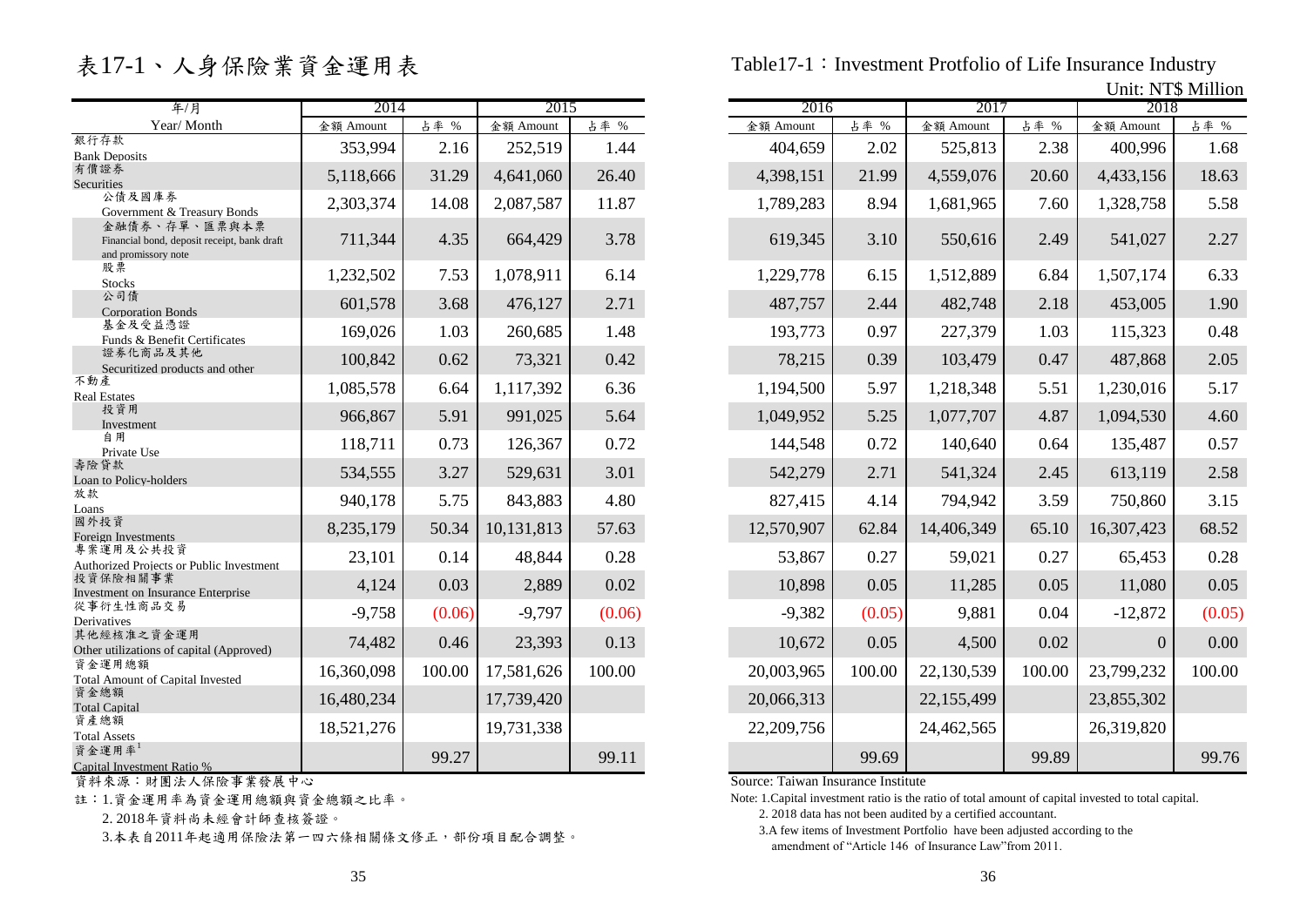|                |                           | 財產保險                   | Non-Life Insurance    |                       |
|----------------|---------------------------|------------------------|-----------------------|-----------------------|
| 年/月            |                           |                        | 件<br>數<br>Cases       |                       |
| Year/<br>Month | 總件數<br><b>Total cases</b> | 核准制保單<br>Examine-and-  | 核備制保單<br>File-and-Use | 備查制保單<br>Use-and-File |
|                |                           | <b>Approval Policy</b> | Policy                | Policy                |
| 2006           | 451                       | 88                     | 13                    | 350                   |
| 2007           | 715                       | 5                      |                       | 710                   |
| 2008           | 1,114                     | 41                     |                       | 1,073                 |
| 2009           | 1,763                     | 31                     |                       | 1,732                 |
| 2010           | 1,201                     | 13                     |                       | 1,188                 |
| 2011           | 868                       | 12                     | $\theta$              | 856                   |
| 2012           | 897                       | 10                     | $\theta$              | 887                   |
| 2013           | 806                       | 10                     | $\Omega$              | 796                   |
| 2014           | 1,188                     | 12                     | $\overline{0}$        | 1,176                 |
| 2015           | 1,105                     | 19                     | 0                     | 1,086                 |
| 2016           | 1,122                     | 3                      | $\theta$              | 1,119                 |
| 2017           | 1,261                     | 14                     | $\theta$              | 1,247                 |
| 2018           | 1.655                     | 18                     | $\Omega$              | 1.637                 |

表18、保險業新種商品審核件數統計表

資料來源:保險局產險監理組;保險局壽險監理組

註:1.當年月數字係年初至當月末累計數。

 2.保險商品自2001年1月至2006年8月分為核准制、核備制及備查制, 其中核備制之保單,未於收件後15個工作日內函覆不同意者, 視為准予核備;核准制之產險保單需於收件後60個工作日內核准。

3.保險商品自2006年9月起分為核准制、備查制,其中核准制需

 報請主管機關核准,備查制之保單於銷售後15個工作日內檢附資 料,送交主管機關或指定機構備查。

- 4.上表統計係新商品送審件數,至2016年12月前,核准制保單統計 件數含初審及複審案件,自2017年1月起,僅含初審案件。
- 5.另2018年至12月止保險業送審保險商品件數(含新商品及部分變 更;均僅含初審案件)共計6,124件。其中財產保險核准制計18件 ,備查件數計3,209 件,總計3,227 件;人身保險核准制 計25件, 備查制計2,872件,總計2,897件。

### Table18: Statistics of New Product Approval

|                |                    | 財產保險                                            | Non-Life Insurance              |                                 |                           | 人身保險                                            | Life Insurance                  |                                 |
|----------------|--------------------|-------------------------------------------------|---------------------------------|---------------------------------|---------------------------|-------------------------------------------------|---------------------------------|---------------------------------|
| 年/月            |                    |                                                 | 件<br>數<br>Cases                 |                                 |                           |                                                 | 數<br>件<br>Cases                 |                                 |
| Year/<br>Month | 總件數<br>Total cases | 核准制保單<br>Examine-and-<br><b>Approval Policy</b> | 核備制保單<br>File-and-Use<br>Policy | 備查制保單<br>Use-and-File<br>Policy | 總件數<br><b>Total Cases</b> | 核准制保單<br>Examine-and-<br><b>Approval Policy</b> | 核備制保單<br>File-and-Use<br>Policy | 備查制保單<br>Use-and-File<br>Policy |
| 2006           | 451                | 88                                              | 13                              | 350                             | 527                       | 102                                             | 28                              | 397                             |
| 2007           | 715                |                                                 |                                 | 710                             | 631                       | 51                                              |                                 | 580                             |
| 2008           | 1,114              | 41                                              |                                 | 1,073                           | 751                       | 116                                             |                                 | 635                             |
| 2009           | 1,763              | 31                                              |                                 | 1,732                           | 788                       | 113                                             |                                 | 675                             |
| 2010           | 1,201              | 13                                              |                                 | 1,188                           | 688                       | 96                                              |                                 | 592                             |
| 2011           | 868                | 12                                              | $\boldsymbol{0}$                | 856                             | 580                       | 41                                              | $\Omega$                        | 539                             |
| 2012           | 897                | 10                                              | $\mathbf{0}$                    | 887                             | 700                       | 45                                              | $\overline{0}$                  | 655                             |
| 2013           | 806                | 10                                              | $\boldsymbol{0}$                | 796                             | 930                       | 53                                              | $\theta$                        | 877                             |
| 2014           | 1,188              | 12                                              | $\overline{0}$                  | 1,176                           | 800                       | 105                                             | $\overline{0}$                  | 695                             |
| 2015           | 1,105              | 19                                              |                                 | 1,086                           | 867                       | 31                                              | $\theta$                        | 836                             |
| 2016           | 1,122              | 3                                               | $\overline{0}$                  | 1,119                           | 718                       | 50                                              | $\overline{0}$                  | 668                             |
| 2017           | 1,261              | 14                                              | $\mathbf{0}$                    | 1,247                           | 855                       | 25                                              | $\mathbf{0}$                    | 830                             |
| 2018           | 1,655              | 18                                              | $\boldsymbol{0}$                | 1,637                           | 887                       | 22                                              | $\bf{0}$                        | 865                             |

Source: Non-Life Insurance Supervision Division, Insurance Bureau;

Life Insurance Supervision Division, Insurance Bureau

- Note:1.The figures of Year/Month represent the beginning of the year till the end of given month. 2.Started from January 2001 till August 2006, the insurance products filing are divided into examine-and-approval policy, file-and-use policy, and use-and-file policy. The policy would be approved if the application is not rejected within 15 working days after submission. Examine-and-approval policy should be approved within 60 working days after application is submitted.
	- 3.Started from September 2006, the insurance products filing are divided into examine-and-approval policy and use-and-file policy. Examine-and-approval policy should be approved by Insurance Bureau before it's sold. Use-and-file policy should be submitted its filing material to Insurance Bureau or appointed institute within 15 working days after it's sold.
	- 4.The above table demonstrates only the number of new insurance products filing. The figures of examine and approval policy before December 2016 include policies under preliminary review and reexamination. Starting from January 2017, the figures include policies under preliminary review only.
	- 5. The number of all insurance products submitted for review is 6,124 in 2018 ( up to December, including new products and existing products with partial amendment ). Particularly, Non-life insurance products submitted for review totaled 3,227 ,including 18 submitted for prior approval and 3,209 submitted under use-and-file policy.Life insurance products submitted for review totaled 2,897 including 25 submitted for prior approval and 2,872 submitted under use-and-file policy.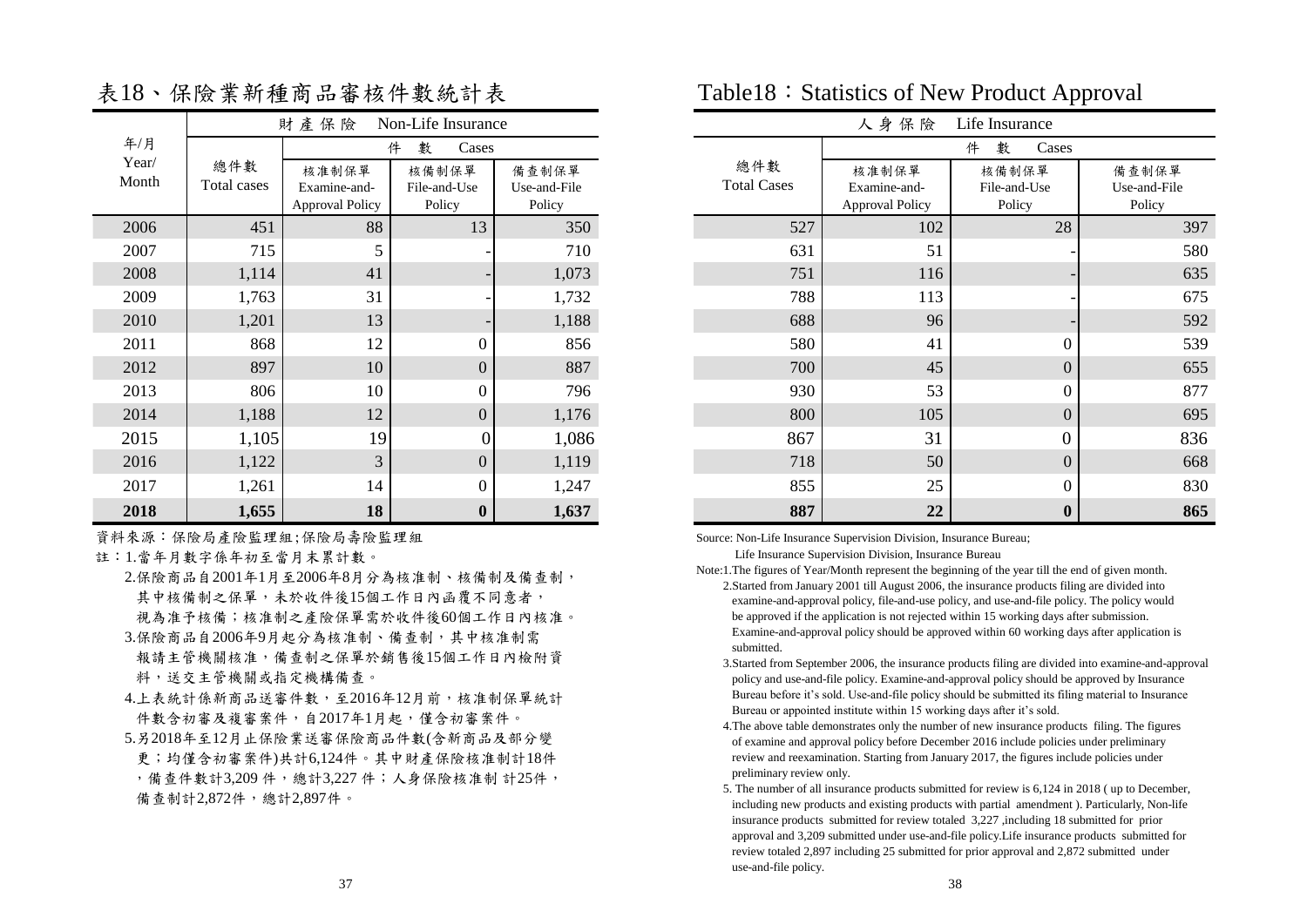# 三、保險輔助人

| Ω |
|---|
|---|

|           |             | 家數 $1$<br>Number of Companies     |                               |             | 保險業務員<br>Salespersons             |                               |             | 單<br>保<br>費<br>Written Premium | 收入<br>Income           | 市場占有率<br>Market Shares %      |                           |             | 代理費收入<br>Agency Fee Income    |                        |
|-----------|-------------|-----------------------------------|-------------------------------|-------------|-----------------------------------|-------------------------------|-------------|--------------------------------|------------------------|-------------------------------|---------------------------|-------------|-------------------------------|------------------------|
| 年<br>Year | 總計<br>Total | 財產<br>保險<br>Non-Life<br>Insurance | 人身<br>保險<br>Life<br>Insurance | 總計<br>Total | 財產<br>保險<br>Non-Life<br>Insurance | 人身<br>保險<br>Life<br>Insurance | 總計<br>Total | 財產保險<br>Non-Life<br>Insurance  | 人身保險<br>Life Insurance | 財產保險<br>Non-Life<br>Insurance | 人身保險<br>Life<br>Insurance | 總計<br>Total | 財產保險<br>Non-Life<br>Insurance | 人身保險<br>Life Insurance |
| 2001      | 398         | 278                               | 120                           | 25,093      | 6,325                             | 18,768                        | 81,100,278  | 74,320,153                     | 6,780,125              | 81.82                         | 0.93                      | 11,146,358  | 8,314,217                     | 2,832,141              |
| 2002      | 412         | 284                               | 128                           | 48,227      | 7,716                             | 40,511                        | 91,032,354  | 80,863,211                     | 10,169,143             | 79.72                         | 1.14                      | 10,528,447  | 4,846,312                     | 5,682,135              |
| 2003      | 414         | 281                               | 133                           | 58,608      | 9,182                             | 49,426                        | 153,219,168 | 48,597,354                     | 104,621,814            | 44.39                         | 9.24                      | 16,635,860  | 7,047,358                     | 9,588,502              |
| 2004      | 439         | 303                               | 136                           | 59,407      | 12,530                            | 46,877                        | 211,151,976 | 57,427,992                     | 153,723,984            | 49.73                         | 11.75                     | 18,469,665  | 9,552,745                     | 8,916,920              |
| 2005      | 477         | 338                               | 139                           | 76,555      | 18,570                            | 57,985                        | 260,923,588 | 66,316,660                     | 194,606,928            | 55.96                         | 13.35                     | 22,109,599  | 11,523,712                    | 10,585,887             |
| 2006      | 514         | 378                               | 136                           | 74,968      | 17,922                            | 57,046                        | 237,760,256 | 64,713,964                     | 173,046,292            | 56.71                         | 11.07                     | 18,985,040  | 10,969,417                    | 8,015,623              |
| 2007      | 486         | 353                               | 133                           | 81,497      | 18,945                            | 62,552                        | 243,259,319 | 52,908,625                     | 190,350,693            | 47.00                         | 10.15                     | 19,759,373  | 9,866,653                     | 9,892,720              |
| 2008      | 455         | 314                               | 141                           | 89,147      | 25,688                            | 63,459                        | 266,921,805 | 31,185,902                     | 235,735,903            | 28.95                         | 12.29                     | 18,111,166  | 6,786,891                     | 11,324,275             |
| 2009      | 397         | 267                               | 130                           | 93,357      | 34,677                            | 58,680                        | 327,608,716 | 26,810,497                     | 300,798,219            | 26.32                         | 14.99                     | 16,760,110  | 5,217,643                     | 11,542,467             |
| 2010      | 337         | 213                               | 124                           | 97,881      | 38,236                            | 59,645                        | 377,114,634 | 24,725,974                     | 352,388,659            | 23.37                         | 15.24                     | 16,515,679  | 4,312,654                     | 12,203,025             |
| 2011      | 316         | 207                               | 109                           | 81,890      | 35,924                            | 45,966                        | 329,980,977 | 26,938,437                     | 303,042,540            | 23.83                         | 13.79                     | 18,793,758  | 4,981,725                     | 13,812,033             |
| 2012      | 323         | 212                               | 111                           | 92,237      | 35,398                            | 56,839                        | 365,548,568 | 29,743,179                     | 335,805,389            | 24.69                         | 13.55                     | 24,071,553  | 5,773,505                     | 18,298,048             |
| 2013      | 312         | 207                               | 105                           | 99,564      | 43,489                            | 56,075                        | 369,491,298 | 32,302,601                     | 337,188,697            | 25.86                         | 13.05                     | 24,824,021  | 6,168,035                     | 18,655,986             |
| 2014      | 312         | 209                               | 103                           | 112,783     | 53,894                            | 58,889                        | 369,679,076 | 37,185,617                     | 332,493,459            | 28.12                         | 12.00                     | 27,899,478  | 6,978,145                     | 20,921,333             |
| 2015      | 306         | 202                               | 104                           | 102,620     | 48,677                            | 53,943                        | 391,946,421 | 39,846,078                     | 352,100,343            | 29.27                         | 12.03                     | 32,274,434  | 7,478,854                     | 24,795,580             |
| 2016      | 300         | 201                               | 99                            | 101,674     | 53,478                            | 48,196                        | 762,560,257 | 45,944,720                     | 716,615,537            | 31.48                         | 22.87                     | 63,879,087  | 8,557,361                     | 55,321,726             |
| 2017      | 291         | 199                               | 92                            | 78,254      | 48,968                            | 29,286                        | 860,981,786 | 49,282,129                     | 811,699,657            | 31.45                         | 23.73                     | 57,927,147  | 9,062,304                     | 48,864,843             |

資料來源:財團法人保險事業發展中心

註:1.家數統計包含個人與公司組織型態。

2.自2004年起以各保險輔助人彙送至本中心之資料為統計基礎。

# **III. Insurance Auxiliary**

表19、保險代理人業務統計表 Table19: Business Statistics of Insurance Agencies

Unit: NT\$ Thousand

| 收入<br>Income           | Market Shares %               | 市場占有率                     |             | 代理費收入<br>Agency Fee Income    |                        |
|------------------------|-------------------------------|---------------------------|-------------|-------------------------------|------------------------|
| 人身保險<br>Life Insurance | 財產保險<br>Non-Life<br>Insurance | 人身保險<br>Life<br>Insurance | 總計<br>Total | 財產保險<br>Non-Life<br>Insurance | 人身保險<br>Life Insurance |
| 6,780,125              | 81.82                         | 0.93                      | 11,146,358  | 8,314,217                     | 2,832,141              |
| 10,169,143             | 79.72                         | 1.14                      | 10,528,447  | 4,846,312                     | 5,682,135              |
| 104,621,814            | 44.39                         | 9.24                      | 16,635,860  | 7,047,358                     | 9,588,502              |
| 153,723,984            | 49.73                         | 11.75                     | 18,469,665  | 9,552,745                     | 8,916,920              |
| 194,606,928            | 55.96                         | 13.35                     | 22,109,599  | 11,523,712                    | 10,585,887             |
| 173,046,292            | 56.71                         | 11.07                     | 18,985,040  | 10,969,417                    | 8,015,623              |
| 190,350,693            | 47.00                         | 10.15                     | 19,759,373  | 9,866,653                     | 9,892,720              |
| 235,735,903            | 28.95                         | 12.29                     | 18,111,166  | 6,786,891                     | 11,324,275             |
| 300,798,219            | 26.32                         | 14.99                     | 16,760,110  | 5,217,643                     | 11,542,467             |
| 352,388,659            | 23.37                         | 15.24                     | 16,515,679  | 4,312,654                     | 12,203,025             |
| 303,042,540            | 23.83                         | 13.79                     | 18,793,758  | 4,981,725                     | 13,812,033             |
| 335,805,389            | 24.69                         | 13.55                     | 24,071,553  | 5,773,505                     | 18,298,048             |
| 337,188,697            | 25.86                         | 13.05                     | 24,824,021  | 6,168,035                     | 18,655,986             |
| 332,493,459            | 28.12                         | 12.00                     | 27,899,478  | 6,978,145                     | 20,921,333             |
| 352,100,343            | 29.27                         | 12.03                     | 32,274,434  | 7,478,854                     | 24,795,580             |
| 716,615,537            | 31.48                         | 22.87                     | 63,879,087  | 8,557,361                     | 55,321,726             |
| 811,699,657            | 31.45                         | 23.73                     | 57,927,147  | 9,062,304                     | 48,864,843             |

Source: Taiwan Insurance Institute

Note: 1.The number of companies include both personal and organizational types of institutes.

 <sup>2.</sup>From 2004 on, statistical data are based on information compiled and submitted by insurance auxiliaries to TII.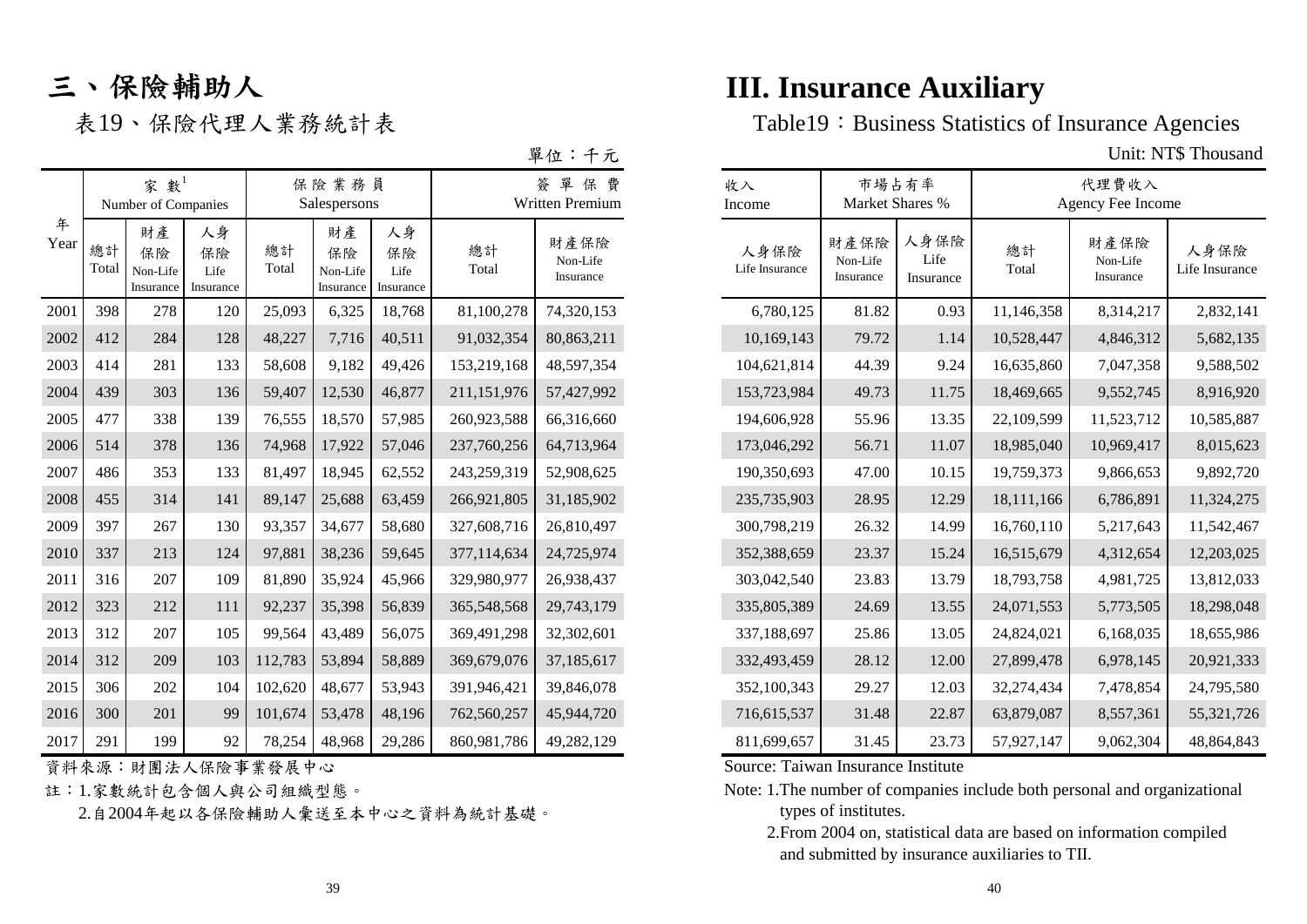| 單位: | 十兀 |  |
|-----|----|--|
|     |    |  |

|           |             | 家數 $1$<br>Number of Companies     |                               |             | 保險業務員<br>Salespersons         |                           | 簽單<br>Written |  |  |
|-----------|-------------|-----------------------------------|-------------------------------|-------------|-------------------------------|---------------------------|---------------|--|--|
| 年<br>Year | 總計<br>Total | 財產<br>保險<br>Non-Life<br>Insurance | 人身<br>保險<br>Life<br>Insurance | 總計<br>Total | 財產保險<br>Non-Life<br>Insurance | 人身保險<br>Life<br>Insurance | 總計<br>Total   |  |  |
| 2003      | 494         | 187                               | 307                           | 39,521      | 9,725                         | 29,796                    | 27,267,698    |  |  |
| 2004      | 418         | 155                               | 263                           | 51,337      | 25,785                        | 25,552                    | 109,388,770   |  |  |
| 2005      | 450         |                                   |                               | 42,757      |                               |                           | 112,220,020   |  |  |
| 2006      | 504         |                                   |                               | 66,423      |                               |                           | 132, 105, 541 |  |  |
| 2007      | 510         |                                   |                               | 75,130      |                               |                           | 172,505,222   |  |  |
| 2008      | 556         |                                   |                               | 68,843      |                               |                           | 209,590,439   |  |  |
| 2009      | 562         |                                   |                               | 92,171      |                               |                           | 308,186,501   |  |  |
| 2010      | 528         |                                   |                               | 86,870      |                               |                           | 428,235,130   |  |  |
| 2011      | 505         |                                   |                               | 114,537     | 54,581                        | 59,956                    | 373,943,052   |  |  |
| 2012      | 503         |                                   |                               | 116,057     | 52,750                        | 63,307                    | 440,051,707   |  |  |
| 2013      | 495         |                                   |                               | 120,978     | 51,380                        | 69,598                    | 506,336,193   |  |  |
| 2014      | 488         |                                   |                               | 120,764     | 51,012                        | 69,752                    | 588,380,710   |  |  |
| 2015      | 493         |                                   |                               | 131,370     | 53,676                        | 77,694                    | 591,070,401   |  |  |
| 2016      | 490         |                                   |                               | 137,351     | 56,636                        | 80,715                    | 416,370,951   |  |  |
| 2017      | 485         |                                   |                               | 111,618     | 45,908                        | 65,710                    | 375,627,173   |  |  |

資料來源:財團法人保險事業發展中心

註:1.家數統計包含個人與公司組織型態。

 2.自2004年起以各保險輔助人彙送至本中心之資料為統計基礎。 3.自2011年起保險業務員「總計」數係實際登錄業務員總人數。 業務員如於同一家保險經紀人公司登錄為財產保險業務員及人 身保險業務員,該業務員於「總計」數係計為1人而非2人。

### 表20、保險經紀人業務統計表 Table20:Business Statistics of Insurance Brokers

Unit: NT\$ Thousand

|           |             | 家數 $1$<br>Number of Companies     |                               |             | 保险業務員<br>Salespersons         |                           | 簽單<br>Written | 保費收入<br>Premium Income        |                        |                                   | 市場占有率<br>Market Shares %      |              | 佣金收入<br><b>Commission Income</b> |                        |
|-----------|-------------|-----------------------------------|-------------------------------|-------------|-------------------------------|---------------------------|---------------|-------------------------------|------------------------|-----------------------------------|-------------------------------|--------------|----------------------------------|------------------------|
| 年<br>Year | 總計<br>Total | 財產<br>保險<br>Non-Life<br>Insurance | 人身<br>保險<br>Life<br>Insurance | 總計<br>Total | 財產保險<br>Non-Life<br>Insurance | 人身保險<br>Life<br>Insurance | 總計<br>Total   | 財產保險<br>Non-Life<br>Insurance | 人身保險<br>Life Insurance | 財產<br>保險<br>Non-Life<br>Insurance | 人身<br>保險<br>Life<br>Insurance | 總計<br>Total  | 財產保險<br>Non-Life<br>Insurance    | 人身保險<br>Life Insurance |
| 2003      | 494         | 187                               | 307                           | 39,521      | 9,725                         | 29,796                    | 27,267,698    | 12,890,039                    | 14,377,659             | 11.78                             | 1.27                          | 8,345,598    | 1,123,082                        | 7,222,516              |
| 2004      | 418         | 155                               | 263                           | 51,337      | 25,785                        | 25,552                    | 109,388,770   | 23,033,198                    | 86, 355, 572           | 19.95                             | 6.60                          | 12,652,506   | 1,692,470                        | 10,960,036             |
| 2005      | 450         |                                   |                               | 42,757      |                               |                           | 112,220,020   | 15,016,683                    | 97,203,337             | 12.67                             | 6.67                          | 16,275,860   | 2,239,510                        | 14,036,350             |
| 2006      | 504         |                                   |                               | 66,423      | $\overline{\phantom{0}}$      |                           | 132, 105, 541 | 15,911,230                    | 116,194,311            | 13.94                             | 7.43                          | 16,128,612   | 2,888,166                        | 13,240,446             |
| 2007      | 510         |                                   |                               | 75,130      | $\overline{\phantom{a}}$      | $\overline{\phantom{a}}$  | 172,505,222   | 13, 122, 176                  | 159,383,046            | 11.66                             | 8.50                          | 16,815,384   | 2,832,644                        | 13,982,741             |
| 2008      | 556         |                                   |                               | 68,843      | $\overline{\phantom{a}}$      | $\overline{\phantom{a}}$  | 209,590,439   | 12,959,564                    | 196,630,875            | 12.03                             | 10.25                         | 18,761,873   | 3,086,767                        | 15,675,107             |
| 2009      | 562         |                                   |                               | 92,171      |                               |                           | 308,186,501   | 20,382,229                    | 287,804,272            | 20.01                             | 14.34                         | 19,931,580   | 3,224,331                        | 16,707,249             |
| 2010      | 528         |                                   |                               | 86,870      |                               |                           | 428,235,130   | 20,996,207                    | 407,238,923            | 19.84                             | 17.61                         | 17,740,931   | 3,042,163                        | 14,698,767             |
| 2011      | 505         |                                   |                               | 114,537     | 54,581                        | 59,956                    | 373,943,052   | 17,567,268                    | 356, 375, 784          | 15.54                             | 16.21                         | 20,713,826   | 3,140,845                        | 17,572,981             |
| 2012      | 503         |                                   |                               | 116,057     | 52,750                        | 63,307                    | 440,051,707   | 24,724,470                    | 415,327,237            | 20.52                             | 16.76                         | 28,992,118   | 3,316,518                        | 25,675,600             |
| 2013      | 495         |                                   |                               | 120,978     | 51,380                        | 69,598                    | 506,336,193   | 28,097,450                    | 478,238,743            | 22.50                             | 18.51                         | 30,242,588   | 3,458,329                        | 26,784,259             |
| 2014      | 488         |                                   |                               | 120,764     | 51,012                        | 69,752                    | 588,380,710   | 26,101,507                    | 562,279,203            | 19.74                             | 20.29                         | 37,551,791   | 3,409,251                        | 34,142,540             |
| 2015      | 493         |                                   |                               | 131,370     | 53,676                        | 77,694                    | 591,070,401   | 24,975,260                    | 566,095,141            | 18.35                             | 19.34                         | 43,359,032   | 3,577,423                        | 39,781,609             |
| 2016      | 490         |                                   |                               | 137,351     | 56,636                        | 80,715                    | 416,370,951   | 24, 105, 271                  | 392,265,680            | 16.51                             | 12.52                         | 31,662,851   | 3,331,933                        | 28,330,918             |
| 2017      | 485         |                                   |                               | 111,618     | 45,908                        | 65,710                    | 375,627,173   | 28,611,385                    | 347,015,788            | 18.26                             | 10.15                         | 24, 147, 779 | 3,660,049                        | 20,487,730             |

Source: Taiwan Insurance Institute

- Note: 1.The number of companies includes both personal and organizational company types of institutes.
	- 2.From 2004 on, statistical data are based on information compiled and submitted by insurance auxiliaries to TII.

 3.From 2011 on, the estimation of the total number of salesperson is based on those who registered. A salesperson who registered both in life insurance and non-life insurance under the same company will only be caculated as one in the estimation.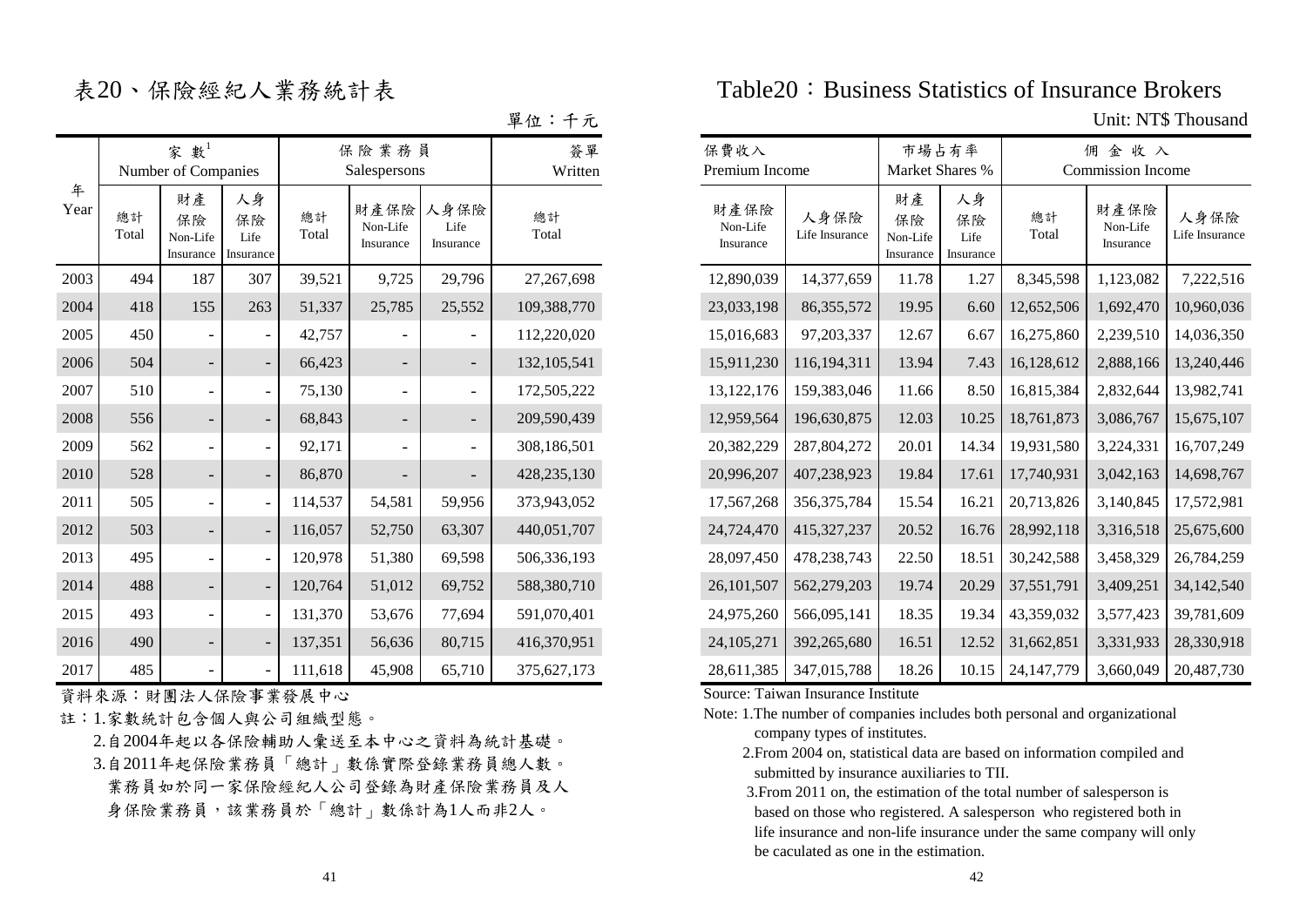|           |             |                              | 家數 $1$<br>Number of Companies |                                                 |             | 件數                           | Number of Cases             |                                                 |             | 公證費收入(千元)<br>Surveyor fee income<br>(NT\$ 1000 dollars) |                             |                                                 |
|-----------|-------------|------------------------------|-------------------------------|-------------------------------------------------|-------------|------------------------------|-----------------------------|-------------------------------------------------|-------------|---------------------------------------------------------|-----------------------------|-------------------------------------------------|
| 年<br>Year | 總計<br>Total | 一般保險<br>General<br>Insurance | 海事保險<br>Marine<br>Insurance   | 一般及海<br>事保險<br>General &<br>Marine<br>Insurance | 總計<br>Total | 一般保險<br>General<br>Insurance | 海事保險<br>Marine<br>Insurance | 一般及海<br>事保險<br>General &<br>Marine<br>Insurance | 總計<br>Total | 一般保險<br>General<br>Insurance                            | 海事保險<br>Marine<br>Insurance | 一般及海事<br>保險<br>General &<br>Marine<br>Insurance |
| 2003      | 90          | 38                           | 52                            | $\overline{\phantom{0}}$                        | 33,360      | 11,790                       | 21,570                      | $-$                                             | 872,752     | 371,055                                                 | 501,697                     |                                                 |
| 2004      | 85          | 37                           | 48                            | $\overline{\phantom{a}}$                        | 11,006      | 4,111                        | 6,895                       | $\overline{\phantom{a}}$                        | 363,989     | 256,588                                                 | 107,401                     |                                                 |
| 2005      | 71          | 35                           | 36                            | $\overline{\phantom{0}}$                        | 12,743      | 7,438                        | 5,305                       | $\overline{\phantom{a}}$                        | 534,708     | 413,386                                                 | 121,322                     |                                                 |
| 2006      | 75          | 35                           | 40                            | $\overline{\phantom{a}}$                        | 14,357      | 8,155                        | 6,202                       | $\overline{\phantom{a}}$                        | 512,581     | 384,404                                                 | 128,177                     |                                                 |
| 2007      | 82          | 33                           | 49                            | $\overline{\phantom{0}}$                        | 14,994      | 7,986                        | 7,008                       | $-$                                             | 559,492     | 422,589                                                 | 136,903                     |                                                 |
| 2008      | 83          | 39                           | 44                            | $\overline{\phantom{a}}$                        | 20,779      | 15,533                       | 5,246                       | $\overline{\phantom{a}}$                        | 584,371     | 424,850                                                 | 159,520                     |                                                 |
| 2009      | 82          | 4                            | 3                             | 75                                              | 20,117      | 1,042                        | 3,317                       | 15,758                                          | 717,998     | 26,647                                                  | 130,292                     | 561,059                                         |
| 2010      | 81          | 9                            | $\overline{4}$                | 68                                              | 19,535      | 1,533                        | 1,807                       | 16,195                                          | 641,338     | 31,585                                                  | 61,274                      | 548,479                                         |
| 2011      | 81          | 22                           | 18                            | 41                                              | 16,801      | 3,865                        | 3,704                       | 9,232                                           | 654,660     | 112,418                                                 | 131,033                     | 411,209                                         |
| 2012      | 76          | 23                           | 47                            | 6                                               | 17,664      | 6,549                        | 7,446                       | 3,669                                           | 674,520     | 250,910                                                 | 215,801                     | 207,809                                         |
| 2013      | 79          | 22                           | 50                            | $\overline{7}$                                  | 18,674      | 7,214                        | 8,864                       | 2,596                                           | 720,750     | 281,332                                                 | 209,099                     | 230,319                                         |
| 2014      | 81          | $22\,$                       | 50                            | 9                                               | 19,297      | 6,918                        | 9,490                       | 2,889                                           | 614,120     | 242,771                                                 | 156,839                     | 214,510                                         |
| 2015      | 79          | 21                           | 48                            | 10                                              | 17,767      | 7,730                        | 7,269                       | 2,768                                           | 635,118     | 240,133                                                 | 171,671                     | 223,314                                         |
| 2016      | 82          | 24                           | 50                            | 8                                               | 22,848      | 9,567                        | 11,399                      | 1,882                                           | 796,842     | 433,293                                                 | 121,454                     | 242,095                                         |
| 2017      | 81          | 19                           | 50                            | 12                                              | 18,822      | 7,838                        | 8,335                       | 2,649                                           | 849,444     | 307,952                                                 | 287,423                     | 254,069                                         |

資料來源:財團法人保險事業發展中心

註:1.家數統計包含個人與公司組織型態。

 2.自2004年起以各保險輔助人彙送至本中心之資料為統計基礎。 3.自2009年起因業務型態不同故變更為"一般"、"海事"及"一般及 海事"三項。

| Number of Cases             |                                                | 公證費收入(千元)<br>Surveyor fee income<br>(NT\$ 1000 dollars) |                              |                             |                                                |  |  |  |
|-----------------------------|------------------------------------------------|---------------------------------------------------------|------------------------------|-----------------------------|------------------------------------------------|--|--|--|
| 海事保險<br>Marine<br>Insurance | 般及海<br>事保險<br>General &<br>Marine<br>Insurance | 總計<br>Total                                             | 一般保險<br>General<br>Insurance | 海事保險<br>Marine<br>Insurance | 般及海事<br>保險<br>General &<br>Marine<br>Insurance |  |  |  |
| 21,570                      |                                                | 872,752                                                 | 371,055                      | 501,697                     |                                                |  |  |  |
| 6,895                       |                                                | 363,989                                                 | 256,588                      | 107,401                     |                                                |  |  |  |
| 5,305                       |                                                | 534,708                                                 | 413,386                      | 121,322                     |                                                |  |  |  |
| 6,202                       |                                                | 512,581                                                 | 384,404                      | 128,177                     |                                                |  |  |  |
| 7,008                       |                                                | 559,492                                                 | 422,589                      | 136,903                     |                                                |  |  |  |
| 5,246                       |                                                | 584,371                                                 | 424,850                      | 159,520                     |                                                |  |  |  |
| 3,317                       | 15,758                                         | 717,998                                                 | 26,647                       | 130,292                     | 561,059                                        |  |  |  |
| 1,807                       | 16,195                                         | 641,338                                                 | 31,585                       | 61,274                      | 548,479                                        |  |  |  |
| 3,704                       | 9,232                                          | 654,660                                                 | 112,418                      | 131,033                     | 411,209                                        |  |  |  |
| 7,446                       | 3,669                                          | 674,520                                                 | 250,910                      | 215,801                     | 207,809                                        |  |  |  |
| 8,864                       | 2,596                                          | 720,750                                                 | 281,332                      | 209,099                     | 230,319                                        |  |  |  |
| 9,490                       | 2,889                                          | 614,120                                                 | 242,771                      | 156,839                     | 214,510                                        |  |  |  |
| 7,269                       | 2,768                                          | 635,118                                                 | 240,133                      | 171,671                     | 223,314                                        |  |  |  |
| 11,399                      | 1,882                                          | 796,842                                                 | 433,293                      | 121,454                     | 242,095                                        |  |  |  |
| 8,335                       | 2,649                                          | 849,444                                                 | 307,952                      | 287,423                     | 254,069                                        |  |  |  |

表21、保險公證人業務統計表 Table21:Business Statistics of Insurance Surveyors

Source: Taiwan Insurance Institute

Note: 1.The number of companies includes both personal and organizational types of institutes.

 2.From 2004 on, statistical data are based on information compiled and submitted by insurance auxiliaries to TII.

 3.From 2009 on, statistical data are categorized into General Insurance ,Marine Insurance and General & Marine Insurance.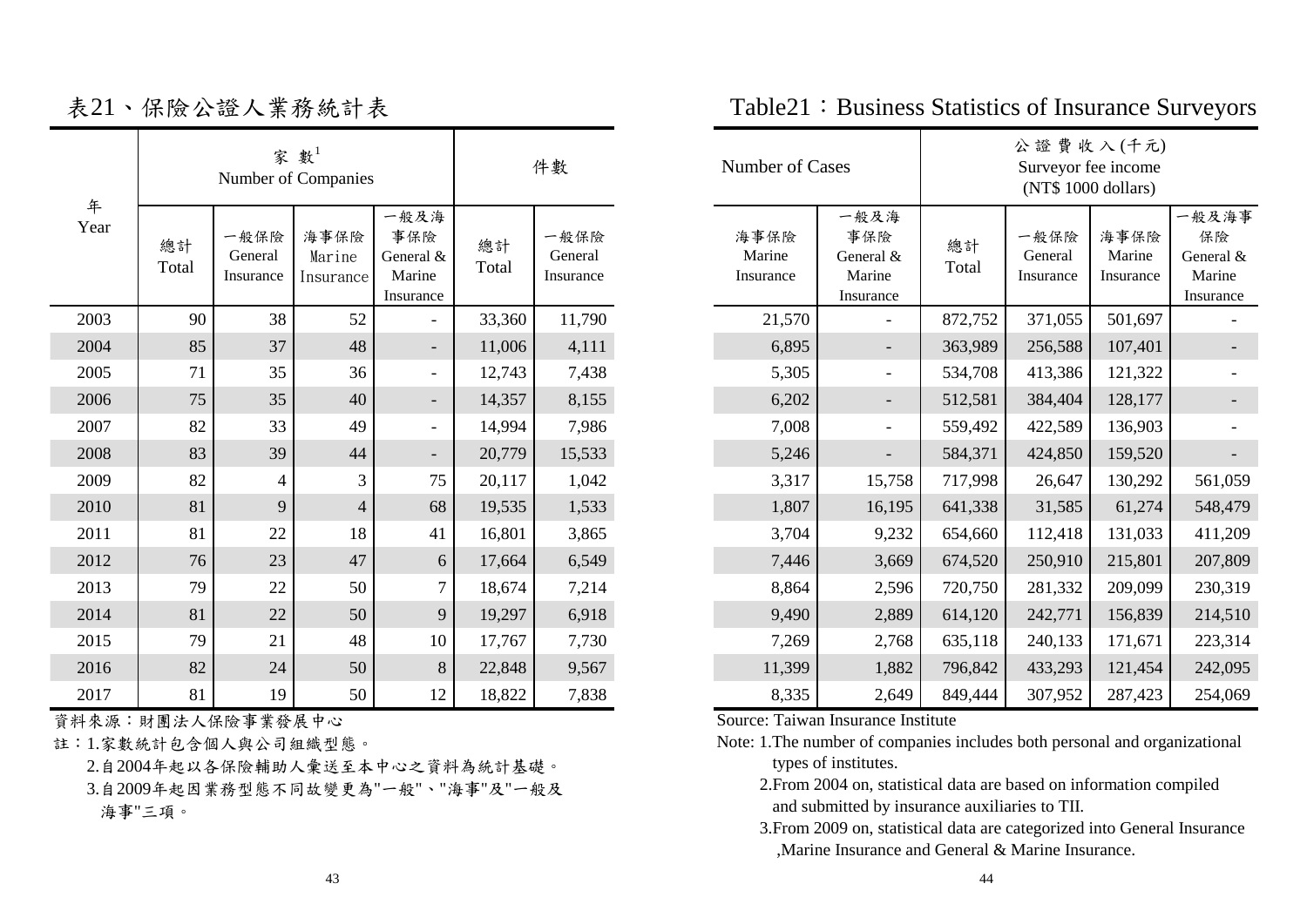# 四、保險申訴統計

|           |                            |                                                  |                                 |             | 依申訴人意見辦理<br>Handled by                                |
|-----------|----------------------------|--------------------------------------------------|---------------------------------|-------------|-------------------------------------------------------|
|           | 申訴比率                       | 簽單契約件數                                           | 申訴件數                            |             | Complaints'Opinions                                   |
| 年<br>Year | Complaint<br>Rate<br>$\%0$ | (4)<br>Number of<br>Policy Written<br>(thousand) | Number of<br>Complaint<br>Filed | 件數<br>Cases | 占申訴<br>案件比率%<br>Ratio to Total<br>Complaints<br>Filed |
| 2002      | 0.0314                     | 20,142                                           | 633                             | 114         | 18.01                                                 |
| 2003      | 0.0246                     | 23,501                                           | 578                             | 189         | 32.70                                                 |
| 2004      | 0.0183                     | 30,115                                           | 552                             | 136         | 24.64                                                 |
| 2005      | 0.0238                     | 19,574                                           | 466                             | 93          | 19.96                                                 |
| 2006      | 0.0279                     | 19,755                                           | 551                             | 130         | 23.59                                                 |
| 2007      | 0.0140                     | 37,826                                           | 529                             | 143         | 27.03                                                 |
| 2008      | 0.0148                     | 38,556                                           | 572                             | 138         | 24.13                                                 |
| 2009      | 0.0130                     | 39,864                                           | 519                             | 135         | 26.01                                                 |
| 2010      | 0.0143                     | 40,909                                           | 585                             | 115         | 19.72                                                 |
| 2011      | 0.0146                     | 45,639                                           | 667                             | 99          | 14.84                                                 |
| 2012      | 0.0175                     | 50,772                                           | 890                             | 147         | 16.52                                                 |
| 2013      | 0.0130                     | 52,058                                           | 679                             | 161         | 23.71                                                 |
| 2014      | 0.0159                     | 52,235                                           | 828                             | 230         | 27.78                                                 |
| 2015      | 0.0174                     | 52,245                                           | 911                             | 306         | 33.59                                                 |
| 2016      | 0.0190                     | 55,786                                           | 1,058                           | 379         | 35.82                                                 |
| 2017      | 0.0167                     | 62,103                                           | 1,039                           | 404         | 38.88                                                 |

註:1.2012年以後之申訴件數為財團法人金融消費評議中心接獲 保戶申訴之件數為準。

# **IV. Statistics of Insurance Complaint**

表22、財產保險申訴案件統計表 Table22: Statistics of Non-Life Insurance Complaint

|           | 簽單契約件數<br>申訴比率<br>(4)     |                                           | 申訴件數                            | 依申訴人意見辦理<br>Handled by<br>Complaints'Opinions |                                                       |             | 依保險公司意見辦理<br>Handled by Insurance<br>Companies'Oopinions |             | 和解<br>Reconciliation                                  | 其他<br>Others |                                                       |  |
|-----------|---------------------------|-------------------------------------------|---------------------------------|-----------------------------------------------|-------------------------------------------------------|-------------|----------------------------------------------------------|-------------|-------------------------------------------------------|--------------|-------------------------------------------------------|--|
| 年<br>Year | Complaint<br>Rate<br>$\%$ | Number of<br>Policy Written<br>(thousand) | Number of<br>Complaint<br>Filed | 件數<br>Cases                                   | 占申訴<br>案件比率%<br>Ratio to Total<br>Complaints<br>Filed | 件數<br>Cases | 占申訴<br>案件比率%<br>Ratio to Total<br>Complaints<br>Filed    | 件數<br>Cases | 占申訴<br>案件比率%<br>Ratio to Total<br>Complaints<br>Filed | 件數<br>Cases  | 占申訴<br>案件比率%<br>Ratio to Total<br>Complaints<br>Filed |  |
| 2002      | 0.0314                    | 20,142                                    | 633                             | 114                                           | 18.01                                                 | 120         | 18.96                                                    | 68          | 10.74                                                 | 331          | 52.29                                                 |  |
| 2003      | 0.0246                    | 23,501                                    | 578                             | 189                                           | 32.70                                                 | 231         | 39.97                                                    | 21          | 3.63                                                  | 137          | 23.70                                                 |  |
| 2004      | 0.0183                    | 30,115                                    | 552                             | 136                                           | 24.64                                                 | 146         | 26.45                                                    | 105         | 19.02                                                 | 165          | 29.89                                                 |  |
| 2005      | 0.0238                    | 19,574                                    | 466                             | 93                                            | 19.96                                                 | 147         | 31.55                                                    | 65          | 13.95                                                 | 161          | 34.55                                                 |  |
| 2006      | 0.0279                    | 19,755                                    | 551                             | 130                                           | 23.59                                                 | 155         | 28.13                                                    | 145         | 26.32                                                 | 121          | 21.96                                                 |  |
| 2007      | 0.0140                    | 37,826                                    | 529                             | 143                                           | 27.03                                                 | 104         | 19.66                                                    | 129         | 24.39                                                 | 153          | 28.92                                                 |  |
| 2008      | 0.0148                    | 38,556                                    | 572                             | 138                                           | 24.13                                                 | 151         | 26.40                                                    | 146         | 25.52                                                 | 137          | 23.95                                                 |  |
| 2009      | 0.0130                    | 39,864                                    | 519                             | 135                                           | 26.01                                                 | 134         | 25.82                                                    | 93          | 17.92                                                 | 141          | 27.17                                                 |  |
| 2010      | 0.0143                    | 40,909                                    | 585                             | 115                                           | 19.72                                                 | 171         | 29.33                                                    | 114         | 19.56                                                 | 183          | 31.39                                                 |  |
| 2011      | 0.0146                    | 45,639                                    | 667                             | 99                                            | 14.84                                                 | 208         | 31.18                                                    | 156         | 23.39                                                 | 204          | 30.59                                                 |  |
| 2012      | 0.0175                    | 50,772                                    | 890                             | 147                                           | 16.52                                                 | 418         | 46.97                                                    | 174         | 19.55                                                 | 151          | 16.97                                                 |  |
| 2013      | 0.0130                    | 52,058                                    | 679                             | 161                                           | 23.71                                                 | 343         | 50.52                                                    | 98          | 14.43                                                 | 77           | 11.34                                                 |  |
| 2014      | 0.0159                    | 52,235                                    | 828                             | 230                                           | 27.78                                                 | 406         | 49.03                                                    | 88          | 10.63                                                 | 104          | 12.56                                                 |  |
| 2015      | 0.0174                    | 52,245                                    | 911                             | 306                                           | 33.59                                                 | 422         | 46.32                                                    | 91          | 9.99                                                  | 92           | 10.10                                                 |  |
| 2016      | 0.0190                    | 55,786                                    | 1,058                           | 379                                           | 35.82                                                 | 408         | 38.56                                                    | 126         | 11.91                                                 | 145          | 13.71                                                 |  |
| 2017      | 0.0167                    | 62,103                                    | 1,039                           | 404                                           | 38.88                                                 | 452         | 43.51                                                    | 119         | 11.45                                                 | 64           | 6.16                                                  |  |

資料來源:保險局產險監理組 Sources: Non-Life Insurance Supervision Division, Insurance Bureau Note: 1.After 2012, the Number of complaint cases is based on the complaints received by the Financial Ombudsman Institution.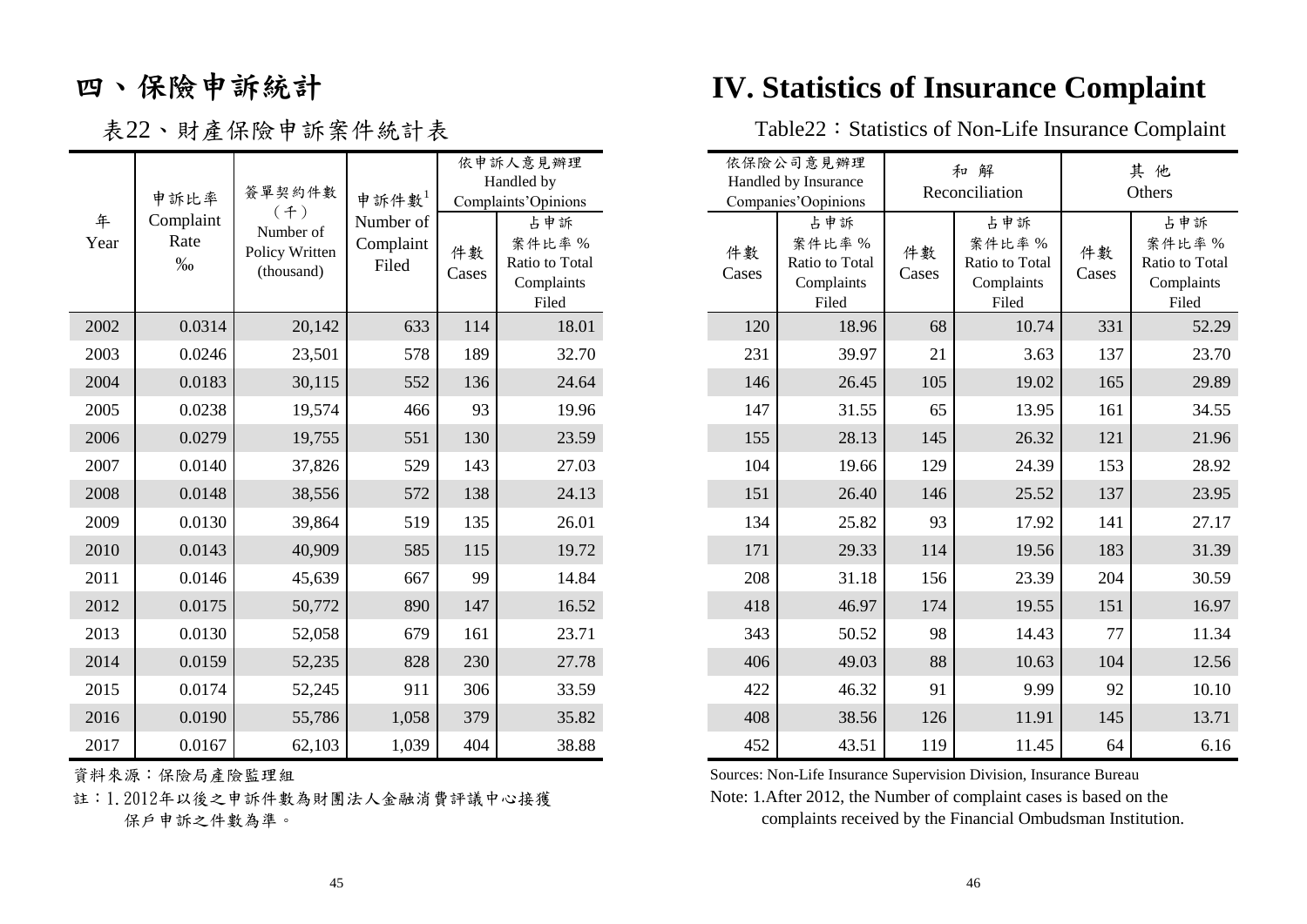|           | 申訴比率                      | 簽單契約件數                                           | 申訴件數                            | 依申訴人意見辦理<br>Handled by<br>Complaints'Opinions |                                                       |  |  |
|-----------|---------------------------|--------------------------------------------------|---------------------------------|-----------------------------------------------|-------------------------------------------------------|--|--|
| 年<br>Year | Complaint<br>Rate<br>$\%$ | (4)<br>Number of<br>Policy Written<br>(thousand) | Number of<br>Complaint<br>Filed | 件數<br>Cases                                   | 占申訴<br>案件比率%<br>Ratio to Total<br>Complaints<br>Filed |  |  |
| 2002      | 0.0058                    | 210,599                                          | 1,226                           | 295                                           | 24.06                                                 |  |  |
| 2003      | 0.0054                    | 230,612                                          | 1,234                           | 505                                           | 40.92                                                 |  |  |
| 2004      | 0.0050                    | 254,325                                          | 1,275                           | 322                                           | 25.25                                                 |  |  |
| 2005      | 0.0094                    | 138,710                                          | 1,306                           | 470                                           | 35.99                                                 |  |  |
| 2006      | 0.0113                    | 145,822                                          | 1,644                           | 662                                           | 40.27                                                 |  |  |
| 2007      | 0.0159                    | 155,127                                          | 2,474                           | 891                                           | 36.01                                                 |  |  |
| 2008      | 0.0196                    | 162,379                                          | 3,180                           | 764                                           | 24.03                                                 |  |  |
| 2009      | 0.0224                    | 168,130                                          | 3,759                           | 872                                           | 23.20                                                 |  |  |
| 2010      | 0.0176                    | 175,682                                          | 3,092                           | 634                                           | 21.23                                                 |  |  |
| 2011      | 0.0146                    | 187,622                                          | 2,736                           | 504                                           | 18.42                                                 |  |  |
| 2012      | 0.0166                    | 190,902                                          | 3,173                           | 671                                           | 21.15                                                 |  |  |
| 2013      | 0.0123                    | 202,983                                          | 2,496                           | 607                                           | 24.32                                                 |  |  |
| 2014      | 0.0122                    | 200,871                                          | 2,452                           | 720                                           | 29.36                                                 |  |  |
| 2015      | 0.0127                    | 203,000                                          | 2,575                           | 909                                           | 35.30                                                 |  |  |
| 2016      | 0.0115                    | 205,792                                          | 2,359                           | 908                                           | 38.49                                                 |  |  |
| 2017      | 0.0119                    | 213,418                                          | 2,542                           | 947                                           | 37.25                                                 |  |  |

註:1.2012年以後之申訴件數為財團法人金融消費評議中心接獲 保戶申訴之件數為準。

# 表23、人身保險申訴案件統計表 Table23:Statistics of Life Insurance Complaint

|           | 申訴比率                      | 簽單契約件數                                           | 申訴件數                            |             | 依申訴人意見辦理<br>Handled by<br>Complaints'Opinions         |             | 依保險公司意見辦理<br>Handled by Insurance<br>Companies'Oopinions |             | 和解<br>Reconciliation                                  |             | 其他<br>Others                                          |
|-----------|---------------------------|--------------------------------------------------|---------------------------------|-------------|-------------------------------------------------------|-------------|----------------------------------------------------------|-------------|-------------------------------------------------------|-------------|-------------------------------------------------------|
| 年<br>Year | Complaint<br>Rate<br>$\%$ | (4)<br>Number of<br>Policy Written<br>(thousand) | Number of<br>Complaint<br>Filed | 件數<br>Cases | 占申訴<br>案件比率%<br>Ratio to Total<br>Complaints<br>Filed | 件數<br>Cases | 占申訴<br>案件比率%<br>Ratio to Total<br>Complaints<br>Filed    | 件數<br>Cases | 占申訴<br>案件比率%<br>Ratio to Total<br>Complaints<br>Filed | 件數<br>Cases | 占申訴<br>案件比率%<br>Ratio to Total<br>Complaints<br>Filed |
| 2002      | 0.0058                    | 210,599                                          | 1,226                           | 295         | 24.06                                                 | 290         | 23.65                                                    | 77          | 6.28                                                  | 564         | 46.00                                                 |
| 2003      | 0.0054                    | 230,612                                          | 1,234                           | 505         | 40.92                                                 | 378         | 30.63                                                    | 116         | 9.40                                                  | 235         | 19.04                                                 |
| 2004      | 0.0050                    | 254,325                                          | 1,275                           | 322         | 25.25                                                 | 344         | 26.98                                                    | 229         | 17.96                                                 | 380         | 29.80                                                 |
| 2005      | 0.0094                    | 138,710                                          | 1,306                           | 470         | 35.99                                                 | 353         | 27.03                                                    | 233         | 17.84                                                 | 214         | 16.39                                                 |
| 2006      | 0.0113                    | 145,822                                          | 1,644                           | 662         | 40.27                                                 | 526         | 32.00                                                    | 161         | 9.79                                                  | 295         | 17.94                                                 |
| 2007      | 0.0159                    | 155,127                                          | 2,474                           | 891         | 36.01                                                 | 826         | 33.39                                                    | 365         | 14.75                                                 | 392         | 15.84                                                 |
| 2008      | 0.0196                    | 162,379                                          | 3,180                           | 764         | 24.03                                                 | 1,143       | 35.94                                                    | 792         | 24.91                                                 | 481         | 15.12                                                 |
| 2009      | 0.0224                    | 168,130                                          | 3,759                           | 872         | 23.20                                                 | 1,517       | 40.36                                                    | 745         | 19.82                                                 | 402         | 10.70                                                 |
| 2010      | 0.0176                    | 175,682                                          | 3,092                           | 634         | 21.23                                                 | 1,259       | 42.15                                                    | 660         | 22.10                                                 | 434         | 14.53                                                 |
| 2011      | 0.0146                    | 187,622                                          | 2,736                           | 504         | 18.42                                                 | 1,000       | 36.55                                                    | 735         | 26.86                                                 | 497         | 18.17                                                 |
| 2012      | 0.0166                    | 190,902                                          | 3,173                           | 671         | 21.15                                                 | 1,818       | 57.30                                                    | 516         | 16.26                                                 | 168         | 5.29                                                  |
| 2013      | 0.0123                    | 202,983                                          | 2,496                           | 607         | 24.32                                                 | 1,369       | 54.85                                                    | 393         | 15.75                                                 | 127         | 5.09                                                  |
| 2014      | 0.0122                    | 200,871                                          | 2,452                           | 720         | 29.36                                                 | 1,148       | 46.82                                                    | 449         | 18.31                                                 | 135         | 5.51                                                  |
| 2015      | 0.0127                    | 203,000                                          | 2,575                           | 909         | 35.30                                                 | 976         | 37.90                                                    | 531         | 20.62                                                 | 159         | 6.18                                                  |
| 2016      | 0.0115                    | 205,792                                          | 2,359                           | 908         | 38.49                                                 | 777         | 32.94                                                    | 502         | 21.28                                                 | 172         | 7.29                                                  |
| 2017      | 0.0119                    | 213,418                                          | 2,542                           | 947         | 37.25                                                 | 951         | 37.41                                                    | 516         | 20.30                                                 | 128         | 5.04                                                  |

**資料來源:保險局壽險監理組 Sources: Life Insurance Supervision Division, Insurance Bureau** Note: 1.After 2012, the Number of complaint cases is based on the

complaints received by the Financial Ombudsman Institution.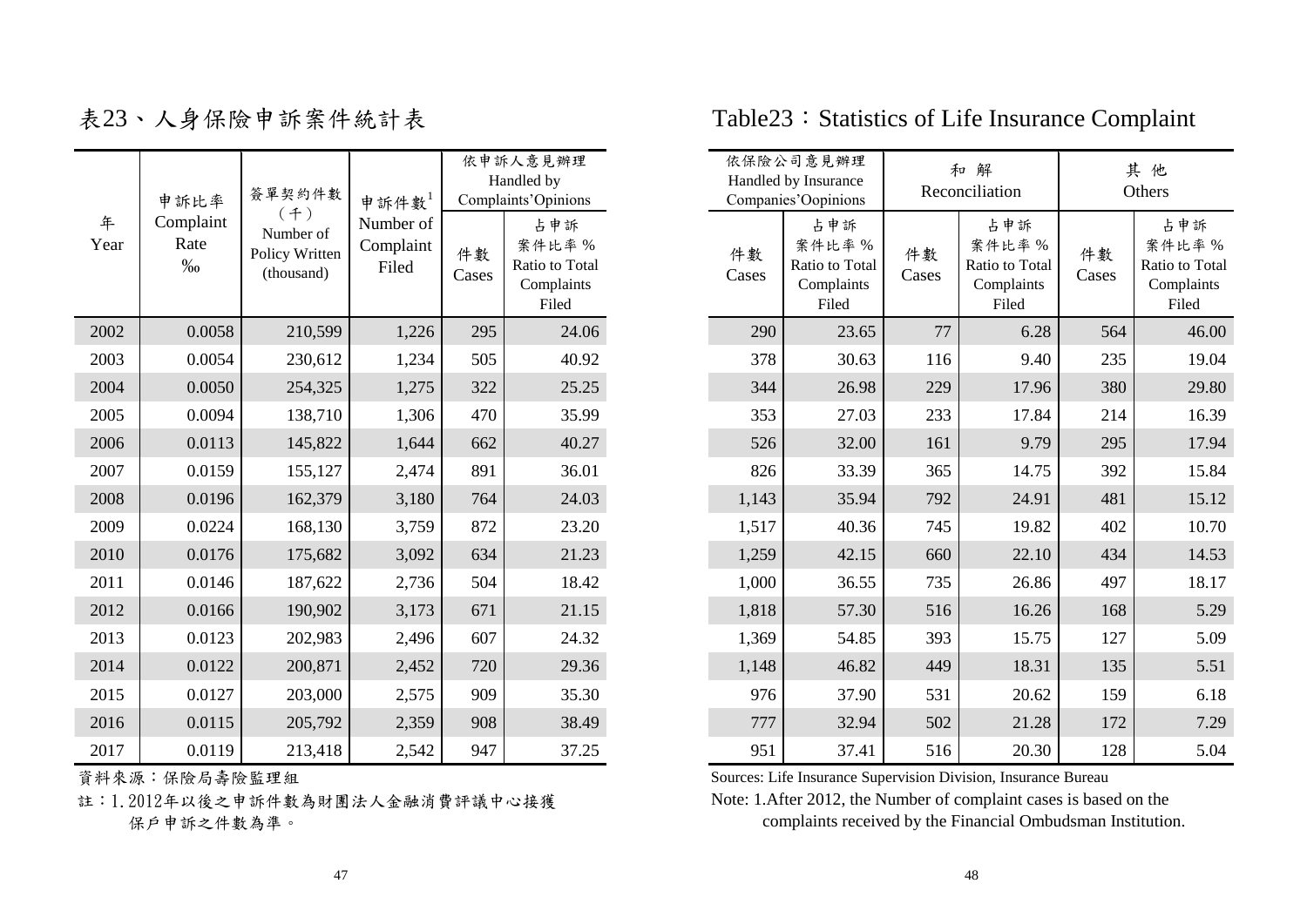## 五、強制汽機車責任保險

|       | 汽車<br>MotorVehicle |            |                        |           |             |                  |  | ,<br>機車<br>Motorcycle |           |                        |           |             |                  |
|-------|--------------------|------------|------------------------|-----------|-------------|------------------|--|-----------------------|-----------|------------------------|-----------|-------------|------------------|
|       |                    |            |                        |           |             |                  |  |                       |           |                        |           |             |                  |
| 年/月   | 承保車數               | 保費收入 $2$   | 有效保單件                  | 純保費       | 保險理賠之       | 保險理賠之責<br>任分攤額佔純 |  | 承保車數                  | 保費收入 $2$  | 有效保單件                  | 純保費       | 保險理賠之       | 保險理賠之責<br>任分攤額佔純 |
| Year/ |                    |            |                        |           | 責任分攤額4      | 保費比率             |  |                       |           |                        |           | 責任分攤額4      | 保費比率             |
| Month | Vehicle            | Premium    | $\text{\#}^3$ Policies | Pure      | Claims Paid | Ratio of Claims  |  | Motorcycle            | Premium   | $\text{\#}^3$ Policies | Pure      | Claims Paid | Ratio of Claims  |
|       | Insured            | Income     | In Force               | Premium   | (Liability- | Paid (Liability- |  | Insured               | Income    | In Force               | Premium   | (Liability- | Paid (Liability- |
|       |                    |            |                        |           | Based)      | Based) to Pure   |  |                       |           |                        |           | Based)      | Based) to Pure   |
|       |                    |            |                        |           |             | Premium %        |  |                       |           |                        |           |             | Premium %        |
| 2007  | 6,884,785          | 11,774,590 | 7,195,206              | 9,315,550 | 6,975,734   | 74.88            |  | 5,916,023             | 6,158,179 | 9,425,775              | 4,587,885 | 3,949,672   | 86.09            |
| 2008  | 6,882,734          | 11,231,651 | 7,326,516              | 8,813,411 | 6,200,309   | 70.35            |  | 6,295,020             | 6,472,705 | 9,906,000              | 4,825,643 | 3,868,232   | 80.16            |
| 2009  | 6,830,751          | 10,311,432 | 7,353,094              | 7,909,253 | 5,918,509   | 74.83            |  | 6,261,670             | 5,917,256 | 10,137,891             | 4,302,969 | 3,963,819   | 92.12            |
| 2010  | 6,987,173          | 9,583,025  | 6,809,865              | 7,092,024 | 6,125,611   | 86.37            |  | 6,583,608             | 5,765,418 | 9,930,762              | 4,218,137 | 4,357,122   | 103.29           |
| 2011  | 7,229,004          | 9,317,479  | 6,986,900              | 6,672,733 | 6,440,367   | 96.52            |  | 6,776,315             | 5,778,868 | 10,153,998             | 4,293,196 | 5,251,462   | 122.32           |
| 2012  | 7,321,361          | 9,377,767  | 7,126,638              | 6,695,588 | 6,967,658   | 104.06           |  | 6,965,669             | 5,908,754 | 10,370,494             | 4,402,618 | 5,519,706   | 125.37           |
| 2013  | 7,570,537          | 9,635,741  | 7,300,827              | 6,863,221 | 6,928,052   | 100.94           |  | 7,334,275             | 6,048,369 | 10,614,309             | 4,558,652 | 5,908,217   | 129.60           |
| 2014  | 7,849,993          | 9,938,297  | 7,497,933              | 7,069,419 | 6,826,466   | 96.56            |  | 7,648,574             | 5,956,371 | 10,695,439             | 4,454,389 | 6,194,073   | 139.06           |
| 2015  | 7,800,952          | 9,916,917  | 7,663,460              | 7,060,235 | 6,413,110   | 90.83            |  | 7,918,295             | 6,146,477 | 10,796,855             | 4,606,204 | 5,766,978   | 125.20           |
| 2016  | 8,036,421          | 10,216,449 | 7,783,051              | 7,264,258 | 6,409,128   | 88.23            |  | 8,314,601             | 6,374,896 | 10,970,006             | 4,772,869 | 5,937,732   | 124.41           |
| 2017  | 8,201,469          | 10,421,992 | 7,900,133              | 7,417,853 | 6,846,612   | 92.30            |  | 8,756,088             | 6,708,304 | 11,215,348             | 5,036,808 | 6,355,974   | 126.19           |
| 2018  | 8,341,762          | 10,558,468 | 8,007,369              | 7,522,391 |             |                  |  | 8,816,765             | 6,746,475 | 11,303,458             | 5,087,963 |             |                  |

資料來源:財團法人保險事業發展中心

註:1.當年月數字係年初至當月末累計數。

- 2.本表保費收入係指當期所計之簽單保費(包含預期損失,保險人之業務費用,安定 基金與費率精算、研究發展、查詢服務、資訊傳輸等健全本保險之費用,但不包 含特別補償基金之分擔額)。
- 3.本表之有效保單件數統計於2009年12月之前係以統計截止月份為計算基礎,自 2010年1月起調整為統計截止日期,即以統計當月最後一天為準。
- 4.本欄位數字為保險理賠在肇責基礎下之分攤額,係將年度已付賠款金額採用肇責基礎轉換 計算,為費率計算基礎之保險成本之一;其中保險理賠係指已付賠款,其因未決賠案尚無 法確認肇事責任比率,故該金額不包含年末未付賠款與年初未付賠款之差額。
- 5.本表以業務統計為基礎與其他表以財務會計為基礎不同。
- 6.保險費係屬預估性質,並於簽訂保險契約時收取,保險事故發生於保險期間內 而理賠給付則可能於保險期間或其後年度為之,故應以長期觀察(純)保費收入 與保險理賠之責任分攤額之發展情形,方為適當。

### **V.Compulsory Automobile Liability Insurance**

表24、強制汽機車責任保險統計表 Table24: Statistics of Compulsory Automobile Liability Insurance<br>Unit: NT\$ Thous

|  | 單位<br>$ -$<br>NT\$ Thousand<br>Unit:<br>兀 |  |
|--|-------------------------------------------|--|
|--|-------------------------------------------|--|

| 汽車                                         | MotorVehicle           |                                                         |                                                                                                |                               |                               | 機車                                            | Motorcycle             |                                                         |                                                                                                |
|--------------------------------------------|------------------------|---------------------------------------------------------|------------------------------------------------------------------------------------------------|-------------------------------|-------------------------------|-----------------------------------------------|------------------------|---------------------------------------------------------|------------------------------------------------------------------------------------------------|
| 效保單件<br>$\frac{3}{2}$ Policies<br>In Force | 純保費<br>Pure<br>Premium | 保險理賠之<br>責任分攤額4<br>Claims Paid<br>(Liability-<br>Based) | 保險理賠之責<br>任分攤額佔純<br>保費比率<br>Ratio of Claims<br>Paid (Liability-<br>Based) to Pure<br>Premium % | 承保車數<br>Motorcycle<br>Insured | 保費收入 $2$<br>Premium<br>Income | 有效保單件<br>$\text{\$}^{3}$ Policies<br>In Force | 純保費<br>Pure<br>Premium | 保險理賠之<br>責任分攤額4<br>Claims Paid<br>(Liability-<br>Based) | 保險理賠之責<br>任分攤額佔純<br>保費比率<br>Ratio of Claims<br>Paid (Liability-<br>Based) to Pure<br>Premium % |
| ,195,206                                   | 9,315,550              | 6,975,734                                               | 74.88                                                                                          | 5,916,023                     | 6,158,179                     | 9,425,775                                     | 4,587,885              | 3,949,672                                               | 86.09                                                                                          |
| ,326,516                                   | 8,813,411              | 6,200,309                                               | 70.35                                                                                          | 6,295,020                     | 6,472,705                     | 9,906,000                                     | 4,825,643              | 3,868,232                                               | 80.16                                                                                          |
| ,353,094                                   | 7,909,253              | 5,918,509                                               | 74.83                                                                                          | 6,261,670                     | 5,917,256                     | 10,137,891                                    | 4,302,969              | 3,963,819                                               | 92.12                                                                                          |
| ,809,865                                   | 7,092,024              | 6,125,611                                               | 86.37                                                                                          | 6,583,608                     | 5,765,418                     | 9,930,762                                     | 4,218,137              | 4,357,122                                               | 103.29                                                                                         |
| ,986,900                                   | 6,672,733              | 6,440,367                                               | 96.52                                                                                          | 6,776,315                     | 5,778,868                     | 10,153,998                                    | 4,293,196              | 5,251,462                                               | 122.32                                                                                         |
| ,126,638                                   | 6,695,588              | 6,967,658                                               | 104.06                                                                                         | 6,965,669                     | 5,908,754                     | 10,370,494                                    | 4,402,618              | 5,519,706                                               | 125.37                                                                                         |
| ,300,827                                   | 6,863,221              | 6,928,052                                               | 100.94                                                                                         | 7,334,275                     | 6,048,369                     | 10,614,309                                    | 4,558,652              | 5,908,217                                               | 129.60                                                                                         |
| ,497,933                                   | 7,069,419              | 6,826,466                                               | 96.56                                                                                          | 7,648,574                     | 5,956,371                     | 10,695,439                                    | 4,454,389              | 6,194,073                                               | 139.06                                                                                         |
| ,663,460                                   | 7,060,235              | 6,413,110                                               | 90.83                                                                                          | 7,918,295                     | 6,146,477                     | 10,796,855                                    | 4,606,204              | 5,766,978                                               | 125.20                                                                                         |
| ,783,051                                   | 7,264,258              | 6,409,128                                               | 88.23                                                                                          | 8,314,601                     | 6,374,896                     | 10,970,006                                    | 4,772,869              | 5,937,732                                               | 124.41                                                                                         |
| ,900,133                                   | 7,417,853              | 6,846,612                                               | 92.30                                                                                          | 8,756,088                     | 6,708,304                     | 11,215,348                                    | 5,036,808              | 6,355,974                                               | 126.19                                                                                         |
| ,007,369                                   | 7,522,391              |                                                         |                                                                                                | 8,816,765                     | 6,746,475                     | 11,303,458                                    | 5,087,963              |                                                         |                                                                                                |

Source: Taiwan Insurance Institute

- Note: 1. The annual and monthly figures are cumulative figures from the beginning of the year to the end of the given month.
	- 2. The premium income indicated in this table represents written premiums collected during the specified period (including expected losses, the business expenses of insurers, contribution to the Stabilization Fund, overhead associated with actuarial calculation of rates, research and development, information inquiry services, information transmission and other expenses necessary to ensure the soundness of this insurance. However, this does not include contribution to the Compensation Fund.)
	- 3. Prior to December 2009, the statistical data for the number of policies in force indicated in this table was calculated based on the statistical cutoff month. Starting from January 2010, the calculation is based on the statistical cutoff date, which is also the last day of each month.
	- 4.The figures in this column are liability-based paid losses, which are calculated by converting, on the basis of liability, the amount of the claims paid for the year. They are an insurance cost used in the premium rate calculation basis. The figures represent paid claims. For any outstanding claims, the accident liability ratio is undetermined, so the figures do not include the difference between year-end outstanding losses and year-opening outstanding losses.
	- 5. This table uses business statistics as its basis; it therefore differs from other tables that use financial accounting as their basis.
	- 6. Premium income is calculated by expected losses and collected when the insurance contract is entered into. Nevertheless, insured events and claims could occur years after the premium income was collected. Therefore,it is considered appropriate to place the development of net premium income and liability-based paid losses under long-term observation.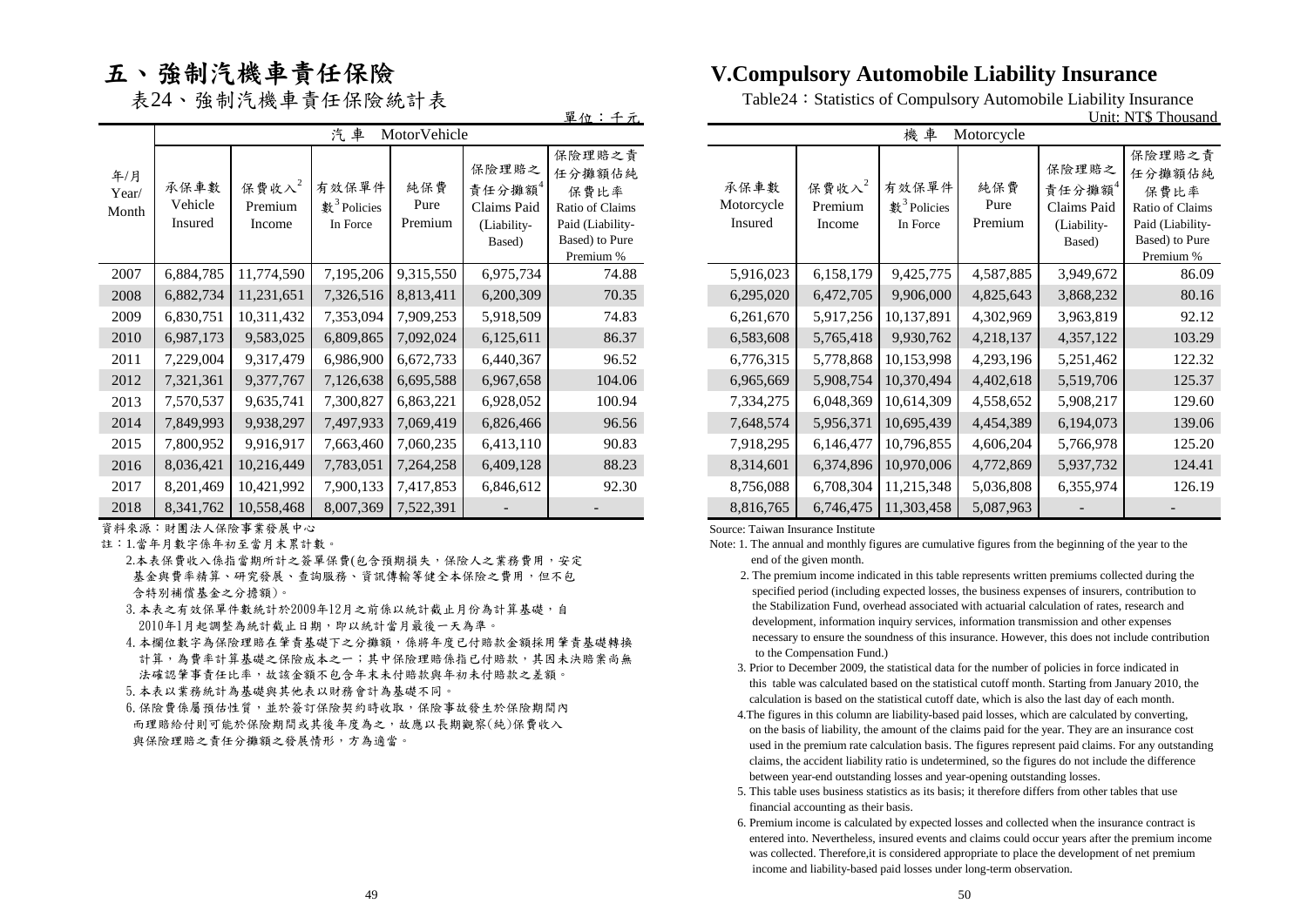Unit: NT\$ Thousand

Statistics of Compulsory Automobile Liability Insurance

## 表24-1、強制汽機車責任保險統計表 – 單位:千元 表25、特別補償基金統計表 單位:千元 Statistics of the Compensation Fund

Unit: NT\$ Thousand

|                       |                            | 汽車與機車合計                       |                                    | Combined Totals for Motor Vehicles and Motorcycles |                                                         |                                                                                                |                   |                                      |                                     |                               |
|-----------------------|----------------------------|-------------------------------|------------------------------------|----------------------------------------------------|---------------------------------------------------------|------------------------------------------------------------------------------------------------|-------------------|--------------------------------------|-------------------------------------|-------------------------------|
| 年/月<br>Year/<br>Month | 承保車數<br>Vehicle<br>Insured | 保費收入 $2$<br>Premium<br>Income | 有效保單件數<br>$3$ Policies<br>In Force | 純保費<br>Pure Premium                                | 保險理賠之<br>責任分攤額4<br>Claims Paid<br>(Liability-<br>Based) | 保險理賠之責<br>任分攤額佔純<br>保費比率<br>Ratio of Claims<br>Paid (Liability-<br>Based) to Pure<br>Premium % | 年/月<br>Year/Month | 分擔額收入<br>Income from Shared<br>Quota | 補償支出<br>Compensation<br>Expenditure | 補償件數<br>Compensation<br>Cases |
| 2007                  | 12,800,808                 | 17,932,770                    | 16,620,981                         | 13,903,435                                         | 10,925,406                                              | 78.58                                                                                          | 2007              | 489,540                              | 557,086                             | 2,700                         |
| 2008                  | 13, 177, 754               | 17,704,356                    | 17,232,516                         | 13,639,054                                         | 10,068,541                                              | 73.82                                                                                          | 2008              | 481,003                              | 641,752                             | 3,543                         |
| 2009                  | 13,092,421                 | 16,228,688                    | 17,490,985                         | 12,212,222                                         | 9,882,328                                               | 80.92                                                                                          | 2009              | 445,383                              | 561,439                             | 3,800                         |
| 2010                  | 13,570,781                 | 15,348,443                    | 16,740,627                         | 11,310,161                                         | 10,482,733                                              | 92.68                                                                                          | 2010              | 424,151                              | 534,097                             | 3,870                         |
| 2011                  | 14,005,319                 | 15,096,347                    | 17,140,898                         | 10,965,929                                         | 11,691,829                                              | 106.62                                                                                         | 2011              | 438,221                              | 461,998                             | 3,778                         |
| 2012                  | 14,287,030                 | 15,286,521                    | 17,497,132                         | 11,098,207                                         | 12,487,364                                              | 112.52                                                                                         | 2012              | 409,895                              | 466,321                             | 3,717                         |
| 2013                  | 14,904,812                 | 15,684,110                    | 17,915,136                         | 11,421,874                                         | 12,836,269                                              | 112.38                                                                                         | 2013              | 426,770                              | 529,262                             | 3,876                         |
| 2014                  | 15,498,567                 | 15,894,668                    | 18, 193, 372                       | 11,523,807                                         | 13,020,539                                              | 112.99                                                                                         | 2014              | 433,407                              | 465,663                             | 3,705                         |
| 2015                  | 15,719,247                 | 16,063,394                    | 18,460,315                         | 11,666,439                                         | 12,180,088                                              | 104.40                                                                                         | 2015              | 436,995                              | 501,028                             | 3,923                         |
| 2016                  | 16,351,022                 | 16,591,345                    | 18,753,057                         | 12,037,127                                         | 12,346,860                                              | 102.57                                                                                         | 2016              | 451,171                              | 509,908                             | 3,897                         |
| 2017                  | 16,957,557                 | 17,130,296                    | 19,115,481                         | 12,454,661                                         | 13,202,586                                              | 106.01                                                                                         | 2017              | 464,768                              | 422,900                             | 4,005                         |
| 2018                  | 17,158,527                 | 17,304,943                    | 19,310,827                         | 12,610,354                                         |                                                         |                                                                                                | 2018              | 470,671                              | 370,378                             | 3,697                         |

資料來源:財團法人保險事業發展中心

註:1.本表註同前表。

2.本表自103年2月起新增。

Source: Taiwan Insurance Institute

Notes: 1. Same as the notes for the preceding table.

2. This table added Since February 2014.

資料來源:財團法人汽車交通事故特別補償基金

註:1.補償支出包括已決及預估未決金額,已決金額係以補償案件之

申請日期為統計基礎。

Source: Motor Vehicle Accident Compensation Fund

Note: 1.Compensation Expenditure includes settled and unsettled amount, the settled amount is estimated at the date Compensation Cases are filed.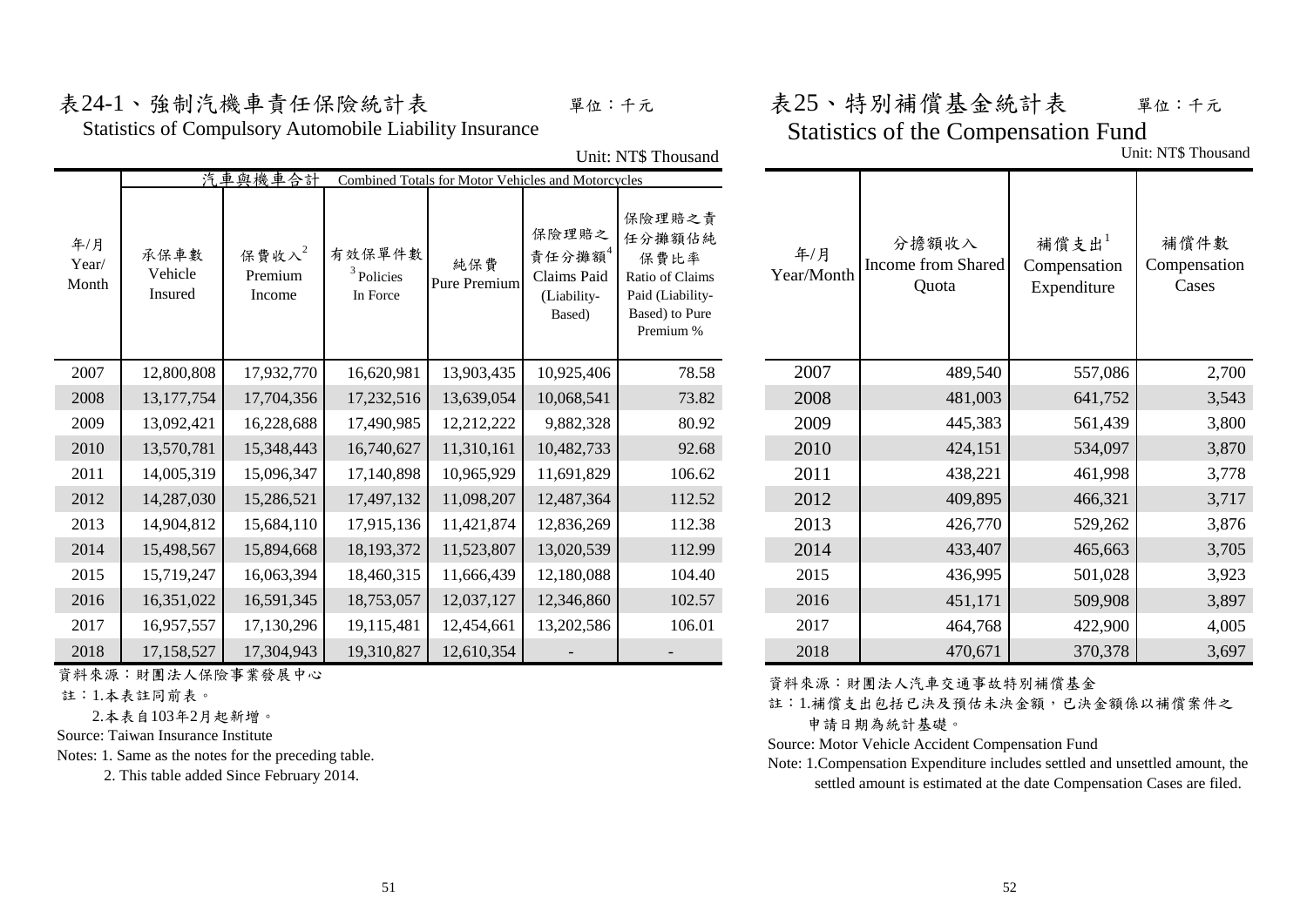# 六、住宅地震保險

單位:千元

Statistics of Taiwan Residential Earthquake Insurance Statistics of Taiwan Residential Earthquake Insurance Fund

|                       |                            |                                                 |                |                         |                             | Unit: NT\$Thousand           |                       |                      |                                                           | Unit: NT\$Thousand                        |
|-----------------------|----------------------------|-------------------------------------------------|----------------|-------------------------|-----------------------------|------------------------------|-----------------------|----------------------|-----------------------------------------------------------|-------------------------------------------|
| 年/月<br>Year/<br>Month | 簽單保費<br>Written<br>Premium | 已攤付賠款<br>Claims Paid<br>保單件數<br>Policy<br>Count | 金額<br>Amount   | 有效件數<br>Policy<br>Count | 住宅總戶數<br>Household<br>Count | 投保率 $2$<br>Take-up rate<br>% | 年/月<br>Year/<br>Month | 自留保費收入<br>Net Income | 特別準備淨變動<br>Provision(Recovery<br>) for Special<br>Reserve | 累積特別準備金<br>Accumulated<br>Special Reserve |
| 2005                  | 2,101,527                  | $\Omega$                                        | $\Omega$       | 1,447,545               | 7,600,000                   | 19.05                        | 2005                  | 1,035,167            | 1,161,405                                                 | 2,934,560                                 |
| 2006                  | 2,425,076                  | $\Omega$                                        | $\Omega$       | 1,672,043               | 7,600,000                   | 22.00                        | 2006                  | 1,294,089            | 1,447,224                                                 | 4,381,784                                 |
| 2007                  | 2,722,298                  | $\overline{0}$                                  | $\overline{0}$ | 1,872,195               | 7,800,000                   | 24.00                        | 2007                  | 1,543,644            | 1,691,626                                                 | 6,073,410                                 |
| 2008                  | 2,947,698                  | $\Omega$                                        | $\Omega$       | 2,029,369               | 7,800,000                   | 26.02                        | 2008                  | 1,726,190            | 1,765,223                                                 | 7,838,633                                 |
| 2009                  | 2,951,981                  | $\overline{0}$                                  | $\Omega$       | 2,168,528               | 7,900,000                   | 27.45                        | 2009                  | 1,703,332            | 1,737,206                                                 | 9,575,839                                 |
| 2010                  | 3,057,969                  | 4                                               | 3,088          | 2,294,738               | 8,077,482                   | 28.41                        | 2010                  | 1,775,621            | 1,817,573                                                 | 11,393,412                                |
| 2011                  | 3,193,562                  | $\overline{0}$                                  | $\overline{0}$ | 2,390,202               | 8,166,245                   | 29.27                        | 2011                  | 1,875,180            | 1,911,904                                                 | 13,305,316                                |
| 2012                  | 3,202,554                  | $\Omega$                                        | $\theta$       | 2,459,152               | 8,166,245                   | 30.11                        | 2012                  | 1,676,472            | 600,902                                                   | 13,906,218                                |
| 2013                  | 3,336,938                  | $\overline{0}$                                  | 12             | 2,553,337               | 8,372,927                   | 30.50                        | 2013                  | 1,790,771            | 1,814,810                                                 | 15,721,028                                |
| 2014                  | 3,463,141                  | $\theta$                                        | $\theta$       | 2,637,811               | 8,372,927                   | 31.50                        | 2014                  | 1,897,149            | 1,908,562                                                 | 17,629,590                                |
| 2015                  | 3,523,412                  | $\Omega$                                        | $\overline{0}$ | 2,707,256               | 8,409,079                   | 32.19                        | 2015                  | 2,082,118            | 2,085,929                                                 | 19,715,519                                |
| 2016                  | 3,646,940                  | 102                                             | 167,865        | 2,795,766               | 8,493,852                   | 32.92                        | 2016                  | 2,211,621            | 2,269,435                                                 | 21,984,954                                |
| 2017                  | 3,805,245                  | $\Omega$                                        | $\Omega$       | 2,885,973               | 8,602,802                   | 33.55                        | 2017                  | 2,331,993            | 2,354,298                                                 | 24,339,252                                |
| 2018                  | 3,973,195                  |                                                 | 73 100,260     | 3,002,475               | 8,696,022                   | 34.53                        | 2018                  | 2,463,121            | 2,474,061                                                 | 26,813,313                                |

資料來源:住宅地震保險基金 資料來源:住宅地震保險基金

註:1.表列已攤付賠款金額包含簽單公司理賠案件處理費用,且自2013年7月起包含跨簽單公司 理賠案件處理費

用與地震基金支付之理賠費用。

2.投保率=有效件數/住宅總戶數。

 3.自2015年住宅總戶數資料來源改為內政部。自2017/7月起投保率計算基礎住宅總戶 數改為 8,602,802戶。

Source: Taiwan Residential Earthquake Insurance Fund

- Note:1.The amounts of "Claims Paid" include the adjustment expenses incurred by insurance companies for attending their own insured's losses; meanwhile, effective from July 2013, the said Claim amounts also include the following items-
	- 1) Adjustment expenses incurred by insurance companies for attending other companies' losses in the case of coordinated claim services;
	- 2) Other adjustment expenses incurred by TREIF.
	- 2.Take-up-rate = Policy Count / Household Count.

3.Source of the Household Count had changed to Ministry of the Interior since 2015.

Furthermore, with effect from July 2017,the Household Count had been updated to 8,602,802.

## **VI.Taiwan Residential Earthquake Insurance**

表26、住宅地震保險統計表 表27、住宅地震保險基金統計表

Unit: NT\$Thousand

| 年/月<br>Year/<br>Month | 自留保費收入<br>Net Income | 特別準備淨變動<br>Provision(Recovery<br>for Special<br>Reserve | 累積特別準備金<br>Accumulated<br>Special Reserve |
|-----------------------|----------------------|---------------------------------------------------------|-------------------------------------------|
| 2005                  | 1,035,167            | 1,161,405                                               | 2,934,560                                 |
| 2006                  | 1,294,089            | 1,447,224                                               | 4,381,784                                 |
| 2007                  | 1,543,644            | 1,691,626                                               | 6,073,410                                 |
| 2008                  | 1,726,190            | 1,765,223                                               | 7,838,633                                 |
| 2009                  | 1,703,332            | 1,737,206                                               | 9,575,839                                 |
| 2010                  | 1,775,621            | 1,817,573                                               | 11,393,412                                |
| 2011                  | 1,875,180            | 1,911,904                                               | 13,305,316                                |
| 2012                  | 1,676,472            | 600,902                                                 | 13,906,218                                |
| 2013                  | 1,790,771            | 1,814,810                                               | 15,721,028                                |
| 2014                  | 1,897,149            | 1,908,562                                               | 17,629,590                                |
| 2015                  | 2,082,118            | 2,085,929                                               | 19,715,519                                |
| 2016                  | 2,211,621            | 2,269,435                                               | 21,984,954                                |
| 2017                  | 2,331,993            | 2,354,298                                               | 24,339,252                                |
| 2018                  | 2,463,121            | 2,474,061                                               | 26,813,313                                |

- 註:1.地震保險基金自2012年度起依「財團法人住宅地震保險基金管理辦法」第七條各種 準備金規定,以純保費採二十四分法計提未滿期保費準備,2012年度提存未滿期保 費準備11億餘元,致提存特別準備大幅減少。
	- 2. 自2013年3月起,部份項目作定義調整:特別準備淨變動欄位係各年度特別準備金 之提存金額;累積特別準備金欄位為統計截至各該年底特別準備金之累積餘額。

Source:Taiwan Residential Earthquake Insurance Fund

- Note:1.As stipulated under Article 7 of "Regualtions Governing the TREIF", effective 2012 , the unearned premium reserve has been set aside by the 1/24 method according to the pure premium to which the TREIF is entitled. As the unearned premium reserve set aside in 2012 was over NT\$1.1 billion, the 2012 Accumulated Special Reserve amount decreased substantially.
	- -Provision(Recovery) for Special Reserve: the annual (or year-to-date) Special Reserve amount listed for the respective individual year. 2.Effective from March 2013, the figures under the following headings are re-defined as below:
	- -Accumulated Special Reserve: the Special Reserve accumulated from 2003 to the end of the respective year.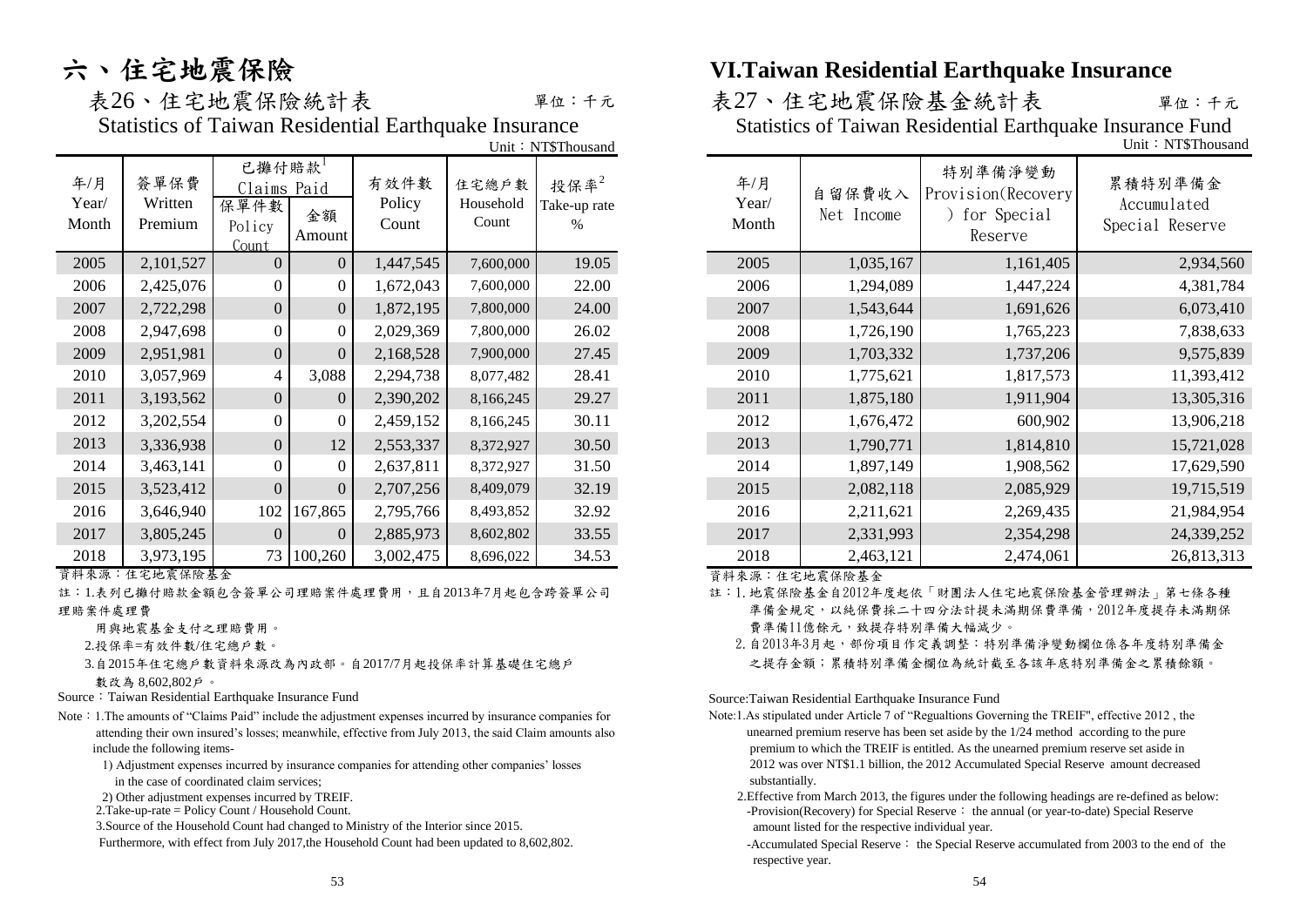表28、2017年世界各國總保費收入前20名排行表

單位:百萬美元 Unit: US\$ Million

| 洲別                         | 家<br>國            |                | 總計<br>Total            |                 | 財產保險業          | Non-Life Insurance     |  |
|----------------------------|-------------------|----------------|------------------------|-----------------|----------------|------------------------|--|
| Continent                  | Country           | 排名<br>Ranking  | 保費收入<br>Premium income | 占有率<br>Shares % | 排名<br>Ranking  | 保費收入<br>Premium income |  |
| 北美洲 North America          | U.S.<br>美國        | 1              | 1,377,115              | 28.15           |                | 830,315                |  |
| 亞洲 Asia                    | 中國大陸PR China      | $\overline{2}$ | 541,446                | 11.07           | $\overline{2}$ | 223,876                |  |
| 亞洲 Asia                    | 日本<br>Japan       | 3              | 422,050                | 8.63            | 4              | 114,818                |  |
| 歐洲<br>Europe               | U.K.<br>英國        | $\overline{4}$ | 283,332                | 5.79            | 5              | 93,499                 |  |
| 歐洲 Europe                  | 法國<br>France      | 5              | 241,603                | 4.94            | 6              | 88,083                 |  |
| 歐洲 Europe                  | Germany<br>德國     | 6              | 222,978                | 4.56            | 3              | 126,005                |  |
| 亞洲 Asia                    | 南韓<br>South Korea | 7              | 181,217                | 3.70            | 7              | 78,378                 |  |
| 歐洲<br>Europe               | 義大利 Italy         | 8              | 155,509                | 3.18            | 11             | 41,562                 |  |
| 北美洲 North America          | 加拿大 Canada        | 9              | 119,519                | 2.44            | 8              | 67,927                 |  |
| 亞洲 Asia                    | 台灣 Taiwan         | 10             | 117,475                | 2.40            | 16             | 18,873                 |  |
| 亞洲 Asia                    | 印度 India          | 11             | 98,004                 | 2.00            | 15             | 24,764                 |  |
| 南美洲 South America 巴西       | <b>Brazil</b>     | 12             | 83,315                 | 1.70            | 13             | 36,441                 |  |
| 大洋洲 Oceania                | 澳洲<br>Australia   | 13             | 80,062                 | 1.64            | 10             | 47,893                 |  |
| 歐洲<br>Europe               | 荷蘭 Netherlands    | 14             | 79,014                 | 1.62            | 9              | 63,404                 |  |
| 歐洲<br>Europe               | 西班牙 Spain         | 15             | 70,547                 | 1.44            | 12             | 37,331                 |  |
| 歐洲 Europe                  | 愛爾蘭 Ireland       | 16             | 64,306                 | 1.31            | 30             | 8,626                  |  |
| 亞洲 Asia                    | 香港 Hong Kong      | 17             | 61,285                 | 1.25            | 22             | 11,477                 |  |
| 歐洲<br>Europe               | 瑞士 Switzerland    | 18             | 57,904                 | 1.18            | 14             | 27,960                 |  |
| Africa<br>非洲               | 南非 South Africa   | 19             | 47,796                 | 0.98            | 27             | 9,510                  |  |
| 歐洲 Europe                  | Sweden<br>瑞典      | 20             | 36,580                 | 0.75            | 26             | 9,744                  |  |
| 世界總計<br>Total in the World |                   |                | 4,891,694              | 100.00          |                | 2,234,424              |  |

註:1.本表之財產保險包括健康險及傷害險。

# 七、我國與世界其他各國比較 **VII. Comparing Taiwan with Other Countries**

Table28: Global Ranking of Top 20 Premium Income in 2017

| 洲別                         | 家<br>國            |                | Total<br>總計    |          | 財產保險業 <sup>1</sup> |                | Non-Life Insurance |                | 人身保險業          | Life Insurance |
|----------------------------|-------------------|----------------|----------------|----------|--------------------|----------------|--------------------|----------------|----------------|----------------|
| Continent                  | Country           | 排名             | 保費收入           | 占有率      | 排名                 | 保費收入           | 占有率                | 排名             | 保費收入           | 占有率            |
|                            |                   | Ranking        | Premium income | Shares % | Ranking            | Premium income | Shares %           | Ranking        | Premium income | Shares %       |
| 北美洲 North America          | 美國 U.S.           |                | 1,377,115      | 28.15    |                    | 830,315        | 37.16              |                | 546,800        | 20.58          |
| 亞洲 Asia                    | 中國大陸PR China      | $\overline{2}$ | 541,446        | 11.07    | $\sqrt{2}$         | 223,876        | 10.02              | $\overline{2}$ | 317,570        | 11.95          |
| 亞洲 Asia                    | 日本<br>Japan       | 3              | 422,050        | 8.63     | $\overline{4}$     | 114,818        | 5.14               | $\overline{3}$ | 307,232        | 11.56          |
| 歐洲 Europe                  | U.K.<br>英國        | $\overline{4}$ | 283,332        | 5.79     | $5\overline{)}$    | 93,499         | 4.18               | $\overline{4}$ | 189,833        | 7.14           |
| 歐洲 Europe                  | France<br>法國      | 5              | 241,603        | 4.94     | 6                  | 88,083         | 3.94               | 5              | 153,520        | 5.78           |
| 歐洲 Europe                  | 德國<br>Germany     | 6              | 222,978        | 4.56     | $\mathfrak{Z}$     | 126,005        | 5.64               | 9              | 96,973         | 3.65           |
| 亞洲 Asia                    | 南韓<br>South Korea | $\overline{7}$ | 181,217        | 3.70     | $\overline{7}$     | 78,378         | 3.51               | $\overline{7}$ | 102,839        | 3.87           |
| 歐洲 Europe                  | 義大利 Italy         | 8              | 155,509        | 3.18     | 11                 | 41,562         | 1.86               | 6              | 113,947        | 4.29           |
| 北美洲 North America          | 加拿大 Canada        | 9              | 119,519        | 2.44     | 8                  | 67,927         | 3.04               | 12             | 51,592         | 1.94           |
| 亞洲 Asia                    | 台灣 Taiwan         | 10             | 117,475        | 2.40     | 16                 | 18,873         | 0.84               | 8              | 98,602         | 3.71           |
| 亞洲 Asia                    | 印度 India          | 11             | 98,004         | 2.00     | 15                 | 24,764         | 1.11               | 10             | 73,240         | 2.76           |
| 南美洲 South America 巴西       | <b>Brazil</b>     | 12             | 83,315         | 1.70     | 13                 | 36,441         | 1.63               | 14             | 46,874         | 1.76           |
| 大洋洲 Oceania                | 澳洲<br>Australia   | 13             | 80,062         | 1.64     | 10                 | 47,893         | 2.14               | 17             | 32,169         | 1.21           |
| 歐洲 Europe                  | 荷蘭 Netherlands    | 14             | 79,014         | 1.62     | 9                  | 63,404         | 2.84               | 27             | 15,610         | 0.59           |
| 歐洲 Europe                  | 西班牙 Spain         | 15             | 70,547         | 1.44     | 12                 | 37,331         | 1.67               | 16             | 33,216         | 1.25           |
| 歐洲 Europe                  | 愛爾蘭 Ireland       | 16             | 64,306         | 1.31     | 30                 | 8,626          | 0.39               | 11             | 55,680         | 2.10           |
| 亞洲 Asia                    | 香港 Hong Kong      | 17             | 61,285         | 1.25     | 22                 | 11,477         | 0.51               | 13             | 49,808         | 1.87           |
| Europe<br>歐洲               | 瑞士 Switzerland    | 18             | 57,904         | 1.18     | 14                 | 27,960         | 1.25               | 18             | 29,944         | 1.13           |
| 非洲 Africa                  | 南非 South Africa   | 19             | 47,796         | 0.98     | 27                 | 9,510          | 0.43               | 15             | 38,286         | 1.44           |
| 歐洲 Europe                  | 瑞典 Sweden         | 20             | 36,580         | 0.75     | 26                 | 9,744          | 0.44               | 19             | 26,836         | 1.01           |
| 世界總計<br>Total in the World |                   |                | 4,891,694      | 100.00   |                    | 2,234,424      | 100.00             |                | 2,657,270      | 100.00         |

資料來源: 摘譯自" Swiss Re, Sigma No. 3/2018" Source: Quoted and translated from "Swiss Re, Sigma No. 3/2018" Note: 1.Property insurance includes health and accident insurance.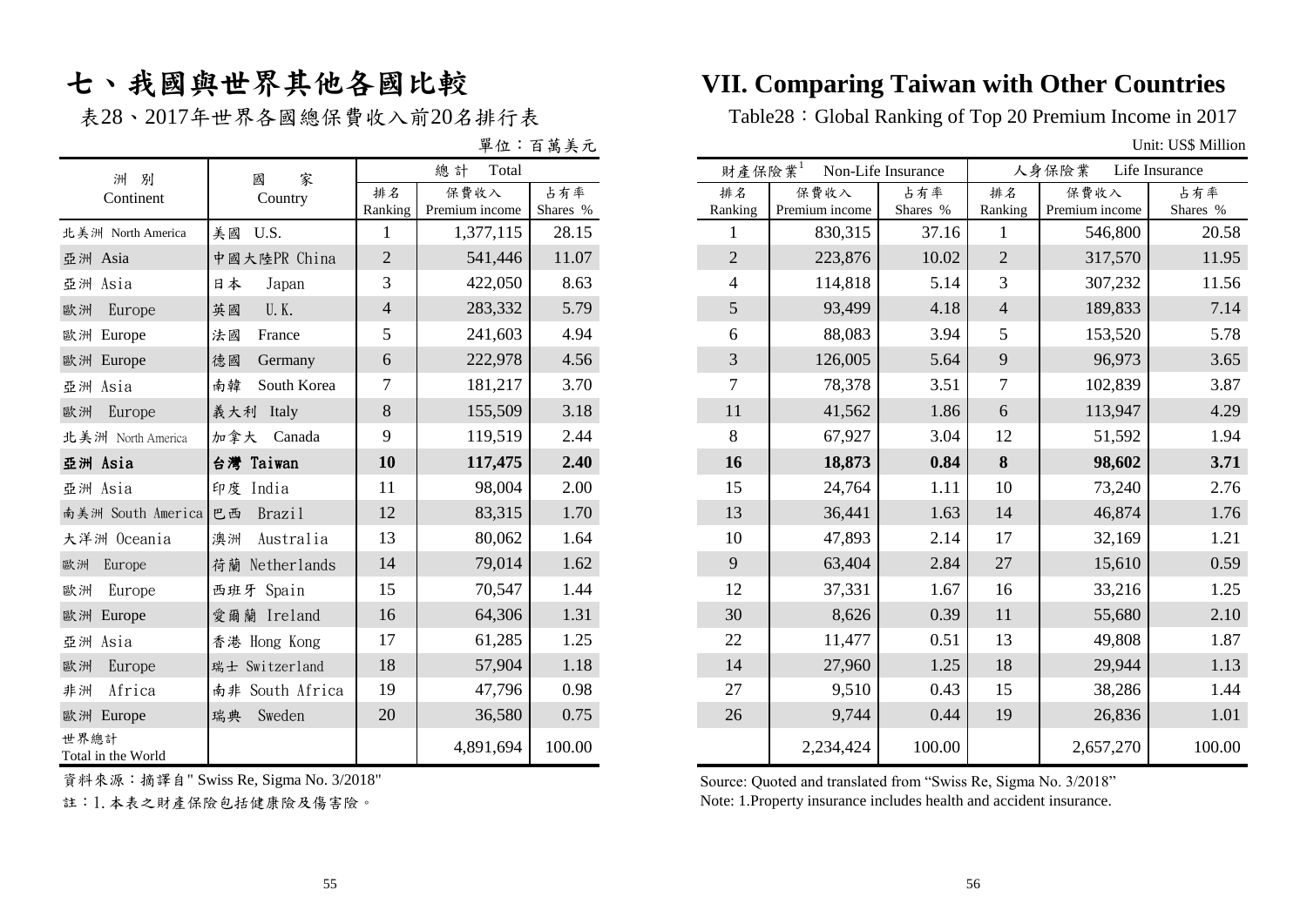|                | 保險密度                | Insurance Density (USD 美元) |         |          |
|----------------|---------------------|----------------------------|---------|----------|
| 排名             | 國家                  | 總計                         | 壽險業     | 產險業      |
| Ranking        | Country             | Total                      | Life    | Non-Life |
| 1              | 開曼群島 Cayman Islands | 12,122.0                   | 490.0   | 11,632.0 |
| $\overline{2}$ | 香港 Hong Kong        | 8,313.0                    | 6,756.0 | 1,557.0  |
| 3              | Switzerland<br>瑞士   | 6,811.0                    | 3,522.0 | 3,289.0  |
| $\overline{4}$ | 丹麥 Denmark          | 5,772.0                    | 4,215.0 | 1,557.0  |
| 5              | 盧森堡 Luxembourg      | 5,011.0                    | 3,091.0 | 1,920.0  |
| 6              | 台灣 Taiwan           | 4,998.0                    | 4,195.0 | 803.0    |
| 7              | 新加坡 Singapore       | 4,750.0                    | 3,835.0 | 915.0    |
| 8              | Finland<br>芬蘭       | 4,737.0                    | 3,870.0 | 867.0    |
| 9              | 愛爾蘭 Ireland         | 4,687.0                    | 3,880.0 | 807.0    |
| 10             | Netherlands<br>荷蘭   | 4,631.0                    | 915.0   | 3,716.0  |
| 11             | U.S.<br>美國          | 4,216.0                    | 1,674.0 | 2,542.0  |
| 12             | 英國<br>$U$ .K.       | 3,811.0                    | 2,873.0 | 938.0    |
| 13             | 瑞典<br>Sweden        | 3,672.0                    | 2,694.0 | 978.0    |
| 14             | South Korea<br>南韓   | 3,522.0                    | 1,999.0 | 1,523.0  |
| 15             | France<br>法國        | 3,446.0                    | 2,222.0 | 1,224.0  |
| 16             | 挪威<br>Norway        | 3,430.0                    | 2,134.0 | 1,296.0  |
| 17             | 日本 Japan            | 3,312.0                    | 2,411.0 | 901.0    |
| 18             | 加拿大 Canada          | 3,260.0                    | 1,407.0 | 1,853.0  |
| 19             | Australia<br>澳洲     | 3,246.0                    | 1,304.0 | 1,942.0  |
| 20             | 德國<br>Germany       | 2,688.0                    | 1,169.0 | 1,519.0  |
|                | 世界 World            | 650.0                      | 353.0   | 297.0    |

表29、2017年世界各國保險密度前20名排行表 Global Ranking of Top 20 Insurance Density in 2017

資料來源:摘譯自" Swiss Re, Sigma No. 3/2018"

註:1.保險密度:每人平均保費支出。

Source: Quoted and translated from "Swiss Re, Sigma No. 3/2018".

## 表30、2017年世界各國保險滲透度前20名排行表 Global Ranking of Top 20 Insurance Penetration in 2017

|                          | 保險密度                | Insurance Density (USD 美元) |         |          |    |                | 保險滲透度 Insurance Penetration % |       |       |          |
|--------------------------|---------------------|----------------------------|---------|----------|----|----------------|-------------------------------|-------|-------|----------|
| 丰名                       | 國家                  | 總計                         | 壽險業     | 產險業      | 排名 |                | 國家                            | 總計    | 壽險業   | 產險業      |
| nking                    | Country             | Total                      | Life    | Non-Life |    | Ranking        | Country                       | Total | Life  | Non-Life |
| 1                        | 開曼群島 Cayman Islands | 12,122.0                   | 490.0   | 11,632.0 |    |                | 台灣 Taiwan                     | 21.31 | 17.89 | 3.42     |
| $\overline{c}$           | 香港 Hong Kong        | 8,313.0                    | 6,756.0 | 1,557.0  |    | $\overline{2}$ | 開曼群島 Cayman Islands           | 19.61 | 0.79  | 18.82    |
| 3                        | Switzerland<br>瑞士   | 6,811.0                    | 3,522.0 | 3,289.0  |    | 3              | Hong Kong<br>香港               | 17.94 | 14.58 | 3.36     |
| $\overline{\mathcal{L}}$ | 丹麥 Denmark          | 5,772.0                    | 4,215.0 | 1,557.0  |    | $\overline{4}$ | 南非<br>South Africa            | 13.76 | 11.02 | 2.74     |
| 5                        | 盧森堡 Luxembourg      | 5,011.0                    | 3,091.0 | 1,920.0  |    | 5 <sup>1</sup> | South Korea<br>南韓             | 11.56 | 6.56  | 5.00     |
| 6                        | 台灣 Taiwan           | 4,998.0                    | 4,195.0 | 803.0    |    | 6              | 芬蘭<br>Finland                 | 10.65 | 8.70  | 1.95     |
| 7                        | 新加坡 Singapore       | 4,750.0                    | 3,835.0 | 915.0    | 7  |                | 丹麥<br>Denmark                 | 10.21 | 7.46  | 2.75     |
| 8                        | 芬蘭 Finland          | 4,737.0                    | 3,870.0 | 867.0    |    | 8              | U.K.<br>英國                    | 9.58  | 7.22  | 2.36     |
| 9                        | 愛爾蘭 Ireland         | 4,687.0                    | 3,880.0 | 807.0    |    | 9              | 荷蘭<br>Netherlands             | 9.56  | 1.89  | 7.67     |
| 10                       | 荷蘭 Netherlands      | 4,631.0                    | 915.0   | 3,716.0  |    | 10             | 法國<br>France                  | 8.95  | 5.77  | 3.18     |
| 11                       | 美國 U.S.             | 4,216.0                    | 1,674.0 | 2,542.0  | 11 |                | 日本<br>Japan                   | 8.60  | 6.26  | 2.34     |
| 12                       | 英國 U.K.             | 3,811.0                    | 2,873.0 | 938.0    | 12 |                | 巴哈馬<br>Bahamas                | 8.59  | 2.53  | 6.06     |
| 13                       | Sweden<br>瑞典        | 3,672.0                    | 2,694.0 | 978.0    | 13 |                | Switzerland<br>瑞士             | 8.53  | 4.41  | 4.12     |
| 14                       | 南韓 South Korea      | 3,522.0                    | 1,999.0 | 1,523.0  |    | 14             | 義大利 Italy                     | 8.34  | 6.20  | 2.14     |
| 15                       | France<br>法國        | 3,446.0                    | 2,222.0 | 1,224.0  | 15 |                | 新加坡 Singapore                 | 8.22  | 6.64  | 1.58     |
| 16                       | 挪威 Norway           | 3,430.0                    | 2,134.0 | 1,296.0  | 16 |                | 那米比亞 Namibia                  | 7.55  | 5.37  | 2.18     |
| 17                       | 日本 Japan            | 3,312.0                    | 2,411.0 | 901.0    | 17 |                | 加拿大 Canada                    | 7.23  | 3.12  | 4.11     |
| 18                       | 加拿大 Canada          | 3,260.0                    | 1,407.0 | 1,853.0  | 18 |                | 美國<br>U.S.                    | 7.10  | 2.82  | 4.28     |
| 19                       | Australia<br>澳洲     | 3,246.0                    | 1,304.0 | 1,942.0  | 19 |                | 瑞典<br>Sweden                  | 6.79  | 4.98  | 1.81     |
| 20                       | 德國<br>Germany       | 2,688.0                    | 1,169.0 | 1,519.0  | 20 |                | 愛爾蘭<br>Ireland                | 6.79  | 5.62  | 1.17     |
|                          | 世界 World            | 650.0                      | 353.0   | 297.0    |    |                | 世界 World                      | 6.13  | 3.33  | 2.80     |

資料來源:摘譯自" Swiss Re, Sigma No. 3/2018"

註:1.保險滲透度:保費收入對GDP之比率。

Source: Quoted and translated from "Swiss Re, Sigma No. 3/2018".

Note: 1.Insurance Density: average insurance expense per capita. Note: 1.Insurance Penetration: the ratio of insurance premium to GDP.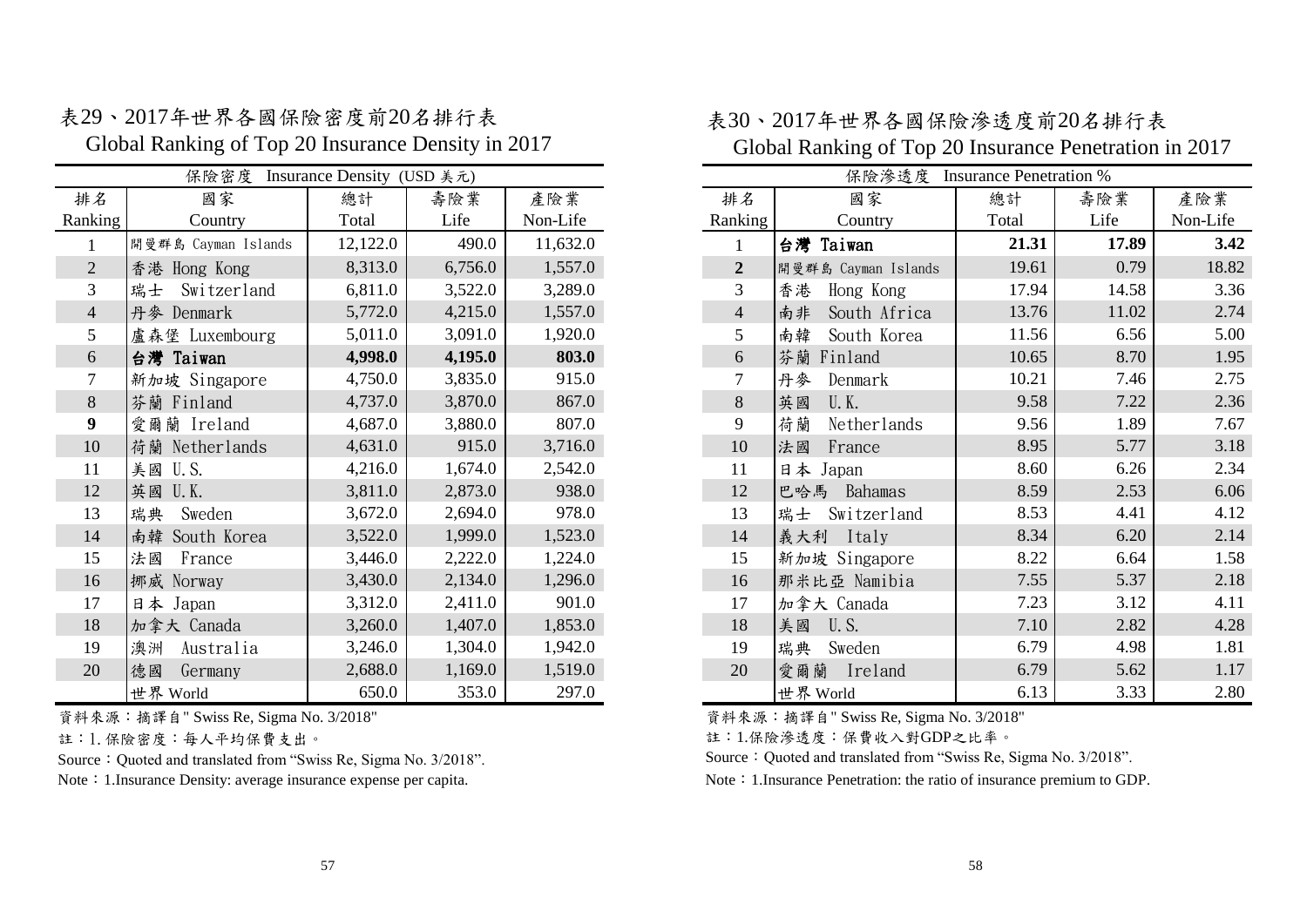# 八、保險業安定基金提撥 有一 九、微型保險 **VIII. Insurance Stabilization Fund Contribution VIIII. Microinsurance**

表31、保險業安定基金累積提撥統計表 單位:百萬元 表32、2018年12月微型保險累計被保險人按性別、投保年齡統計 單位:萬元

|                   |                                                            |                                                             | UNII: IN I D MIIIION                               |
|-------------------|------------------------------------------------------------|-------------------------------------------------------------|----------------------------------------------------|
| 年/月<br>Year/Month | 財產保險<br>安定基金<br>Non-Life Ins.<br><b>Stabilization Fund</b> | 人身保險<br>安定基金<br>Life Insurance<br><b>Stabilization Fund</b> | 保險安定基金<br>Taiwan Insurance<br><b>Guaranty Fund</b> |
| 2008              | 1,998                                                      | 14,646                                                      | 16,644                                             |
| 2009              | 1,569                                                      | 10,482                                                      | 12,051                                             |
| 2010              | 1,615                                                      | 12,613                                                      | 14,228                                             |
| 2011              | 1,959                                                      | 14,481                                                      | 16,440                                             |
| 2012              | 2,176                                                      | 16,731                                                      | 18,907                                             |
| 2013              | 2,482                                                      | 489                                                         | 2,971                                              |
| 2014              | 2,708                                                      | 206                                                         | 2,914                                              |
| 2015              | 2,928                                                      | 300                                                         | 3,228                                              |
| 2016              | 3,171                                                      | 423                                                         | 3,594                                              |
| 2017              | 3,491                                                      | 4,508                                                       | 7,999                                              |
| 2018              | 3,819                                                      | 9,858                                                       | 13,677                                             |

資料來源:財團法人財產保險安定基金; 財團法人人身保險安定基金; 財團法人保險安定基金

註1:財團法人保險安定基金於2009年7月設立,當年並由人身及產險安定基金分別移撥 部分資金。2008年以前之安定基金累積提撥額部分,係由前述二基金所累積合計。

Source: Non-life Insurance Stabilization Fund;Life Insurance Stabilization Fund;

Taiwan Insurance Guaranty Fund

Note 1: The Taiwan Insurance Guaranty Fund is established on July,2009,and its initial fund was contributed by the Life Insurance Stabilization Fund and the Non-life Insurance Stabilization Fund. The stabilization fund contributed from the insurance enterprises before the end of year 2008 was the sum of the Life Insurance Stabilization Fund and the Non-life Insurance Stabilization Fund.

Statistics of Insurance Stabilization Fund Accumulated Contribution Microinsurance Statistic of Gender and Insured Age in Q4 2018

Unit: NT\$ Ten Thousand

|                 | 財產保險                                               | 人身保險                                                | 保險安定基金                                   |                      |              | 男性 Male              |              | 女性 Female            |
|-----------------|----------------------------------------------------|-----------------------------------------------------|------------------------------------------|----------------------|--------------|----------------------|--------------|----------------------|
| 年/月<br>ar/Month | 安定基金<br>Non-Life Ins.<br><b>Stabilization Fund</b> | 安定基金<br>Life Insurance<br><b>Stabilization Fund</b> | Taiwan Insurance<br><b>Guaranty Fund</b> | 投保年齡<br>Range of Age | 人數<br>Number | 保額<br>Insured Amount | 人數<br>Number | 保額<br>Insured Amount |
| 2008            | 1,998                                              | 14,646                                              | 16,644                                   | $0 - 9$              | 877          | 27,055               | 685          | 21,298               |
| 2009            | 1,569                                              | 10,482                                              | 12,051                                   | $10 - 19$            | 2,607        | 82,135               | 2,239        | 72,456               |
| 2010            | 1,615                                              | 12,613                                              | 14,228                                   | $20 - 29$            | 77,798       | 2,748,532            | 83,592       | 3,028,087            |
| 2011            | 1,959                                              | 14,481                                              | 16,440                                   | $30 - 39$            | 39,782       | 1,266,812            | 46,807       | 1,519,292            |
| 2012            | 2,176                                              | 16,731                                              | 18,907                                   | $40 - 49$            | 58,640       | 1,864,497            | 73,245       | 2,398,166            |
| 2013            | 2,482                                              | 489                                                 | 2,971                                    | $50 - 59$            | 56,792       | 1,788,879            | 56,695       | 1,806,864            |
| 2014            | 2,708                                              | 206                                                 | 2,914                                    | $60 - 69$            | 50,823       | 1,496,392            | 46,549       | 1,406,944            |
| 2015            | 2,928                                              | 300                                                 | 3,228                                    | $70 - 79$            | 14,783       | 429,543              | 13,420       | 405,995              |
| 2016            | 3,171                                              | 423                                                 | 3,594                                    | $80 - 89$            | 1,293        | 37,319               | 991          | 29,165               |
| 2017            | 3,491                                              | 4,508                                               | 7,999                                    | 90(含)以上              | 2            | 60                   |              | 10                   |
| 2018            | 3,819                                              | 9,858                                               | 13,677                                   | 合計                   | 303,397      | 9,741,224            | 324,224      | 10,688,277           |

資料來源:財團法人保險事業發展中心

註:1.本表自108年2月起新增,按季公布。

 2.投保年齡及保額以被保險人最近一次投保時年齡及保額為基準;個人險及集體投保件數 等於人數,團體險以人數計算

Source: Taiwan Insurance Institute

Notes 1: This table added Since February 2019 and is announced quarterly.

Notes 2:The Statistics of insured age and the sum insured based on the latest insurance-related information,

in addition, the number of policy count was exactly equal to the number of people.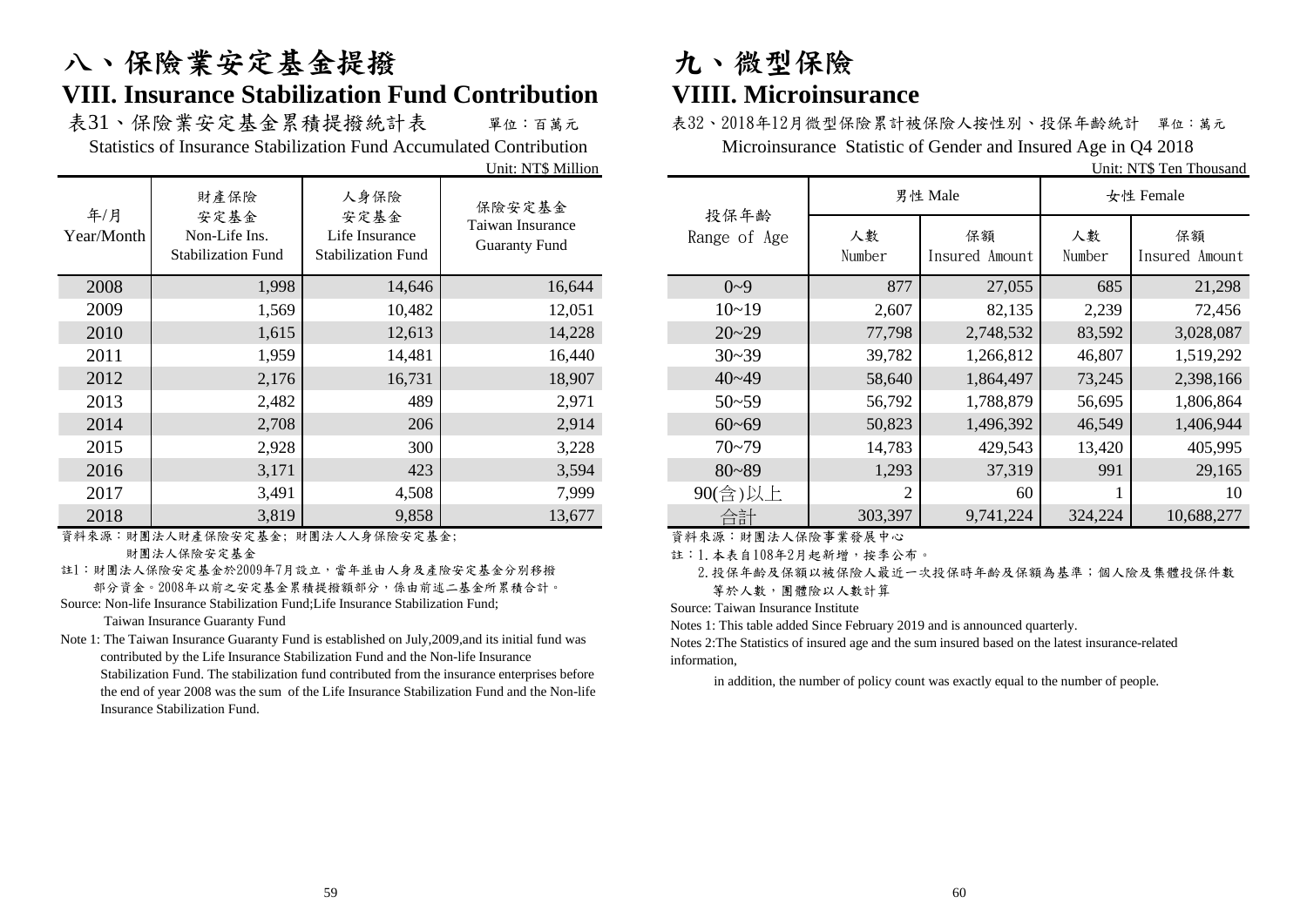### 表33、2018年12月微型保險累計被保險人按性別、身分別統計

### 經濟弱勢者或特定身分者 Economically Disadvantaged/People With Specific Status

### 屬於夫妻二人之全年綜合所得在新臺幣七十萬元以下家庭之家庭成員

### 具有原住民身分,或具有合法立案之原住民相關人民團體或機構成員身分或為各該團體或機構服務對象

### 具有合法立案之漁民相關人民團體或機構成員身分,或持有漁船船員手冊之本國籍漁業從業人或取得我國永久居留證之外國 籍漁業從業人

### 依農民健康保險條例投保農民健康保險之被保險人

### 為合法立案之社會福利慈善團體或機構之服務對象

### 屬於內政部工作所得補助方案實施對象家庭之家庭成員

### 屬於特殊境遇家庭扶助條例所定特殊境遇家庭或符合社會救助法規定低收入戶或中低收入戶之家庭成員

### 符合身心障礙者權益保障法定義之身心障礙者,或具有合法立案之身心障礙者相關人民團體或機構成員身分或為各該團體或 機構服務對象

### 其他經主管機關認可之經濟弱勢者或特定身分者

### 資料來源:財團法人保險事業發展中心

註:本表自108年2月起新增,按季公布。

| 计计    | Table33:Microinsurance Statistics of Gender and Specific Status in Q4 2018 |  |  |                         |
|-------|----------------------------------------------------------------------------|--|--|-------------------------|
| 單位:萬元 |                                                                            |  |  | Unit: NT\$ Ten Thousand |

| 平仙・あ儿                                                                                                                                                                                                                                                                                                                                                               |              |                      |              | <u>UIILE: NIO TEIL HIOUSANU</u> |  |
|---------------------------------------------------------------------------------------------------------------------------------------------------------------------------------------------------------------------------------------------------------------------------------------------------------------------------------------------------------------------|--------------|----------------------|--------------|---------------------------------|--|
|                                                                                                                                                                                                                                                                                                                                                                     |              | 男性 Male              |              | 女性 Female                       |  |
| 經濟弱勢者或特定身分者<br>Economically Disadvantaged/People With Specific Status                                                                                                                                                                                                                                                                                               | 人數<br>Number | 保額<br>Insured Amount | 人數<br>Number | 保額<br>Insured Amount            |  |
| 無配偶且全年綜合所得在新臺幣三十五萬元以下者<br>A spouseless person whose gross annual consolidated income is less than NT\$350,000                                                                                                                                                                                                                                                       | 7,219        | 237,491              | 9,486        | 315,801                         |  |
| 屬於夫妻二人之全年綜合所得在新臺幣七十萬元以下家庭之家庭成員<br>A member of a household where the gross annual consolidated income of the husband and wife combined is less<br>than NT\$700,000                                                                                                                                                                                                   | 6,687        | 218,345              | 7,285        | 241,016                         |  |
| 具有原住民身分法規定之原住民身分,或具有合法立案之原住民相關人民團體或機構成員身分或為各該團體或機構服務對象<br>A person with the status of indigenous people pursuant to the Status Act For Indigenous Peoples, or a person<br>who is a member of a legally established civil association or institution for indigenous people or a person<br>serviced by such association or institution                                | 115,066      | 3,638,429            | 134,108      | 4,205,440                       |  |
| 具有合法立案之漁民相關人民團體或機構成員身分,或持有漁船船員手冊之本國籍漁業從業人或取得我國永久居留證之外國<br>籍漁業從業人<br>A person who is a member of a legally established civil association or institution for fishermen, or a<br>domestic fishing professional with fishing vessel crew identification, or a foreign fishing professional who<br>has obtained permanent resident certificate of the Republic of China. | 4,660        | 173,525              | 3,408        | 132,785                         |  |
| 依農民健康保險條例投保農民健康保險之被保險人<br>An insured of farmer health insurance enrolled pursuant to the Farmer Health Insurance Act                                                                                                                                                                                                                                                | 11,186       | 374,598              | 12,009       | 395,794                         |  |
| 為合法立案之社會福利慈善團體或機構之服務對象<br>A person serviced by a legally established social welfare or charity association or institution                                                                                                                                                                                                                                           | 32,341       | 1,343,244            | 38,030       | 1,612,552                       |  |
| 屬於內政部工作所得補助方案實施對象家庭之家庭成員<br>A member of a household that is a recipient under the Work Income Subsidy Program of the Ministry of<br>Interior                                                                                                                                                                                                                        | 1,815        | 66,262               | 2,787        | 105,982                         |  |
| 屬於特殊境遇家庭扶助條例所定特殊境遇家庭或符合社會救助法規定低收入戶或中低收入戶之家庭成員<br>A member of a family in hardship as defined in the Act for Assisting Families in Hardship, or a member of a<br>low-income or medium-low income households as defined in the Public Assistance Act                                                                                                                  | 86,961       | 2,712,564            | 84,841       | 2.768.762                       |  |
| 符合身心障礙者權益保障法定義之身心障礙者,或具有合法立案之身心障礙者相關人民團體或機構成員身分或為各該團體或<br>機構服務對象<br>A person with disabilities as defined in the People with Disabilities Rights Protection Act, or a member of<br>a legally established civil association or institution for people with disabilities or a person serviced by<br>such association or institution.                                  | 37,462       | 976,766              | 32,270       | 910.145                         |  |
| 其他經主管機關認可之經濟弱勢者或特定身分者<br>Other economically disadvantaged people or people with specific status as recognized by the competent<br>authority                                                                                                                                                                                                                         |              |                      |              |                                 |  |
| 合計Total                                                                                                                                                                                                                                                                                                                                                             | 303,397      | 9,741,224            | 324,224      | 10,688,277                      |  |

Source: Taiwan Insurance Institute

Notes: This table added Since February 2019 and was announced quarterly.